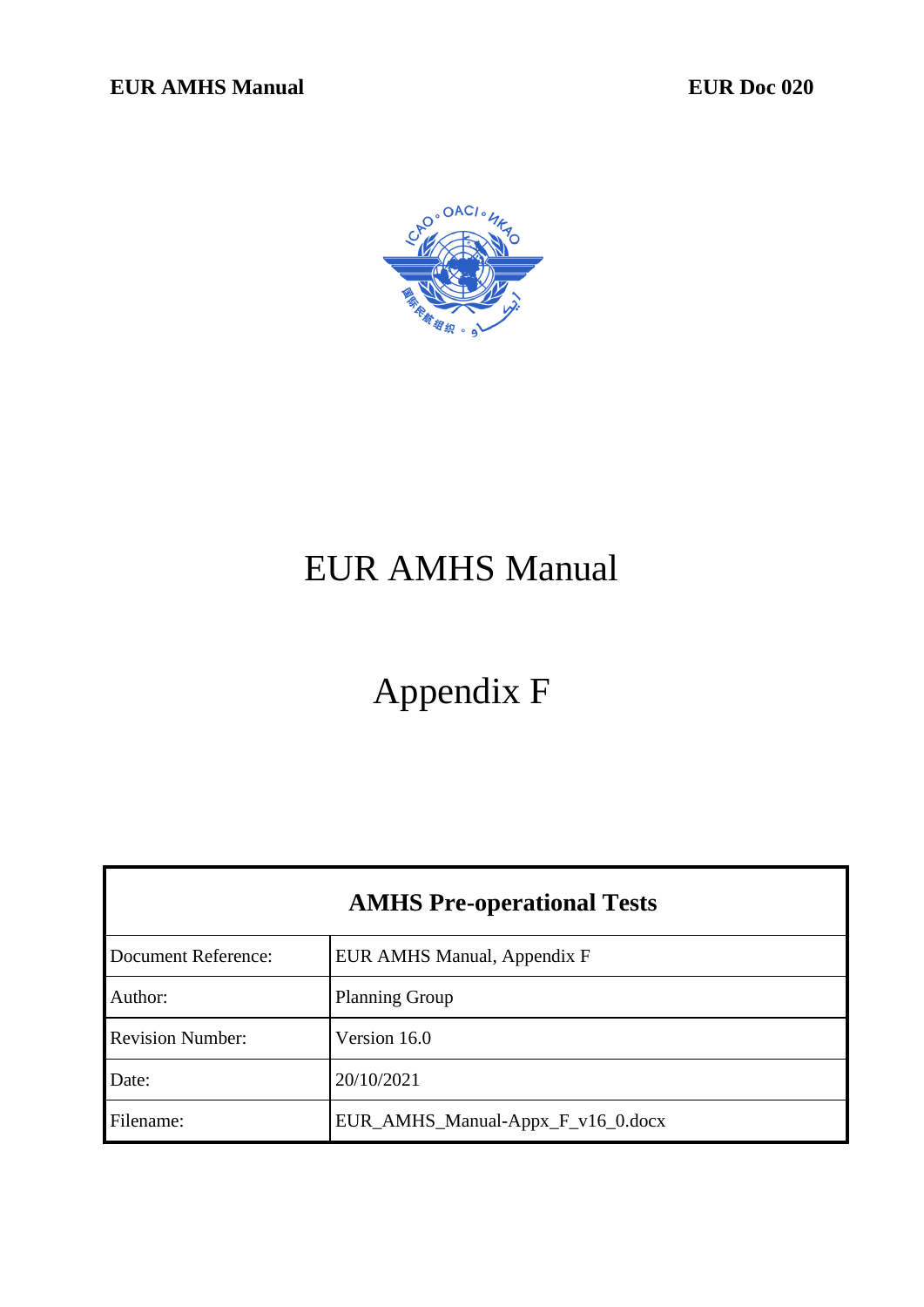## Document Control Log

| <b>Edition</b> | <b>Date</b> | <b>Comments</b>                                                                           | section/pages<br>affected |
|----------------|-------------|-------------------------------------------------------------------------------------------|---------------------------|
| 0.1            | 05/12/2006  | Creation of the document.                                                                 | all                       |
| 0.2            | 05/01/2007  | Incorporation of editorial comments                                                       | all                       |
| 0.3            | 17/01/2007  | Incorporation of editorial comments, Finalising<br>for presentation at PG M27             | all                       |
| 0.4            | 25/01/2007  | Incorporation of editorial comments, Finalising<br>for presentation at AFSG/10            | all                       |
| 2.0            | 26/04/2007  | Adopted version (AFSG/10)                                                                 |                           |
| 3.0            | 24/04/2008  | Adopted version $(AFSG/11)$ – without changes                                             |                           |
| 3.1            | 17/11/2008  | Change of references from ICAO Doc 9705 to<br>ICAO Doc 9880, editorial improvements       | References                |
| 4.0            | 02/04/2009  | Adopted version (AFSG/12)                                                                 |                           |
| 5.0            | 17/06/2010  | Adopted version $(AFSG/14)$ – without changes                                             |                           |
| 5.1            | 25/09/2010  | Incorporation of CP-AMHSM-10-001,<br>minor<br>editorial updates                           | References                |
| 6.0            | 14/04/2011  | Adopted version (AFSG/15)                                                                 |                           |
| 7.0            | 26/04/2012  | Adopted version $(AFSG/16)$ – without changes                                             |                           |
| 7.0            | 26/04/2012  | Adopted version $(AFSG/16)$ – without changes                                             |                           |
| 8.0            | 25/04/2013  | Adopted version $(AFSG/17)$ – without changes                                             |                           |
| 8.1            | 12/03/2014  | Incorporation of CP-AMHSM-13-007                                                          | $3.2 - Table 3$           |
| 9.0            | 10/04/2014  | Adopted version (AFSG/18)                                                                 |                           |
| 10.0           | 23/04/2015  | Adopted version $(AFSG/19)$ – without changes                                             |                           |
| 11.0           | 26/04/2016  | Adopted version $(AFSG/20)$ – without changes                                             |                           |
| 11.1           | 23/02/2017  | Incorporation<br>CP-AMHSM-16-011,<br>of<br>Pre-<br>operational Tests with and without IOT | all                       |
| 11.2           | 06/04/2017  | Incorporation of CP-AMHSM-16-011 with track<br>changes for presentation at AFSG/21        | all                       |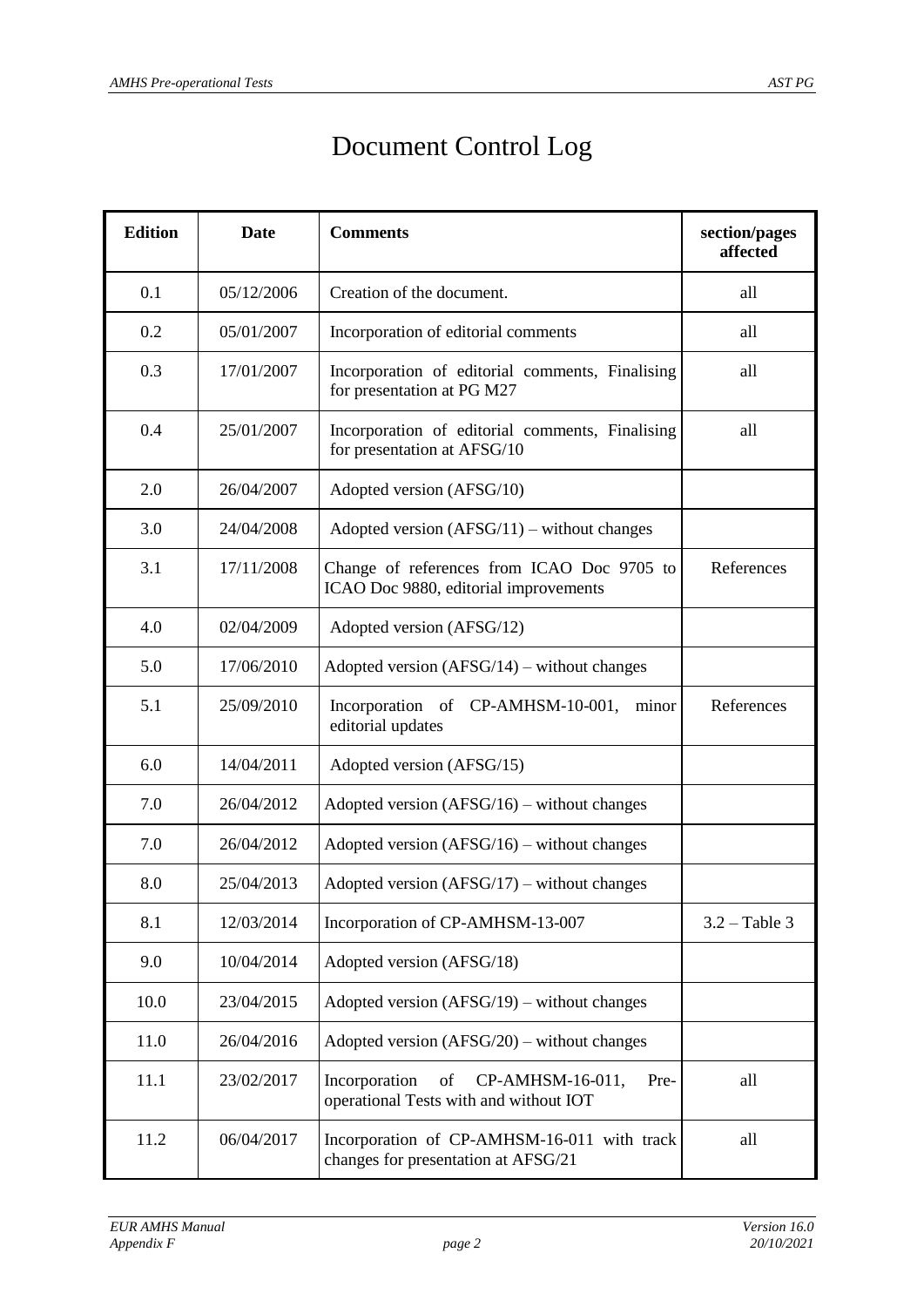| 12.0 | 28/04/2017 | Adopted version (AFSG/21)                                                                                                                                                                                                                                                       |                            |
|------|------------|---------------------------------------------------------------------------------------------------------------------------------------------------------------------------------------------------------------------------------------------------------------------------------|----------------------------|
| 12.1 | 23/04/2018 | Incorporation of CP-AMHSM-17-005,<br>$CP-$<br><b>AMHSM-17-004</b>                                                                                                                                                                                                               | Table 3,<br>References     |
| 13.0 | 27/04/2018 | Adopted version (AFSG/22)                                                                                                                                                                                                                                                       |                            |
| 14.0 | 05/03/2019 | Adopted version $(AFSG/23)$ – without changes                                                                                                                                                                                                                                   |                            |
| 14.1 | 26/11/2019 | Incorporation of CP-AMHS-19-002<br>Adaption: According to COG/74&RCOG/11<br>Decision /4, Approval of AFS to SWIM Transition<br>Task Force (AST TF) Terms of Reference (ToR)<br>and coherent Work Programme, the Author of<br>EUR Doc 020 changed from "AFSG PG" to "AST<br>PG". | all                        |
| 15.0 | 12/11/2020 | Adopted version (AST TF/01)                                                                                                                                                                                                                                                     |                            |
| 15.1 | 04/10/2021 | Incorporation of CP-AMHSM-21-001                                                                                                                                                                                                                                                | Section 1.3<br>Section 5.2 |
| 16.0 | 20/10/2021 | Adopted version (AST TF/02)                                                                                                                                                                                                                                                     |                            |
|      |            |                                                                                                                                                                                                                                                                                 |                            |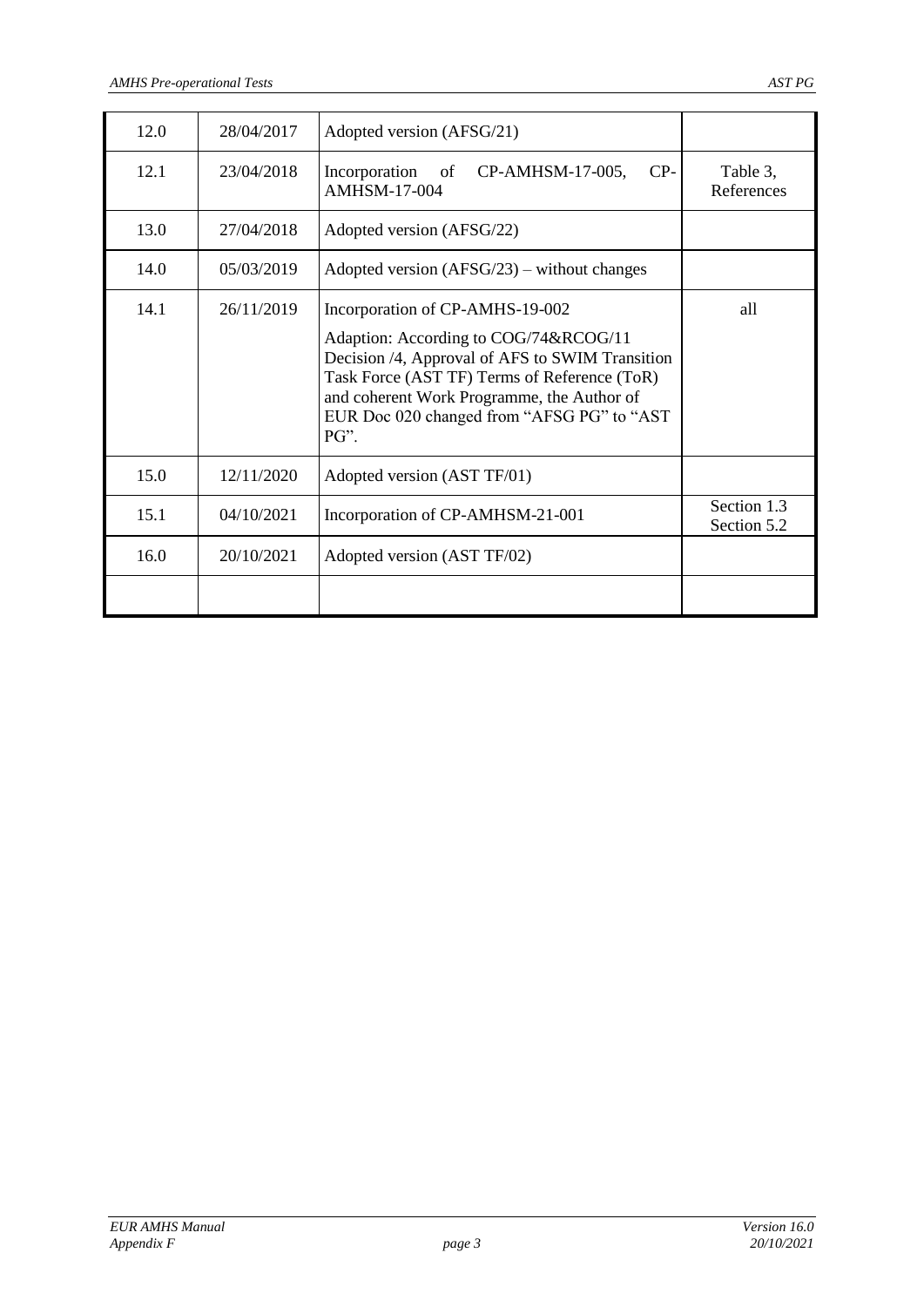## Table of contents

| $\mathbf{1}$ .          |                                                                                                                                                                                                   |  |
|-------------------------|---------------------------------------------------------------------------------------------------------------------------------------------------------------------------------------------------|--|
| 1.1<br>1.2<br>1.3<br>14 |                                                                                                                                                                                                   |  |
| 2.                      |                                                                                                                                                                                                   |  |
| 2.1<br>2.2              |                                                                                                                                                                                                   |  |
| 3.                      |                                                                                                                                                                                                   |  |
| 3.1<br>3.2              |                                                                                                                                                                                                   |  |
| $\overline{4}$ .        |                                                                                                                                                                                                   |  |
| 4.1<br>4.2<br>4.3<br>5. | 4.1.1<br>4.1.2<br>4.1.3<br>4.3.1                                                                                                                                                                  |  |
| 5.1<br>5.2              | 5.2.1<br>5.2.2<br>5.2.3<br>5.2.4<br>5.2.4.1<br>Load Test using a) IPMs with a single text body part (optional) and b) IPMs with a FTBP and optionally a<br>5.2.4.2<br>5.2.5<br>5.2.5.1<br>5.2.5.2 |  |
|                         |                                                                                                                                                                                                   |  |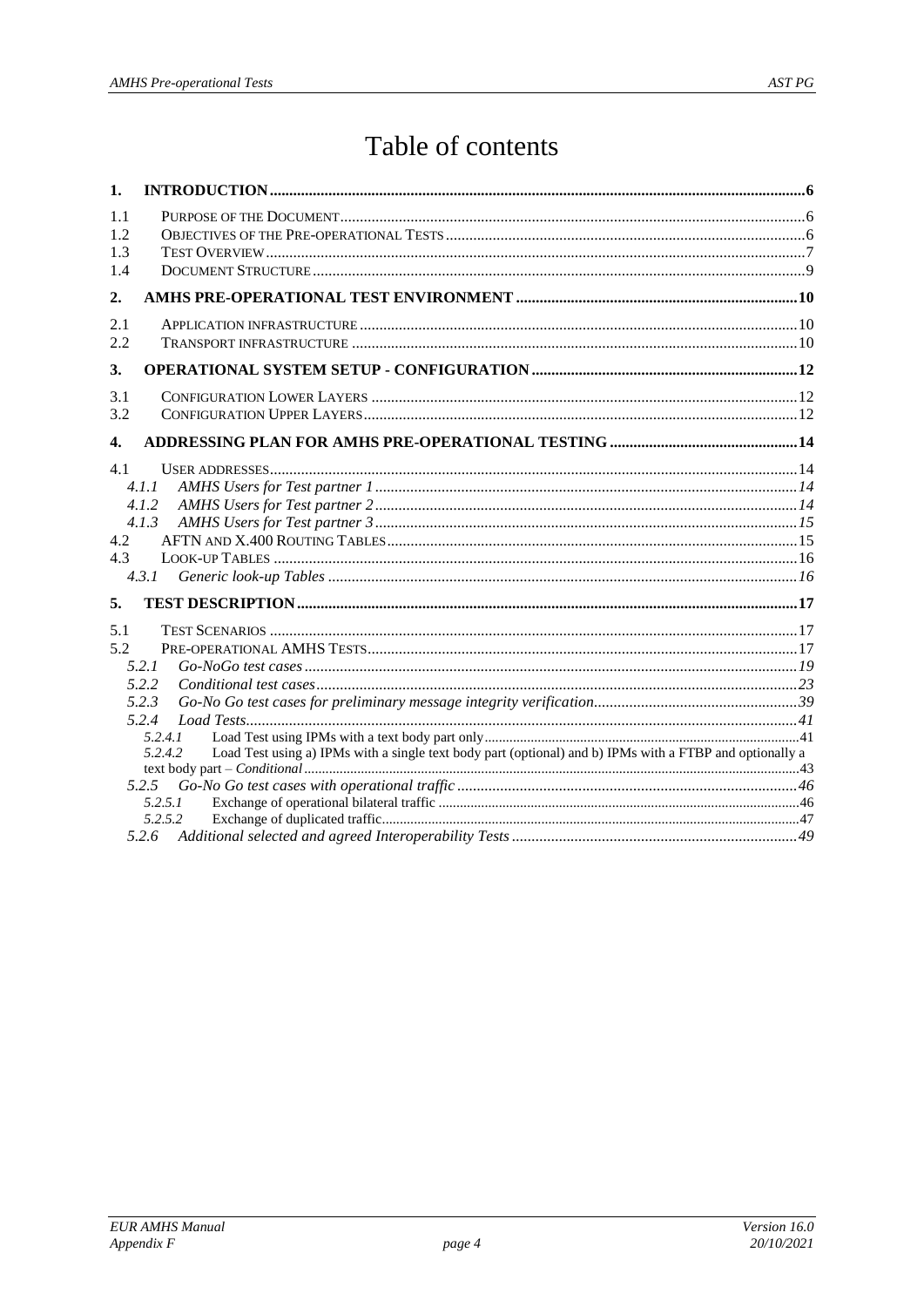## References

- [1] ICAO Annex 10 Aeronautical Telecommunications, Volume II: Communication Procedures
- <span id="page-4-1"></span>[2] ICAO Doc 9880-AN/466: Manual on Detailed Technical Specifications for the Aeronautical Telecommunication Network (ATN) using ISO/OSI Standards and Protocols, Part II – Ground-Ground Applications – Air Traffic Services Message Handling Service (ATSMHS), Second Edition – 2016
- <span id="page-4-3"></span>[3] EUR Doc 020 – EUR AMHS Manual, Main Part
- <span id="page-4-4"></span>[4] EUR Doc 020 – EUR AMHS Manual, Appendix B, European ATS Messaging Service Profile
- [5] EUR Doc 020 EUR AMHS Manual, Appendix C, AMHS Testing Requirements
- <span id="page-4-0"></span>[6] EUR Doc 020 – EUR AMHS Manual, Appendix D, AMHS Conformance Tests
- <span id="page-4-2"></span>[7] EUR Doc 020 – EUR AMHS Manual, Appendix E, AMHS Interoperability Tests
- [8] EUR Doc 021 ATS Messaging Management Manual

## Table of Figures

FIGURE 1: AMHS PRE-OPERATIONAL TEST ENVIRONMENT [...................................................................................10](#page-9-0) FIGURE 2: E[XAMPLE FOR A REDUNDANT INTERNATIONAL](#page-10-0) IP CONNECTION (OPERATIONAL AND TEST)..................11

## List of Tables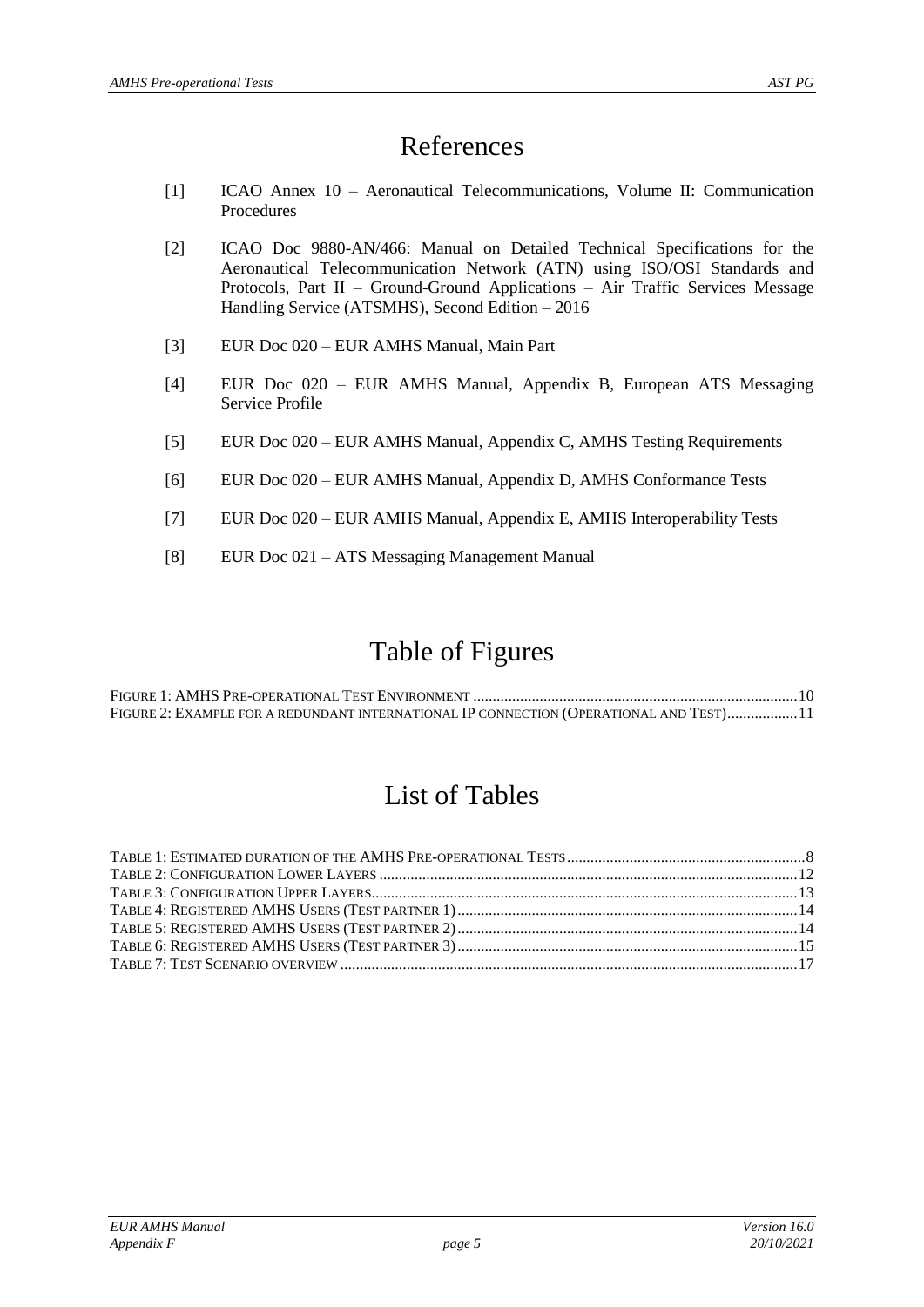## <span id="page-5-0"></span>**1. Introduction**

## **1.1 Purpose of the Document**

The purpose of the document is to define AMHS Pre-operational Tests in order to ensure the interoperability between AMHS systems prepared for going into operation. The document defines the objectives and prerequisites as well as the tests themselves.

The AMHS Pre-operational Tests are interoperability type tests. They are the last tests between Operational Systems and should be performed within the operational network environment before the "AMHS cut-over".

After "AMHS cut-over" the AMHS relation between the two systems is operational. That means: the exchange of the complete operational traffic (or a part of that) is performed by means of AMHS only. For this traffic no other means (AFTN or CIDIN) are used.

## **1.2 Objectives of the Pre-operational Tests**

The objectives of the AMHS Pre-operational Tests are:

- 1. To test the interoperability between the AMHS systems in an operational environment.
- 2. To test the integrity of the messages exchanged.
- 3. To test the message exchange after a disturbance (e.g. queued messages).

The prerequisites of the AMHS Pre-operational Tests are:

- Successful performance of AMHS Conformance Tests as specified in [\[6\]](#page-4-0), through which the compliance of all systems under test to the [\[2\]](#page-4-1) has been demonstrated, and
- Successful performance of AMHS Interoperability Tests as specified in [\[7\]](#page-4-2), through which the interoperability of these AMHS systems in a test (bed) environment has been demonstrated, and

*Note. – Under specific conditions and upon mutual agreement between the involved parties, Interoperability Tests could be skipped as specified in section 7.3.2.2 of [3].*

- Successful performance of Underlying Network Tests, through which is demonstrated that the underlying (IP) network is available and stable, and
- System configuration on both systems (The agreed set is loaded and established.)

The messages used in the AMHS Pre-operational Tests are generated either:

- manually; or
- using operational bilateral or parallel duplicated traffic;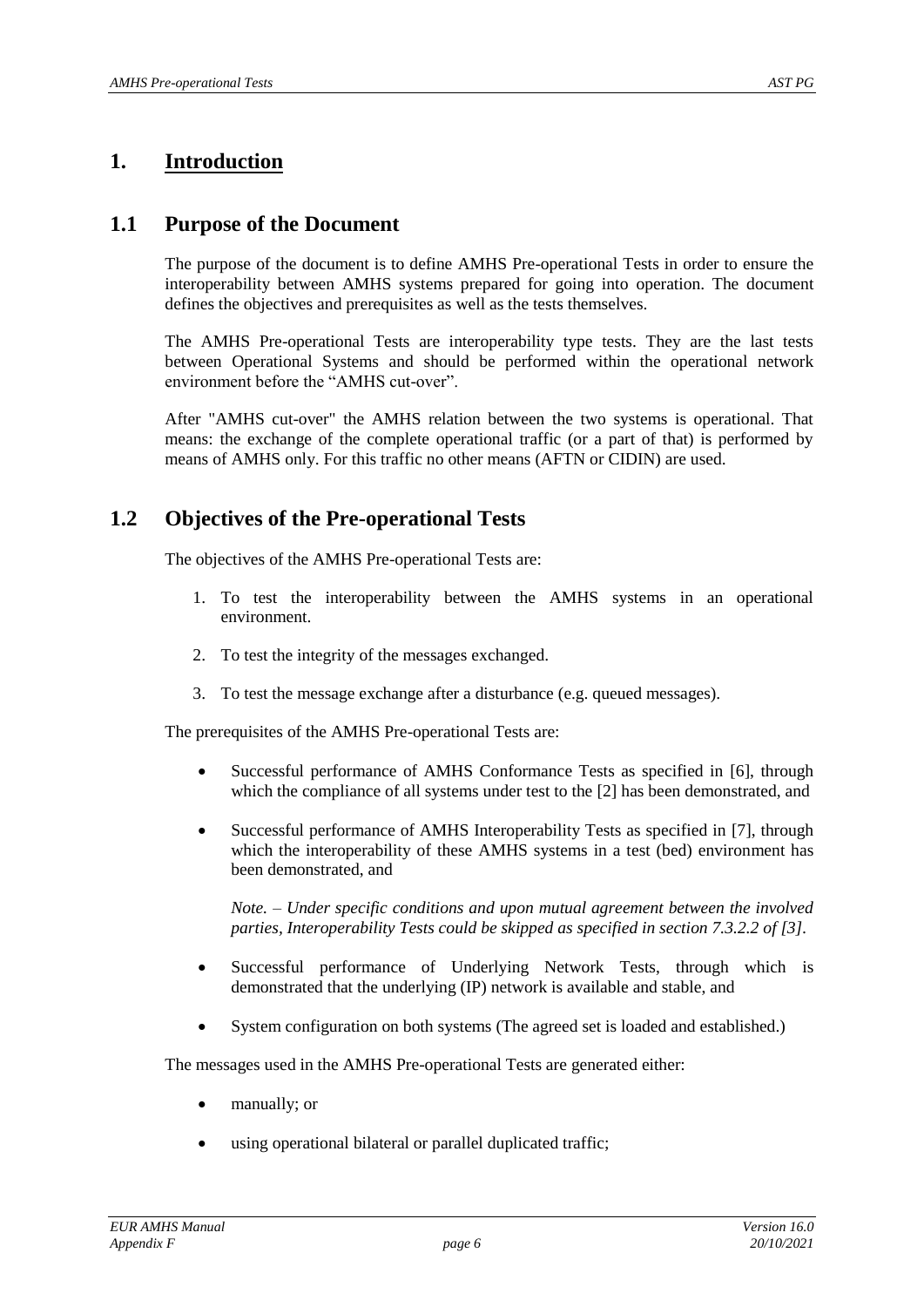## **1.3 Test Overview**

The following tests have to be performed:

- 1. PRE001: Go-NoGo Test, Establishment of MTA associations; A simple test which checks that MTA associations are properly configured and established. It is a prerequisite for the subsequent tests.
- 2. PRE002: Go-NoGo Test, Preliminary message exchange; Exchange of two test messages (from Direct User A to Direct User B and from Direct User B to Direct User A) to check systems configuration and proper underlying network functions. It is a prerequisite for the subsequent tests.
- 3. PRE003 (Conditional): Direct User A to Direct User B and Indirect User B; Series of three test messages sent from Direct User A to Direct User B and Indirect User B, using different message characteristics.
- 4. PRE004 (Conditional): Direct User B to Direct User A and Indirect User A; Series of three test messages sent from Direct User B to Direct User A and Indirect User A, using different message characteristics.
- 5. PRE005 (Conditional): Indirect User A to Direct User B and Indirect User B; Series of three test messages sent from Indirect User A to Direct User B and Indirect User B, using different message characteristics.
- 6. PRE006 (Conditional): Indirect User B to Direct User A and Indirect User A; Series of three test messages sent from Direct User B to Direct User A and Indirect User A, using different message characteristics.
- 7. PRE007 (Conditional): Direct User A to Direct User B with FTBP; One message sent from Direct User A to Direct User B with FTBP.
- 8. PRE008 (Conditional): Direct User B to Direct User A with FTBP; One message sent from Direct User B to Direct User A with FTBP.
- 9. PRE009 (Conditional): Re-routing arrangement from system A to system B, via system C; One test message sent from Direct User A to Direct User B, via a relay third system C.
- 10. PRE010 (Conditional): Re-routing arrangement from system B to system A, via system C;
	- One test message sent from Direct User B to Direct User A, via a relay third system C.
- 11. PRE011: Go-NoGo Test for message integrity; One message with the text "THE QUICK BROWN FOX JUMPS OVER THE LAZY DOG" (ICAO Annex 10 Vol. III 8.2.8 Recommendation 8.2.8) is sent from Direct User A to Direct User B and Indirect User B. The same text is sent from Direct User B to Direct User A and Indirect User A.
- 12. PRE012: Load Tests;

A message queue is created in both systems. The amount of queued messages should correspond to the expected traffic during a determined period. The queue is flushed and the time needed to restore the normal traffic flow is measured.

PRE012/TC01: Load Test using IPMs with a single text body part;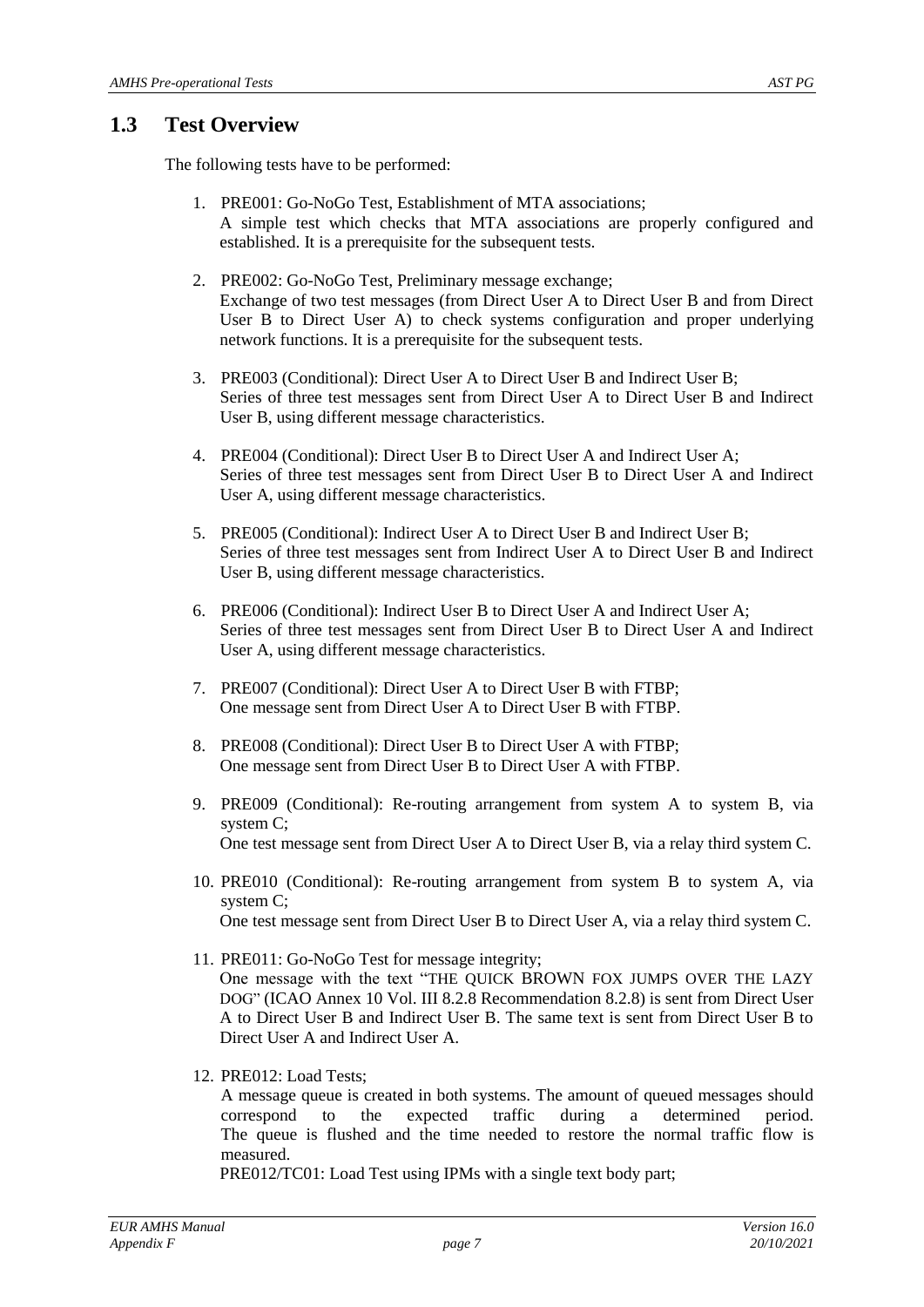PRE012/TC02 (Conditional): Load Test using a) IPMs with a single text body part (optional) and b) IPMs with a file transfer body part and optionally a text body part;

13. PRE013a: Go-NoGo Test with operational bilateral traffic;

Exchange of operational bilateral traffic without duplication.

Or,

PRE013b: Go-NoGo Test with duplicated operational traffic; Exchange of duplicated operational traffic.

14. (Optional) Selected test cases from the AMHS Interoperability Tests: Due to the fact that in the pre-operational test phase the operational systems include the complete operational setup, a selection of interoperability tests may be repeated.

The estimated duration of the AMHS Pre-operational Tests is about 2 days and calculated as follows:

| <b>Test ID</b>                                       | <b>Duration</b> | <b>Remark</b>                                                                          |
|------------------------------------------------------|-----------------|----------------------------------------------------------------------------------------|
| PRE001 and PRE002                                    | 1 hour          | inclusive set-up / co-<br>ordination                                                   |
| From PRE003 to PRE006                                | 2 hours         | <b>Conditional - IOT</b>                                                               |
| PRE007 and PRE008                                    | 1 hour          | <b>Conditional - FTBP</b>                                                              |
| PRE009 and PRE010                                    | 2 hours         | <b>Conditional</b> - Re-routing<br>arrangements, including<br>set-up and co-ordination |
| PRE011 and PRE012                                    | 1 day           |                                                                                        |
| PRE013a or PRE013b                                   | 1 day           |                                                                                        |
| <b>Optional</b> (selected<br>Interoperability Tests) | To be defined   | Upon mutual agreement                                                                  |

<span id="page-7-0"></span>*Table 1: Estimated duration of the AMHS Pre-operational Tests*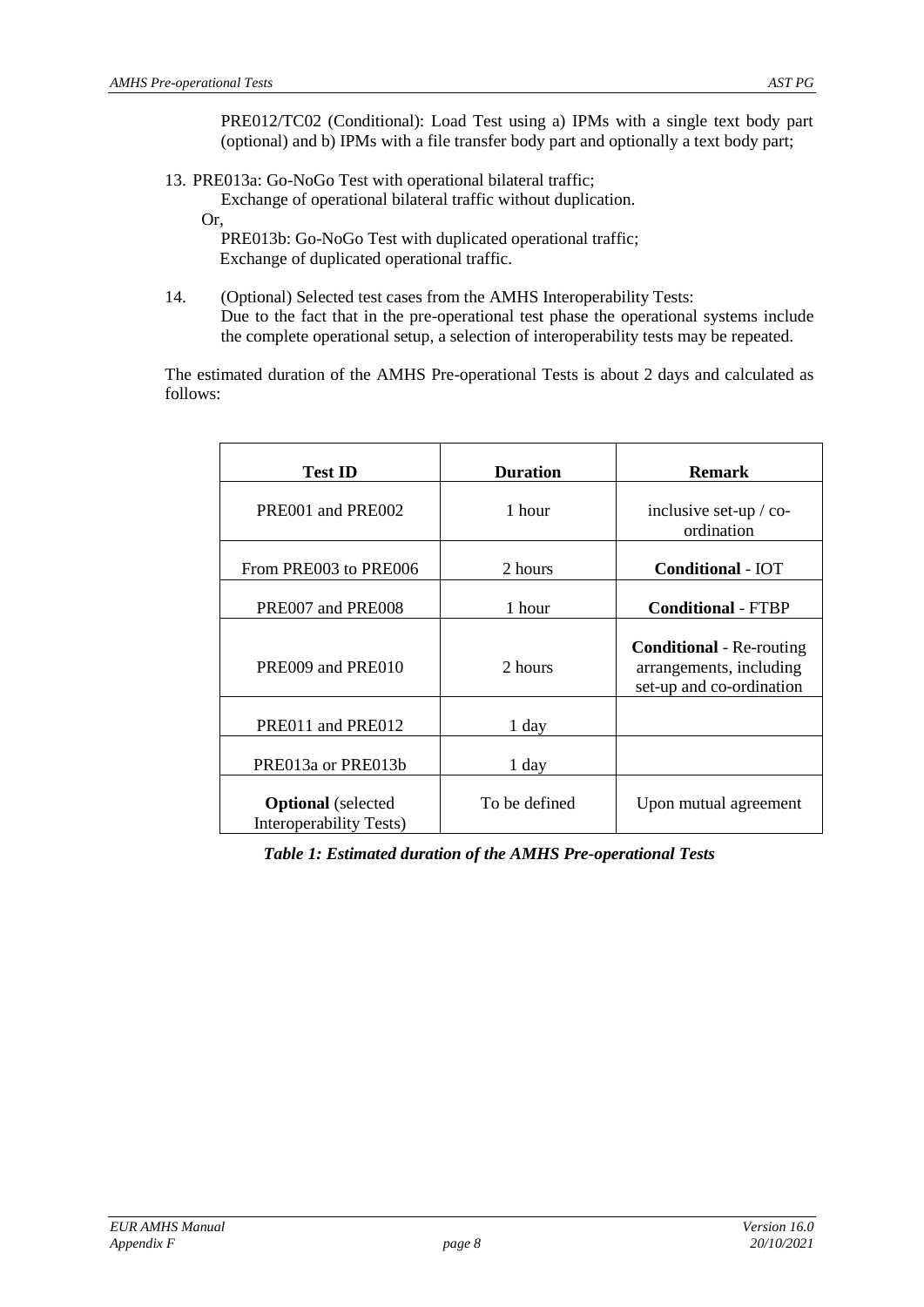## **1.4 Document Structure**

*Chapter [1](#page-5-0)* presents the purpose, objectives and test overview.

*Chapter* [2](#page-9-1) presents the test environment used for AMHS Pre-operational Testing.

*Chapter [3](#page-11-1)* defines the set-up and configuration of the AMHS systems.

*Chapter [4](#page-13-2)* defines the addressing plan for AMHS Pre-operational Testing.

*Chapter* [5](#page-16-1) contains the description of the Pre-operational Tests.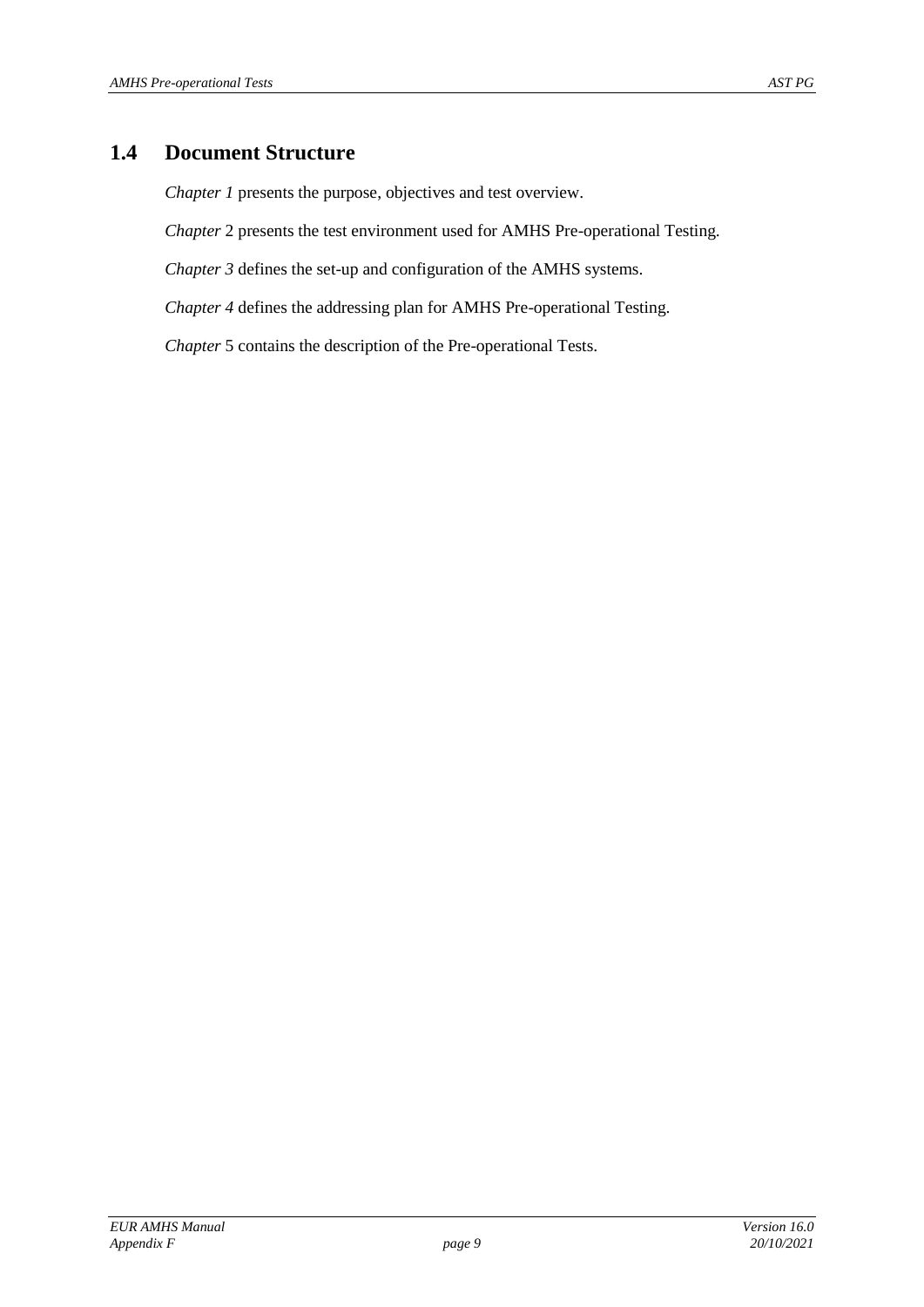## <span id="page-9-1"></span>**2. AMHS Pre-operational Test Environment**

## **2.1 Application infrastructure**

The AMHS systems prepared for going into operation are interconnected by means of the operational infrastructure (cf. [Figure 1\)](#page-9-0).



*Figure 1: AMHS Pre-operational Test Environment*

## <span id="page-9-0"></span>**2.2 Transport infrastructure**

In the EUR Region, the infrastructure to be used is based on the TCP/IP protocol (IPv4/IPv6). In line with existing recommendations<sup>1</sup>, the operational IP connection should utilise IPv6 at the international level and should provide a redundant connectivity. The redundancy concept of the network ensures the reachability in any case between the MTAs, while the MTA uses single IP addresses only.

[Figure 2](#page-10-0) shows a generic example how a redundant IP connectivity can be designed. The real configuration and details shall be agreed between the test partners.

l

<sup>&</sup>lt;sup>1</sup> The EUROCONTROL Task Force for Aeronautical data exchange over IP (iPAX-TF) had recommended to use IPv6 on international level (between the member States) and had proposed an IPv6 addressing plan. In this context EUROCONTROL acts on behalf of the ANSPs as a "IPv6 provider" towards RIPE Network Coordination Centre (NCC) and is responsible for the registration and maintenance of the IPv6 addresses for the European (EUROCONTROL member) States. (The RIPE NCC is one of five Regional Internet Registries (RIRs) providing Internet resource allocations, registration services and co-ordination activities that support the operation of the Internet globally.)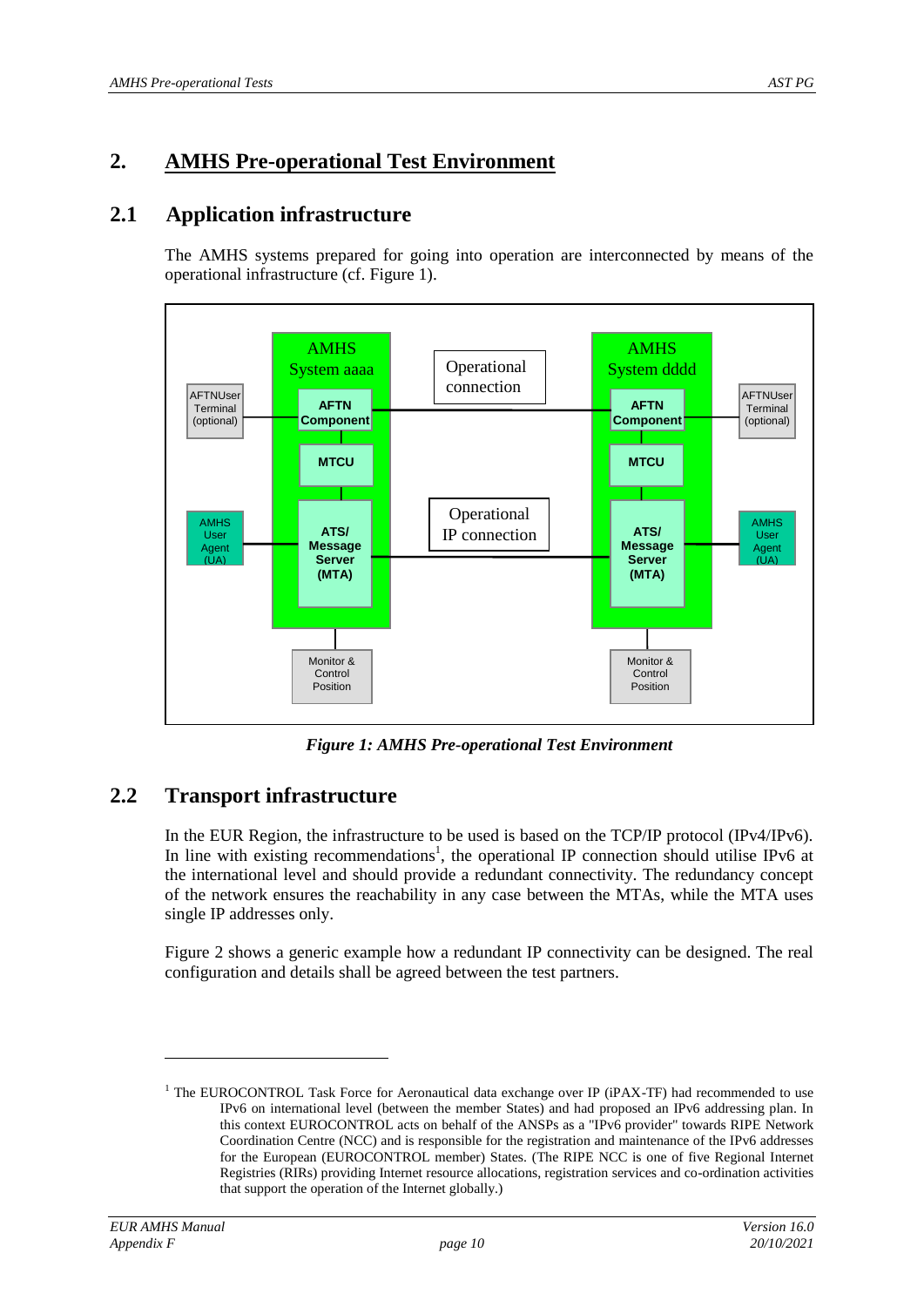

<span id="page-10-0"></span>*Figure 2: Example for a redundant international IP connection (Operational and Test)*

*Note. – This figure has to be replaced by the real configured and used infrastructure.* 

The RAPNET/MONIQUE/ABCD-Net infrastructure in this case should be replaced by PENS partly or completely later on if available.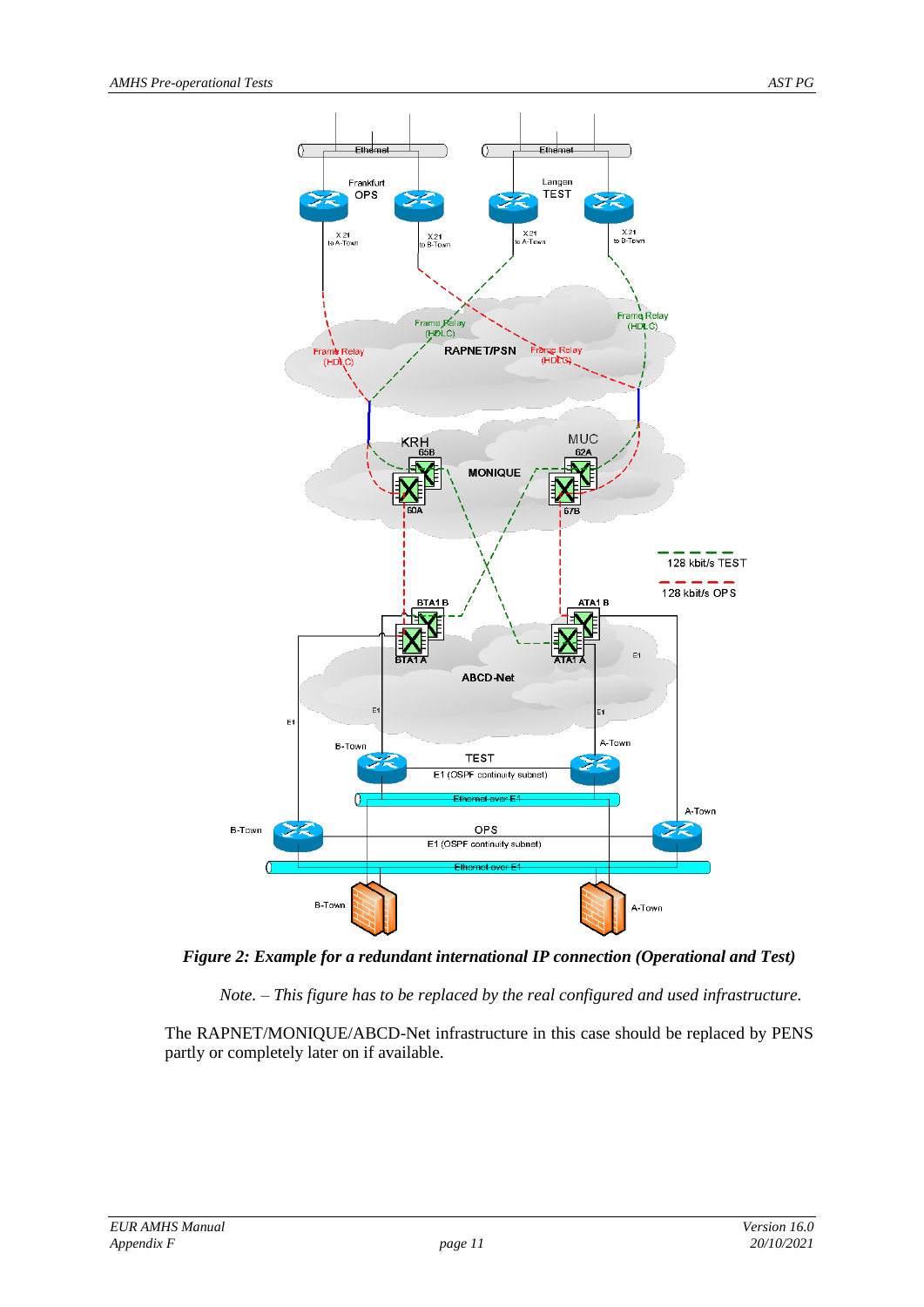## <span id="page-11-1"></span>**3. Operational system setup - Configuration**

The AMHS Systems involved in the pre-operational tests are expected to be configured "as close" to the Operational Systems as possible (with respect to routing tables and look-up tables).

Special addresses needed for testing are listed in this document.

MTA names etc. shall follow the recommendations laid down in [\[3\]](#page-4-3). For completeness they are listed hereafter.

| <b>Item</b>         | <b>Test partner 1</b> | <b>Test partner 2</b> | recommended values                                        |
|---------------------|-----------------------|-----------------------|-----------------------------------------------------------|
| <b>TSAP</b>         | TBD                   | <b>TBD</b>            | e.g. '544350' ("TCP") or<br>'4D4853' ("MHS")              |
| <b>IPv6</b> Address | <b>TBD</b>            | <b>TBD</b>            | in line with the<br><b>EUROCONTROL</b><br>addressing plan |
| <b>IP</b> Port      | TBD                   | TBD                   | 102                                                       |

## **3.1 Configuration Lower Layers**

*Table 2: Configuration Lower Layers*

## <span id="page-11-0"></span>**3.2 Configuration Upper Layers**

| <b>Item</b>                        | <b>Test partner 1</b> | <b>Test partner 2</b> | recommended values                               |
|------------------------------------|-----------------------|-----------------------|--------------------------------------------------|
| <b>MTA</b> Name                    | $MTA$ -aaa $a^2-1$    | $MTA$ -ddd $d^3$ -1   | cf. $[3]$ section 8.2                            |
| Password                           | <b>TRD</b>            | <b>TBD</b>            | should be exchanged<br>between involved partners |
| <b>PSAP</b>                        | not used              | not used              | not used                                         |
| <b>SSAP</b>                        | not used              | not used              | not used                                         |
| Number of incoming<br>associations | <b>TBD</b>            | <b>TBD</b>            | should be equal to the<br>outgoing number        |

l

<sup>&</sup>lt;sup>2</sup> Where aaaa = the location indicator of the MTA location of the Test partner 1.

<sup>&</sup>lt;sup>3</sup> Where dddd = the location indicator of the MTA location of the Test partner 2.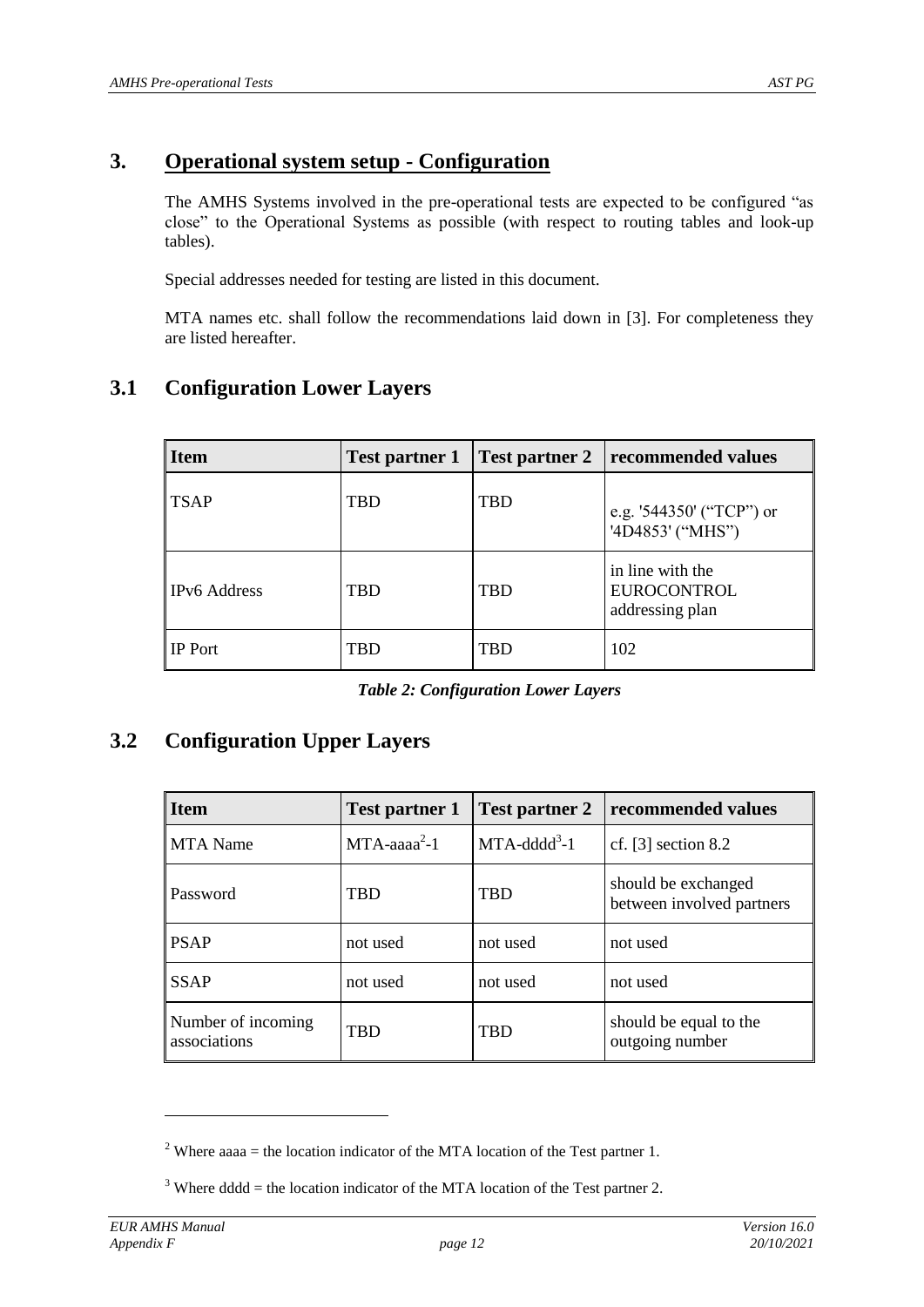<span id="page-12-0"></span>

| <b>Item</b>                        | <b>Test partner 1</b> |            | Test partner 2   recommended values         |
|------------------------------------|-----------------------|------------|---------------------------------------------|
| Number of outgoing<br>associations | <b>TBD</b>            | <b>TBD</b> | should be equal to the<br>incoming number   |
| Protocol type                      | X.400/1988            | X.400/1988 | cf. PDR M6080001 Phasing<br>out of IPM 1984 |
| Dialogue mode                      | Monologue             | Monologue  | see $[4]$                                   |

*Table 3: Configuration Upper Layers*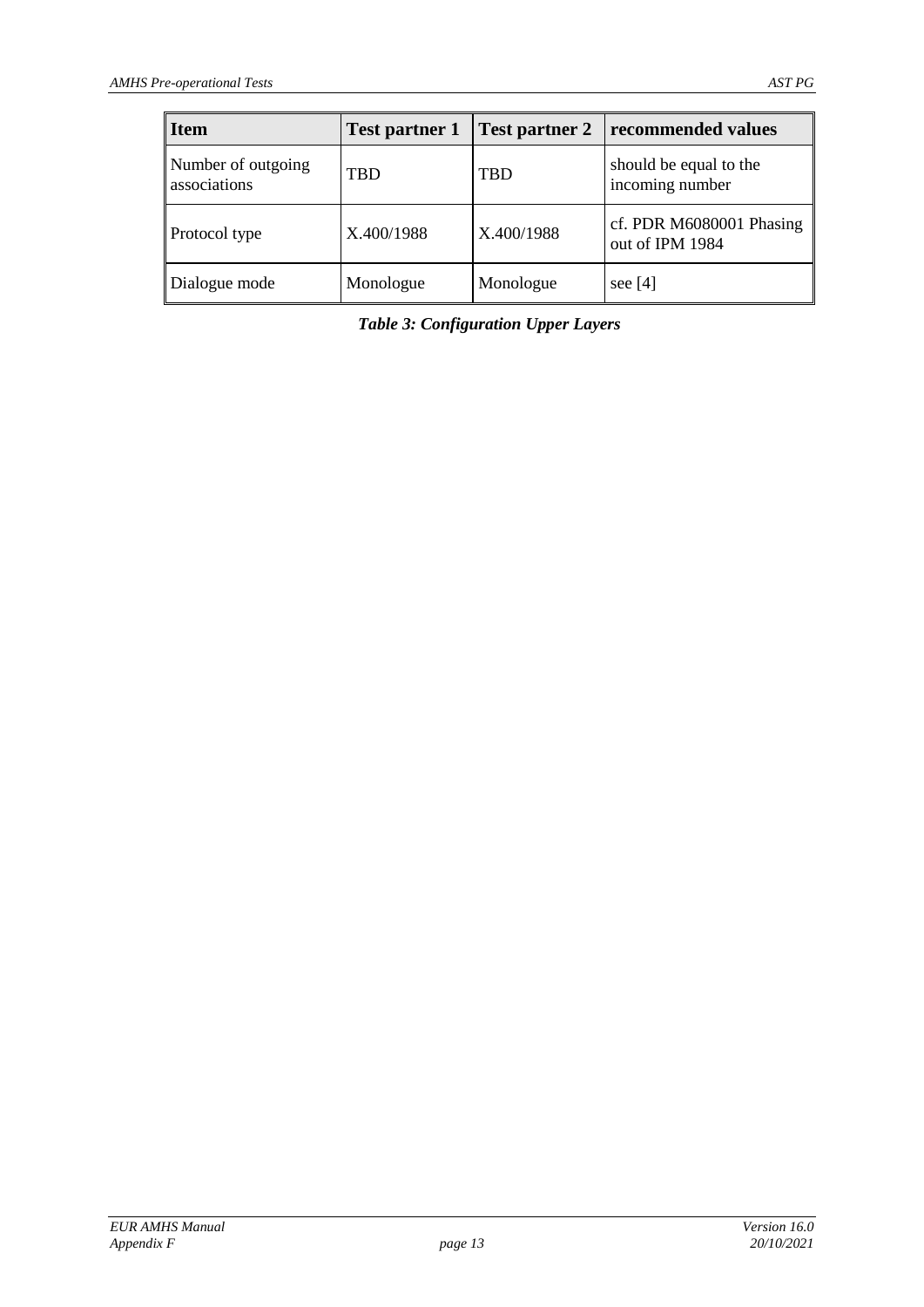## <span id="page-13-2"></span>**4. Addressing Plan for AMHS Pre-operational Testing**

## **4.1 User addresses**

To meet the scope of testing, the test-address space used by AMHS Pre-operational Testing should include, at a minimum, one Direct User and one Indirect User for each test partner.

#### **4.1.1 AMHS Users for Test partner 1**

| <b>User Name</b> MF-address |                                                     | <b>Remarks</b>                         |
|-----------------------------|-----------------------------------------------------|----------------------------------------|
| aaaaAMHA                    | /C=XX/A=ICAO/P=bbbb/O=cccc/OU1=aaaa<br>/CN=aaaaAMHA | Direct User<br>or other than<br>AMHA   |
| aaaaAFTN                    | /C=XX/A=ICAO/P=bbbb/O=cccc/OU1=aaaa<br>/CN=aaaaAFTN | Indirect User<br>or other than<br>AFTN |
|                             |                                                     | or.<br>more                            |

#### *Table 4: Registered AMHS Users (Test partner 1)*

<span id="page-13-0"></span>Example:

|          | User Name   MF-address                                  | <b>Remarks</b>   |
|----------|---------------------------------------------------------|------------------|
| LEEEAMHA | /C=XX/A=ICAO/P=SPAIN/O=LEEE/OU1=LEEE<br>/CN=LEEEAMHA    | Direct User      |
| LEEEAFTN | /C=XX/A=ICAO/P=SPAIN/O=LEEE/OU1=LEEE/CN<br>$=$ LEEEAFTN | Indirect<br>User |

## **4.1.2 AMHS Users for Test partner 2**

| <b>User Name</b> | <b>MF-address</b>                                   | <b>Remarks</b>                         |
|------------------|-----------------------------------------------------|----------------------------------------|
| ddddAMHA         | /C=XX/A=ICAO/P=eeee/O=ffff/OU1=dddd<br>/CN=ddddAMHA | Direct User<br>or other than<br>AMHA   |
| ddddAFTN         | /C=XX/A=ICAO/P=eeee/O=ffff/OU1=dddd<br>/CN=ddddAFTN | Indirect User<br>or other than<br>AFTN |
|                  |                                                     | more<br>Οr                             |

#### *Table 5: Registered AMHS Users (Test partner 2)*

<span id="page-13-1"></span>Example: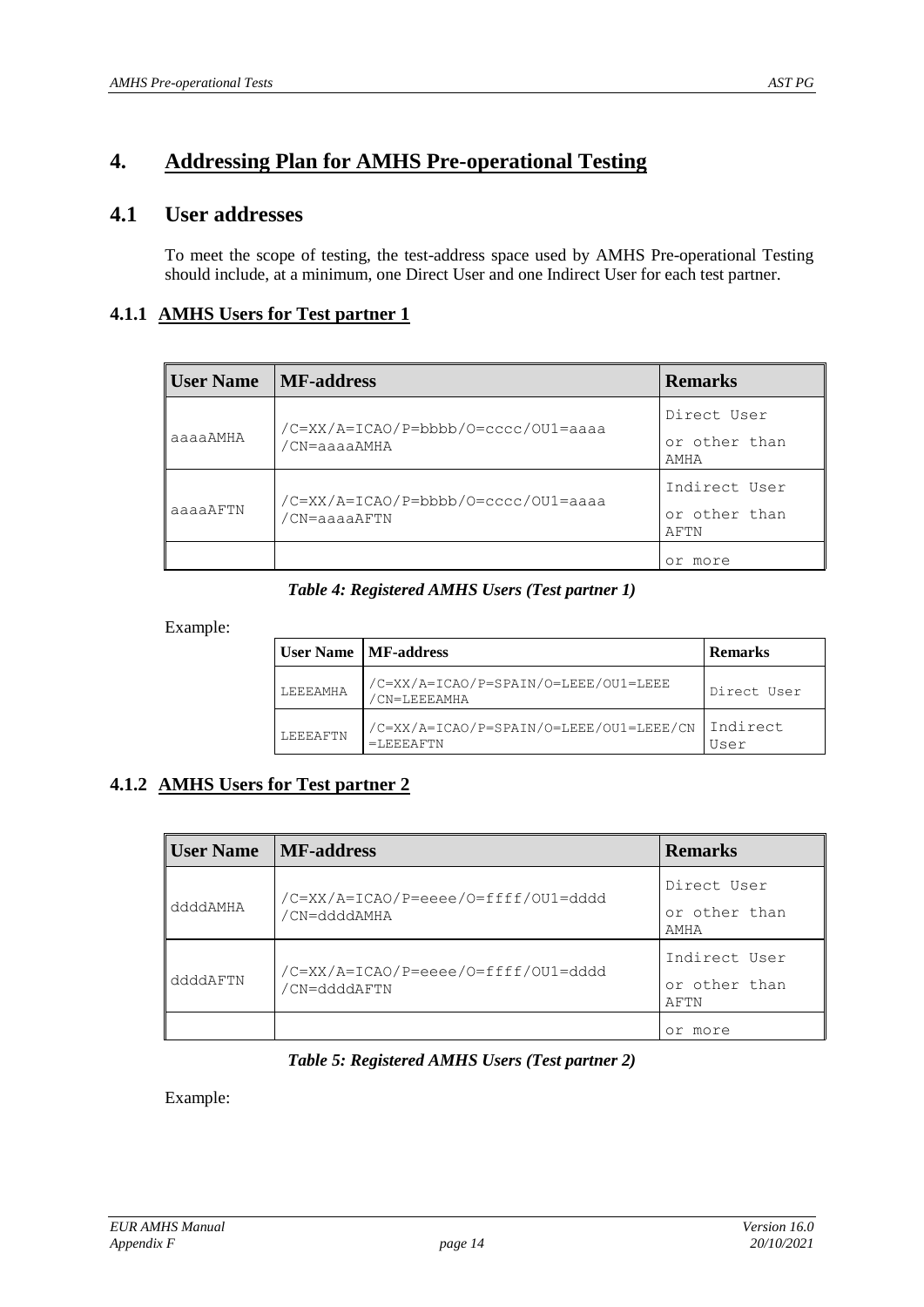|          | <b>User Name   MF-address</b>                         | <b>Remarks</b>   |
|----------|-------------------------------------------------------|------------------|
| EDDDAMHA | /C=XX/A=ICAO/P=GERMANY/O=EDDD/OU1=EDDD<br>CN=EDDDAMHA | Direct User      |
| EDDDAFTN | /C=XX/A=ICAO/P=GERMANY/O=EDDD/OU1=EDDD<br>CN=EDDDAFTN | Indirect<br>User |

### **4.1.3 AMHS Users for Test partner 3**

| <b>User Name</b> | <b>MF-address</b>                                   | <b>Remarks</b>                         |
|------------------|-----------------------------------------------------|----------------------------------------|
| ggggAMHA         | /C=XX/A=ICAO/P=hhhh/O=iiii/OU1=qqqq<br>/CN=ggggAMHA | Direct User<br>or other than<br>AMHA   |
| ggggAFTN         | /C=XX/A=ICAO/P=hhhh/O=iiii/OU1=qqqq<br>CN=ggggAFTN  | Indirect User<br>or other than<br>AFTN |
|                  |                                                     | or more                                |

#### *Table 6: Registered AMHS Users (Test partner 3)*

<span id="page-14-0"></span>Example:

| <b>User Name</b> | MF-address                                            | <b>Remarks</b> |
|------------------|-------------------------------------------------------|----------------|
| LGGGAMHA         | /C=XX/A=ICAO/P=GREECE/O=LGGG/OU1=LGGG<br>/CN=LGGGAMHA | Direct User    |
| LGGGAFTN         | /C=XX/A=ICAO/P=GREECE/O=LGGG/OU1=LGGG<br>CN=LGGGAFTN  | Indirect User  |

## **4.2 AFTN and X.400 Routing Tables**

Systems already in AMHS operation and involved in the Pre-operational Tests are configured with the latest valid **AFTN and X400 Routing Table** available in the AMC, including the minor changes needed for the Pre-operational Tests themselves.

For systems not in AMHS operation, the following actions are recommended:

- The systems involved in the Pre-operational Tests are configured with the latest valid **AFTN Routing Table** available in the AMC, including the minor changes needed for the Pre-operational Tests themselves.
- Only for the selected traffic (bilaterally agreed addresses) shall AFTN routing paths through the MTCU be set up.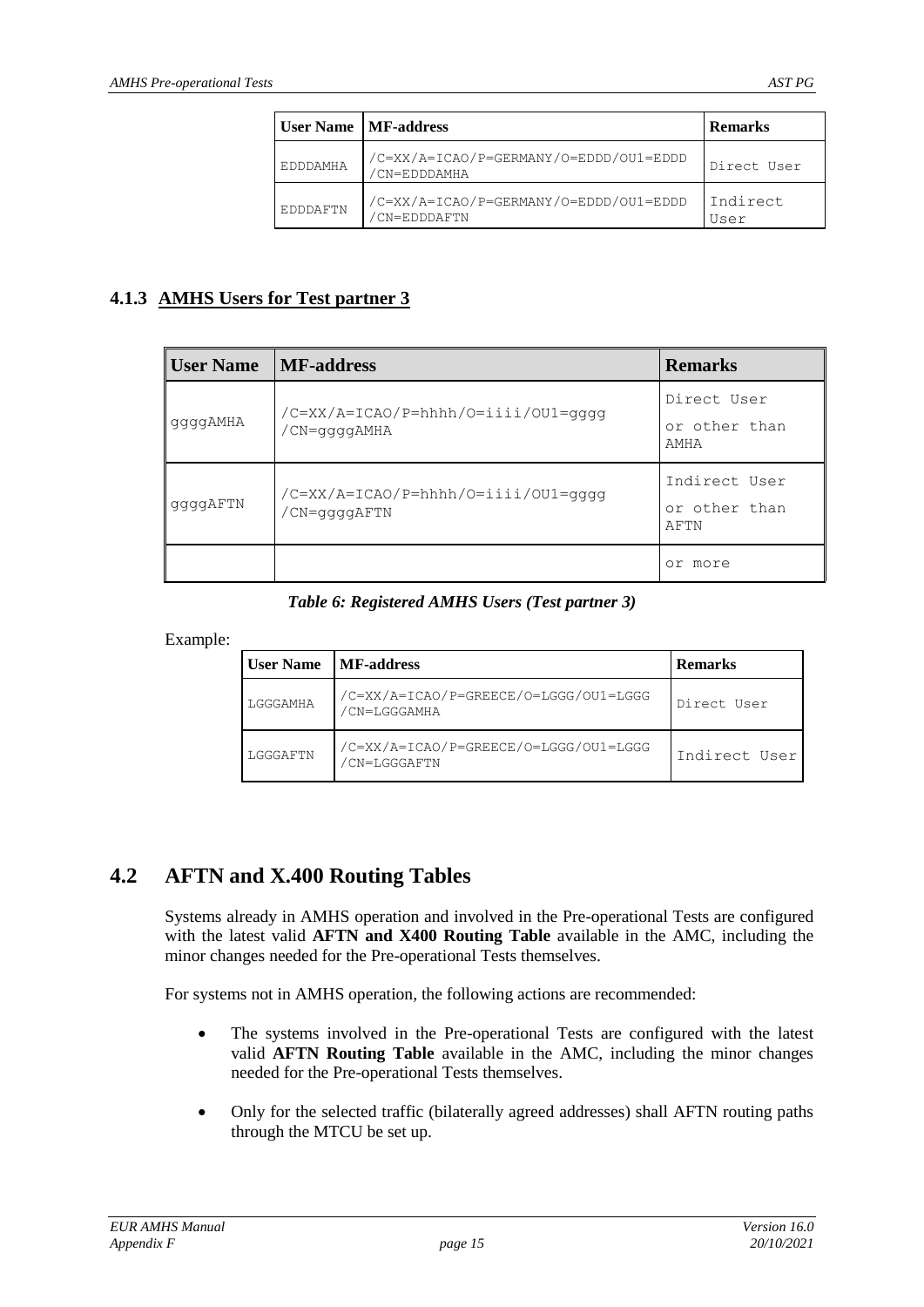- The systems are configured with the **complete X.400 Routing Table** covering all existing PRMD names. For all PRMD names which are not involved in the Preoperational Tests, a default routing to a "Dummy MTA direction" shall be defined in order to handle exceptional situations within the Pre-operational Tests as well as for future operations.
- Only for the selected traffic (bilaterally agreed addresses) shall respective X.400 routing paths through the MTCU or to the adjacent MTA be set up.
- The recommended complete setup of the X.400 Routing table allows the responsible international COM Centre to ensure that each message entered into an international Network (AFTN, CIDIN as well as AMHS) is correct in format and addressing. When using a reduced X.400 routing table (use of general default routing entries), such checking of addressing cannot be performed, especially if domestic UAs are connected. Only with the full set of PRMD routing entries a minimum checking of address validity is possible.

## **4.3 Look-up Tables**

## **4.3.1 Generic look-up Tables**

It is recommended that the systems are configured with the complete set of information required for the address translation.

The tables needed are reflected in the Intra MD Addressing function of the ATS Messaging Management Centre (AMC). From the AMC the complete **MD Look-up Table**  (AmhsMdRegister\_OPER...csv), the complete **CAAS Look-up Tables** (AmhsCaasTable\_OPER….csv) and the complete **User Address Look-Up Table** (UserAdresses\_OPER….csv) can be downloaded.

Loading of the complete tables is recommended to ensure that the AMHS application is able to handle the extensive content of the tables covering the address translation of all existing AFTN addresses into AMHS O/R addresses (XF as well as CAAS) and vice versa.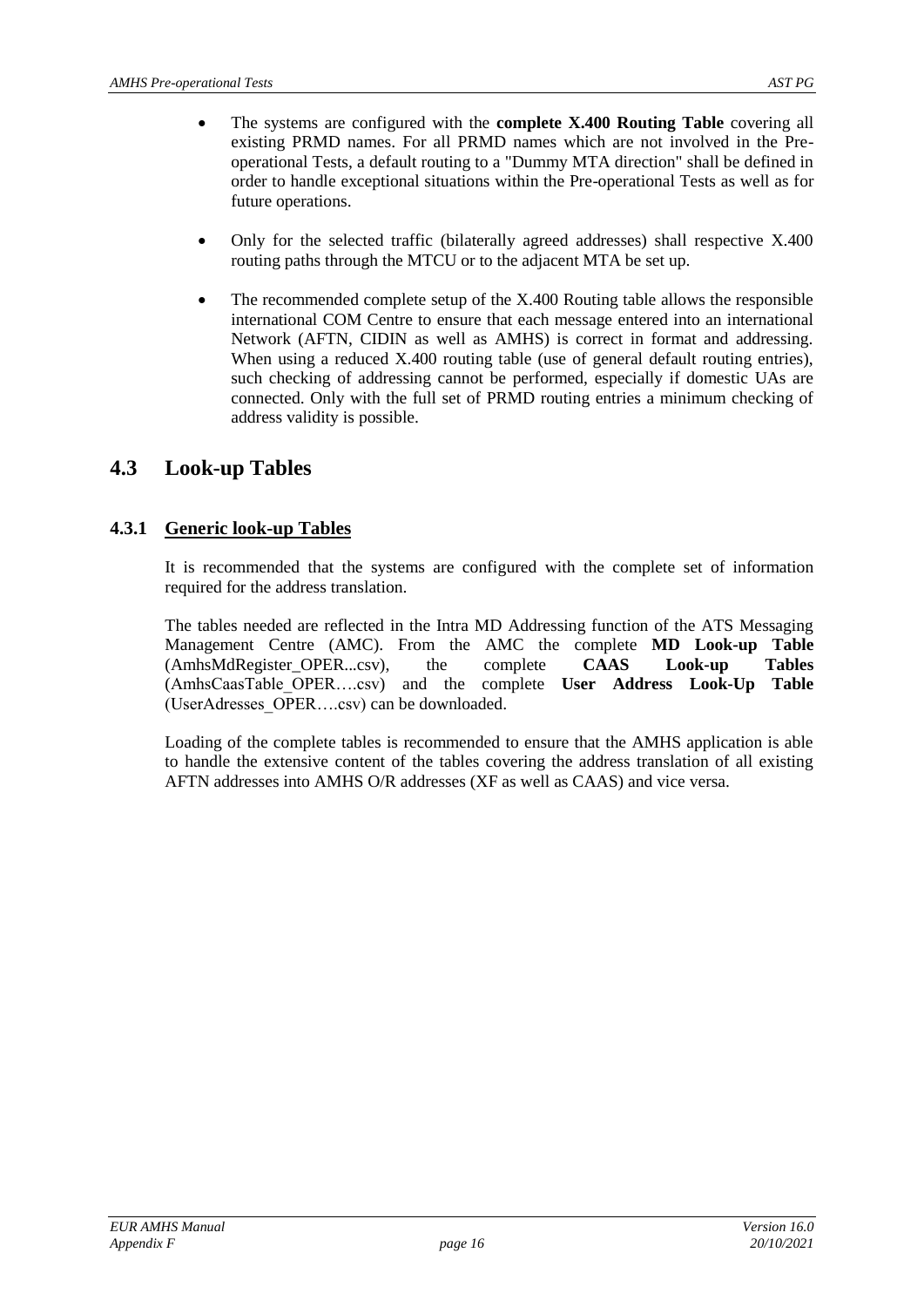## <span id="page-16-1"></span>**5. Test Description**

## **5.1 Test Scenarios**

The tests are described in the following test scenarios:

PRExxx where xxx is the scenario number.

The following table contains an overview of the test scenarios:

| <b>Test-case id</b>               | <b>Test function</b>                                                                                                       |  |
|-----------------------------------|----------------------------------------------------------------------------------------------------------------------------|--|
| PRE001 Go-NoGo                    | Establishment of MTA associations, Test partner 1 to Test partner 2<br>and Test partner 2 to Test partner 1                |  |
| PRE002 Go-NoGo                    | Preliminary message exchange, Test partner 1 to Test partner 2 and<br>Test partner 2 to Test partner 1                     |  |
| PRE003 Conditional                | Messages from Direct User A to Direct User B and Indirect User B                                                           |  |
| PRE004 Conditional                | Messages from Direct User B to Direct User A and Indirect User A                                                           |  |
| PRE005 Conditional                | Messages from Indirect User A to Direct User B and Indirect User B                                                         |  |
| PRE006 Conditional                | Messages from Indirect User B to Direct User A and Indirect User A                                                         |  |
| PRE007 Conditional                | Messages with FTBP from Direct User A to Direct User B                                                                     |  |
| PRE008 Conditional                | Messages with FTBP from Direct User B to Direct User A                                                                     |  |
| PRE009 Conditional                | Message from Direct User A to Direct User B, via a relay Centre C                                                          |  |
| PRE010 Conditional                | Message from Direct User B to Direct User A, via a relay Centre C                                                          |  |
| PRE011 Go-NoGo                    | Integrity test with a reference message from Test partner 1 to Test<br>partner 2 and from Test partner 2 to Test partner 1 |  |
| <b>PRE012</b>                     | Load Test, exchange of queue data of the size of the expected<br>amount of operational messages exchanged                  |  |
| PRE013a or,<br>PRE013b<br>Go-NoGo | Integrity test with operational bilateral traffic (a) or duplicated<br>operational traffic (b)                             |  |

*Table 7: Test Scenario overview*

## <span id="page-16-0"></span>**5.2 Pre-operational AMHS Tests**

This section contains the test-cases. Each test-case is written on a test sheet, which should be completed during testing.

The top of the test-sheet contains the **test-case id** and a description of the **tested functionality**.

The **Test description** contains the instructions for the tester, the addresses used and the test message used.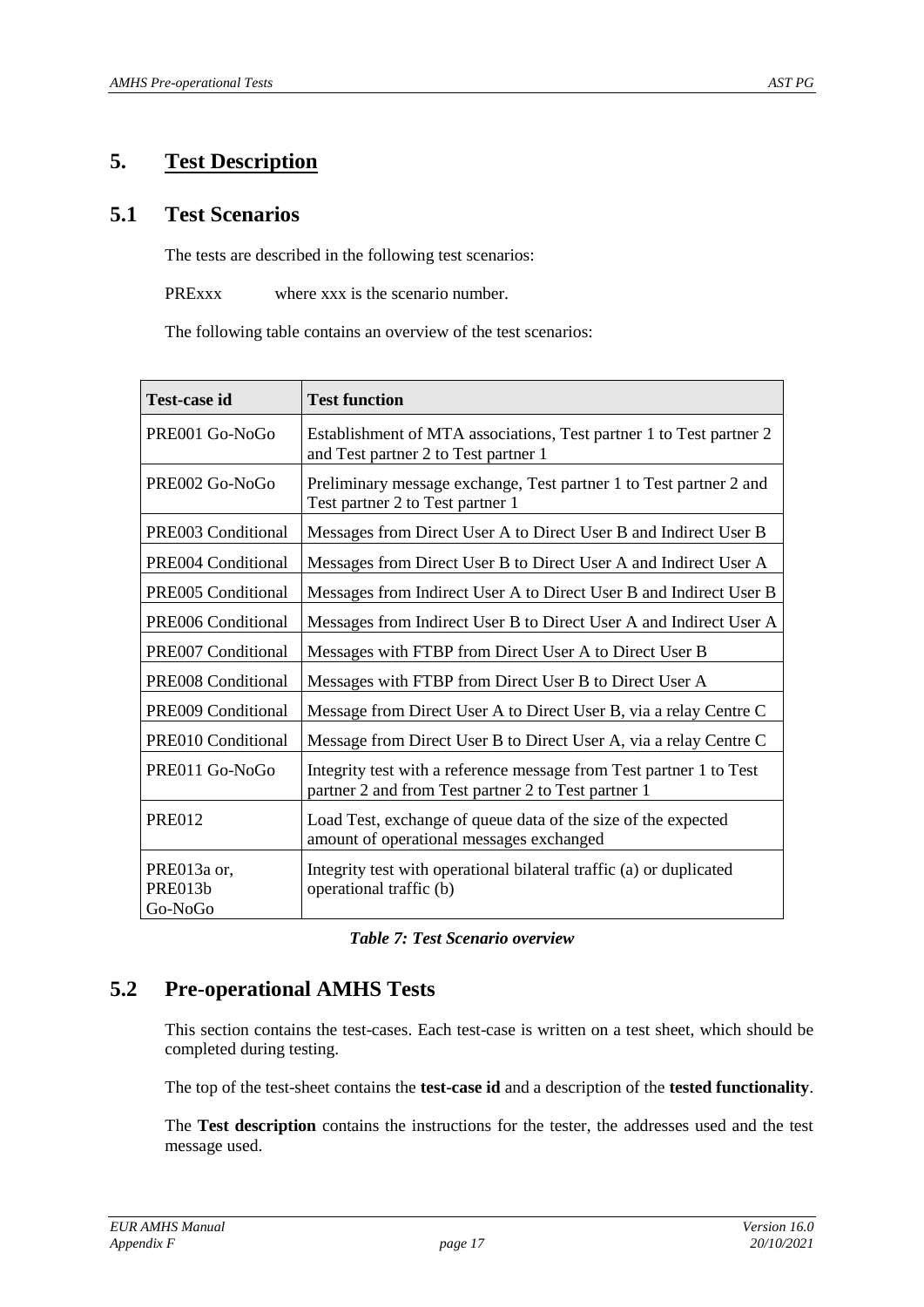The **Test control** contains the expected reaction/observation of the Systems Under Test (SUTs).

The section **Test result** is used to log the test results.

The **Conditional test cases** listed in this document are **optional**, when the AMHS Interoperability Tests as specified in [7] have been successfully passed. However, when the involved parties have commonly agreed to skip the AMHS Interoperability Tests as specified in [7], the execution of the **conditional** test cases listed in this document is **strongly recommended**.

Test cases from PRE007 to PRE010 and PRE012/TC02 remain **conditional** but can only be performed if the user capabilities allow so (FTBP test cases) or if a third partner is available (re-routing test cases).

The characteristics of the test messages are represented in this document according to the AMHS User Capabilities, as listed in the ATS Messaging Management Manual [8], section D5 "AMHS User Capabilities related file (AMHS User Capabilities Management)".

- A2 : IA5 BP and GT BP (Repertoire A), up to 1800 characters
- A16: IA5 BP and GT BP (Repertoire A), up to 16k characters
- A64: IA5 BP and GT BP (Repertoire A), up to 64k characters
- B2: IA5 BP and GT BP (Repertoire A and B), up to 1800 characters
- B16: IA5 BP and GT BP (Repertoire A and B), up to 16k characters
- B64: IA5 BP and GT BP (Repertoire A and B), up to 64k characters
- F2048: FTBP, up to 2M Bytes
- EA: Elementary Address (direct AMHS User Address)
- EI : Elementary Address (indirect AMHS User Address)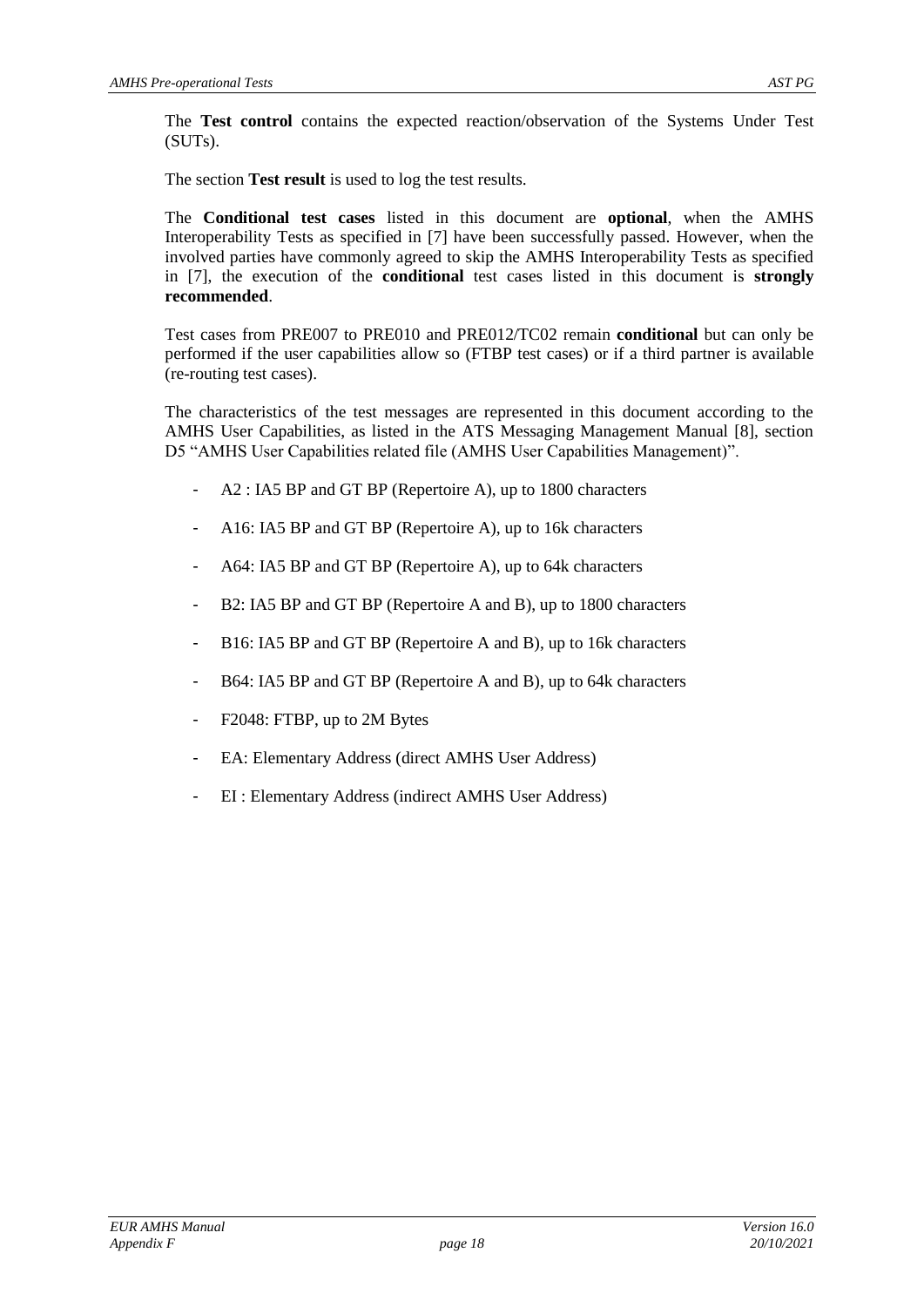### **5.2.1 Go-NoGo test cases**

| Test reference :    | Tested functionality:                                                                             |
|---------------------|---------------------------------------------------------------------------------------------------|
| PRE001/TC01 Go-NoGo | <b>Establish and administrate MTA associations.</b> It is a<br>prerequisite for subsequent tests. |

#### **Test description:**

Test partner A shall establish an MTA association to test partner B.

#### **Test control:**

Based on the agreed MTA bind parameters the established association shall be monitored in order to verify that:

 In case of permanent connection the association(s) remains even if no messages are transferred.

- In case of dynamic connection the association(s) is closed after the specified timer.
- The partners do not establish more associations than agreed.

| <b>PASS</b> | <b>FAILED</b> | <b>INCONCLUSIVE</b> |
|-------------|---------------|---------------------|
|             |               |                     |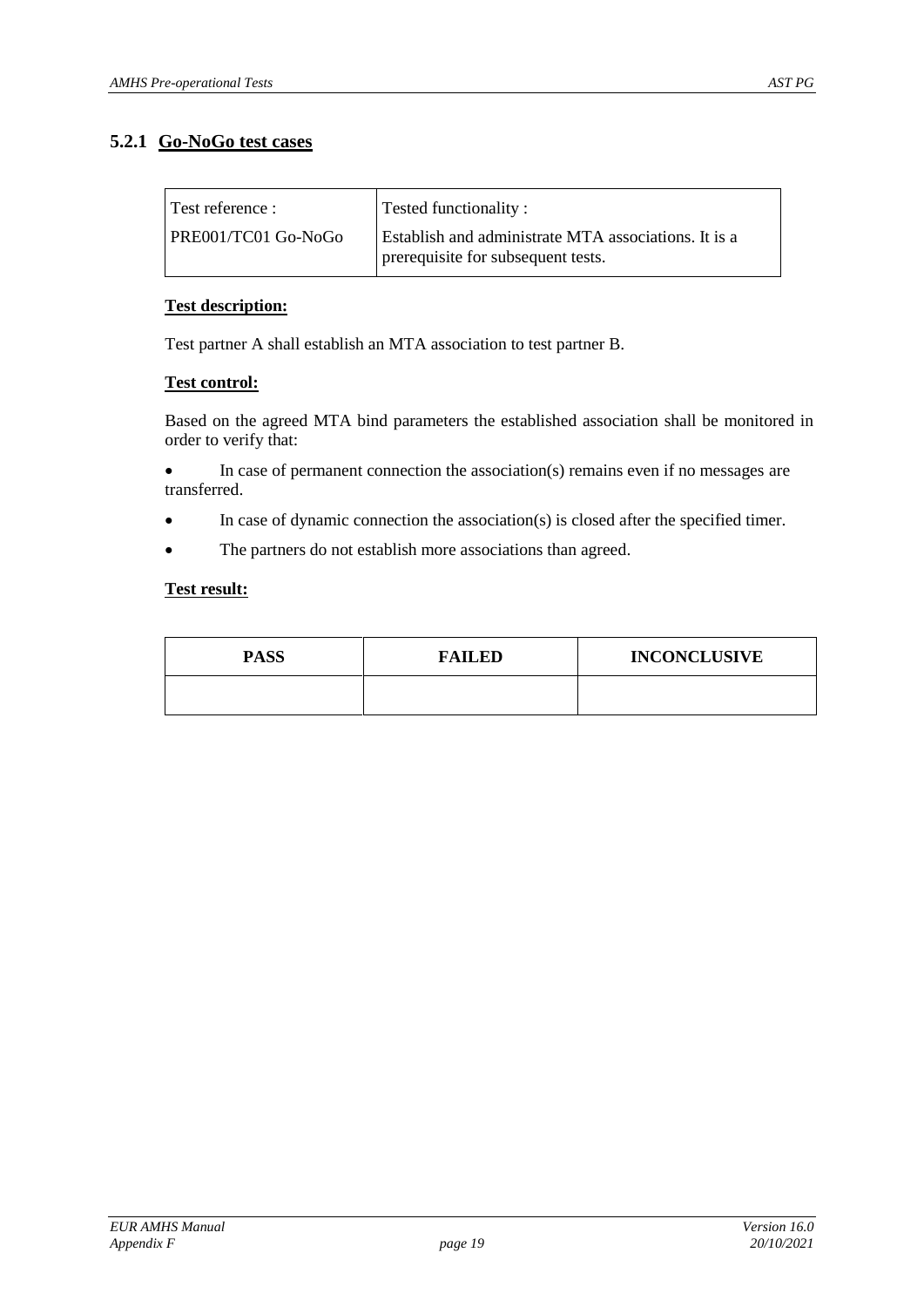| Test reference :    | Tested functionality:                                                                      |
|---------------------|--------------------------------------------------------------------------------------------|
| PRE001/TC02 Go-NoGo | Establish and administrate MTA associations. It is a<br>prerequisite for subsequent tests. |

Test partner B shall establish an MTA association to test partner A.

#### **Test control:**

Based on the agreed MTA bind parameters the established association shall be monitored in order to verify that:

 In case of permanent connection the association(s) remains even if no messages are transferred.

- In case of dynamic connection the association(s) is closed after the specified timer.
- The partners do not establish more associations than agreed.

| <b>PASS</b> | <b>FAILED</b> | <b>INCONCLUSIVE</b> |
|-------------|---------------|---------------------|
|             |               |                     |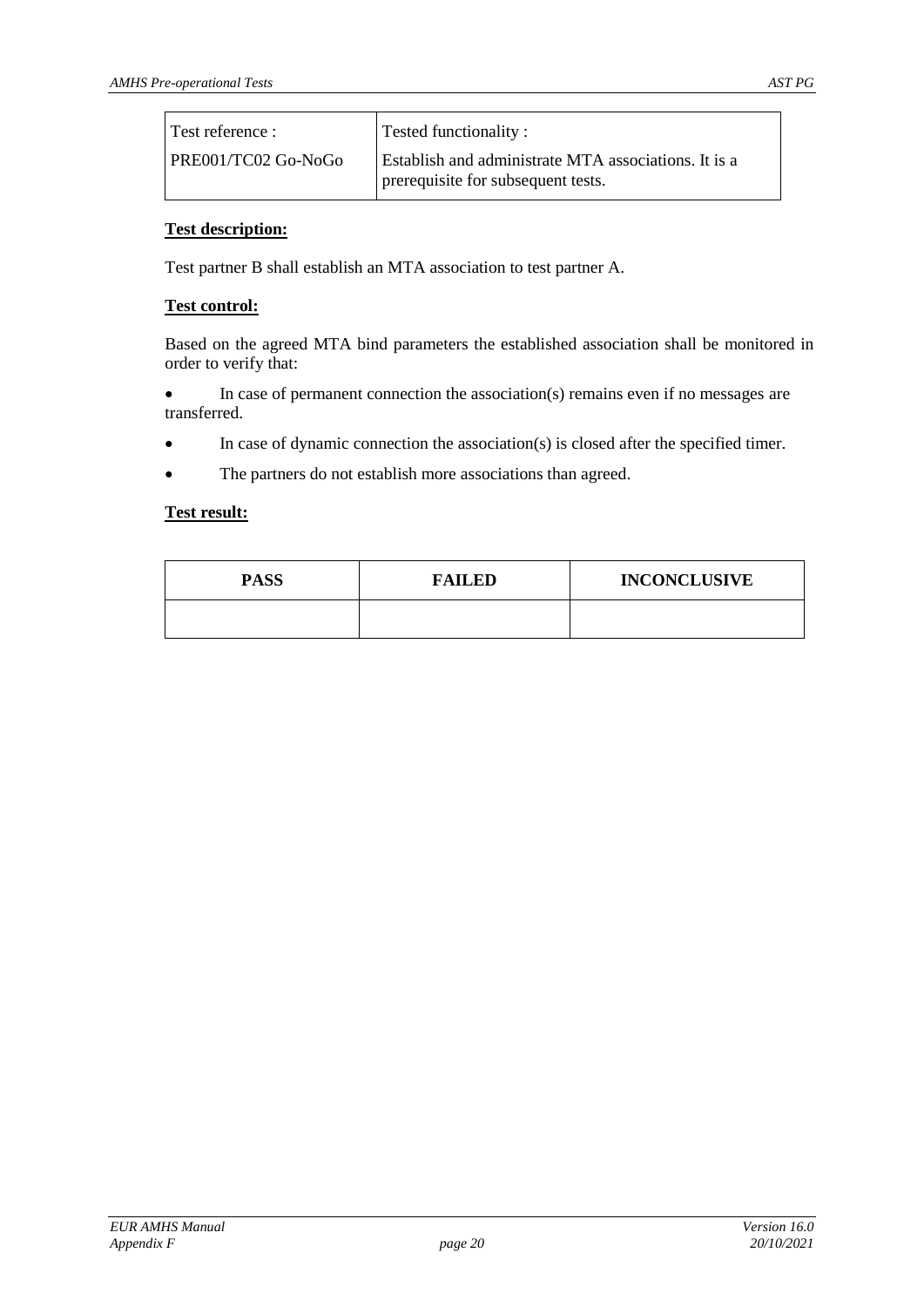| Test reference :    | Tested functionality:                                                                                                                                          |
|---------------------|----------------------------------------------------------------------------------------------------------------------------------------------------------------|
| PRE002/TC01 Go-NoGo | This is a simple test with the purpose to check that the<br>configuration and underlying network work correctly. It<br>is a prerequisite for subsequent tests. |
|                     | Direct User A to Direct User B $(A2 + EA)$<br>communication with priority FF.                                                                                  |

From aaaaAMHA send the following FF priority message to ddddAMHA:

```
PRE002/TC01
```

```
123456789012345678901234567890123456789012345678901234567890123456789
AAAAAAAAAAAAAAAAAAAAAAAAAAAAAAAAAAAAAAAAAAAAAAAAAAAAAAAAAAAAAAAAAAAAA
BBBBBBBBBBBBBBBBBBBBBBBBBBBBBBBBBBBBBBBBBBBBBBBBBBBBBBBBBBBBBBBBBBBBB
CCCCCCCCCCCCCCCCCCCCCCCCCCCCCCCCCCCCCCCCCCCCCCCCCCCCCCCCCCCCCCCCCCCCC
(and so on till)
ZZZZZZZZZZZZZZZZZZZZZZZZZZZZZZZZZZZZZZZZZZZZZZZZZZZZZZZZZZZZZZZZZZZZZ
```
Check the correct reception at ddddAMHA and send the following acknowledgement if the message is received correctly.

From ddddAMHA send the following message to aaaaAMHA:

```
ACK001 PLS CONTINUE
```
#### **Test control:**

Check the correct reception of the message at ddddAMHA. No difference must exist between the message as defined above and the received message.

| <b>PASS</b> | <b>FAILED</b> | <b>INCONCLUSIVE</b> |
|-------------|---------------|---------------------|
|             |               |                     |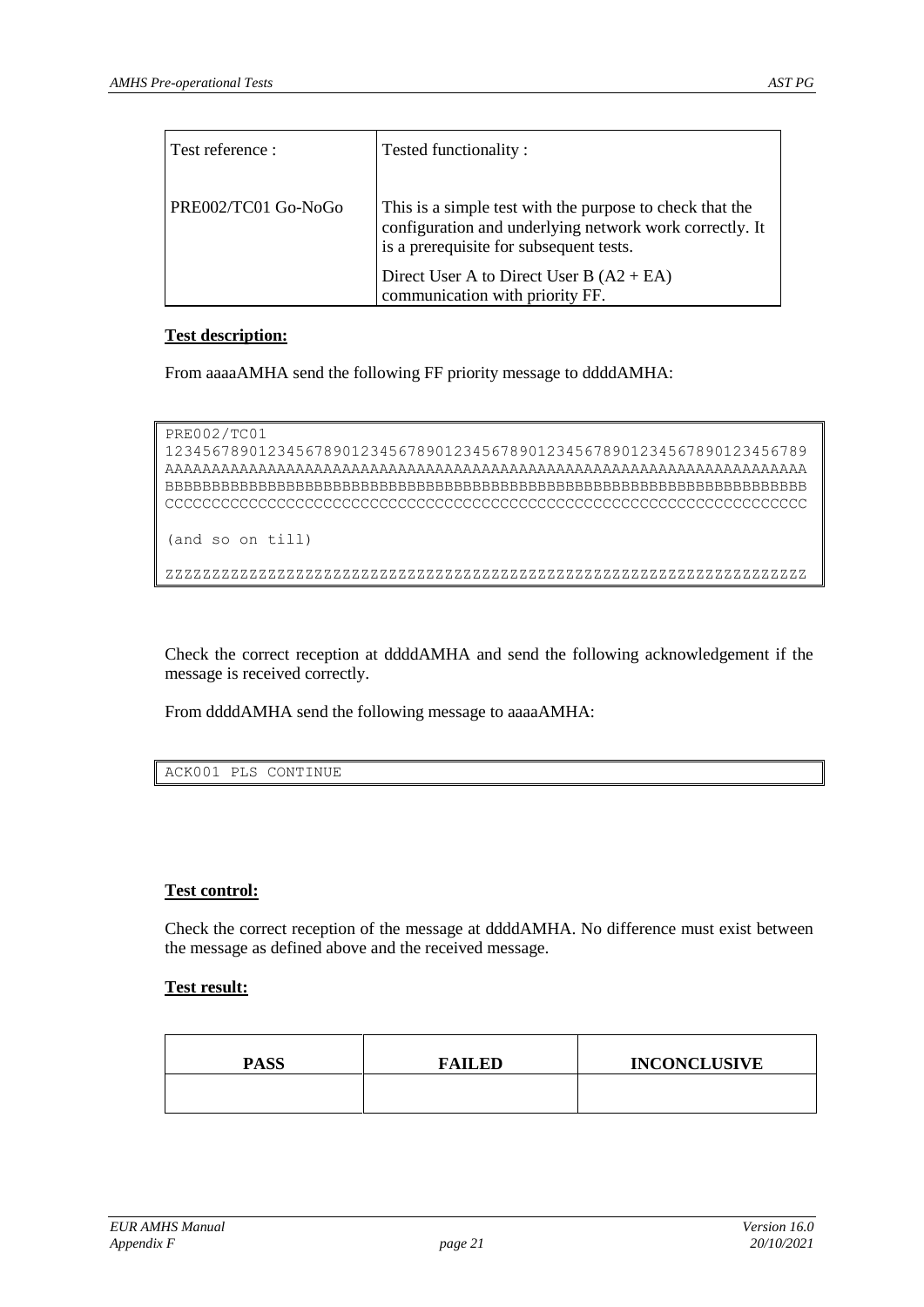| Test reference :     | Tested functionality:                                                                                                                                          |
|----------------------|----------------------------------------------------------------------------------------------------------------------------------------------------------------|
| PRE002/TC02 Go-No-Go | This is a simple test with the purpose to check that the<br>configuration and underlying network work correctly. It<br>is a prerequisite for subsequent tests. |
|                      | Direct User B to Direct User A $(A2 + EA)$<br>communication with priority FF.                                                                                  |

From ddddAMHA send the following FF priority message to aaaaAMHA:

```
PRE002/TC02
123456789012345678901234567890123456789012345678901234567890123456789
AAAAAAAAAAAAAAAAAAAAAAAAAAAAAAAAAAAAAAAAAAAAAAAAAAAAAAAAAAAAAAAAAAAAA
BBBBBBBBBBBBBBBBBBBBBBBBBBBBBBBBBBBBBBBBBBBBBBBBBBBBBBBBBBBBBBBBBBBBB
CCCCCCCCCCCCCCCCCCCCCCCCCCCCCCCCCCCCCCCCCCCCCCCCCCCCCCCCCCCCCCCCCCCCC
(and so on till)
{\tt ZZZZZZZZZZZZZZZZZZZZZZZZZZZZZZZZZZZZZZZZZZZZZZZZZZZZZZZZZZZZZZZZZZZZZZ
```
Check the correct reception at aaaaAMHA and send the following acknowledgement if the message is received correctly.

From aaaaAMHA send the following message to ddddAMHA:

ACK002 PLS CONTINUE

#### **Test control:**

Check the correct reception of the message at aaaaAMHA. No difference must exist between the message as defined above and the received message.

| <b>PASS</b> | <b>FAILED</b> | <b>INCONCLUSIVE</b> |
|-------------|---------------|---------------------|
|             |               |                     |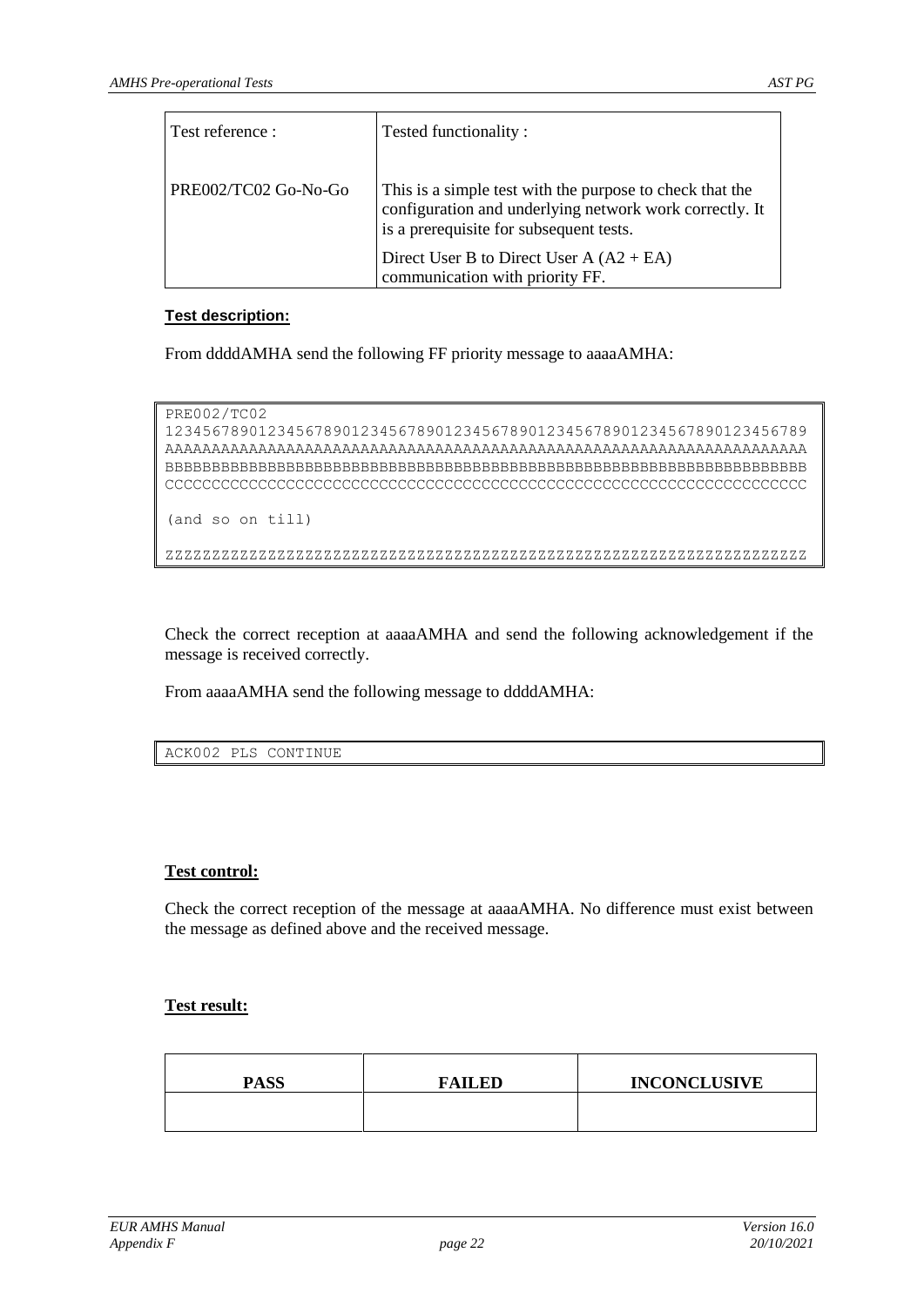### **5.2.2 Conditional test cases**

| Test reference :<br>PRE003/TC01 Conditional | Tested functionality:<br>Distribution of IPM and conversion of IPM to AFTN                                    |
|---------------------------------------------|---------------------------------------------------------------------------------------------------------------|
|                                             | format                                                                                                        |
|                                             | Direct User A to Direct User B $(A2 + EA)$ and Indirect<br>User B $(A2 + EI)$ communication with priority FF. |

#### **Test description:**

From aaaaAMHA send the following message to ddddAFTN and ddddAMHA:

```
PRI: FF
FT: <FT>
OHI: 
TEST PRE003/TC01
```
#### **Test control:**

Check the correct reception of the message by ddddAFTN and ddddAMHA.

| <b>PASS</b> | <b>FAILED</b> | <b>INCONCLUSIVE</b> |
|-------------|---------------|---------------------|
|             |               |                     |

| <b>SKIPPED</b> | The functionality has been already tested during the AMHS |
|----------------|-----------------------------------------------------------|
|                | Interoperability Tests (IT501/TC01)                       |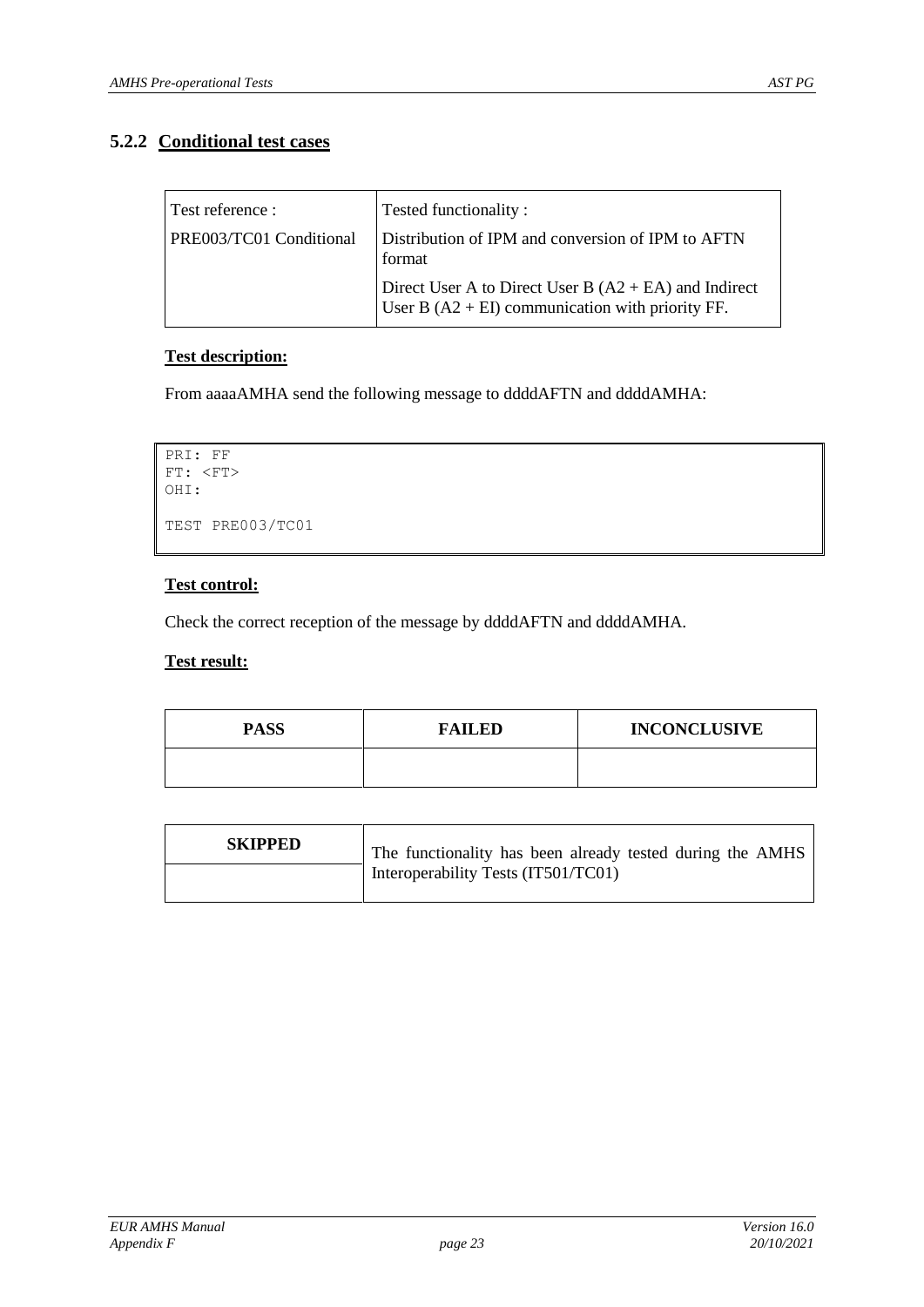| Test reference :        | Tested functionality:                                                                                                                                 |
|-------------------------|-------------------------------------------------------------------------------------------------------------------------------------------------------|
| PRE003/TC02 Conditional | Distribution of IPM and conversion of IPM to AFTN<br>format                                                                                           |
|                         | Direct User A to Direct User B $(A16 + EA)$ and Indirect<br>User B $(A16 + EI)$ communication with priority FF and<br>text length of 8000 characters. |

From aaaaAMHA send the following message to ddddAFTN and ddddAMHA:

```
PRI: FF
FT: <FT>
OHI:
TEST PRE003/TC02
TEXT 8000 CHARACTERS
123456789012345678901234567890123456789012345678901234567890
…
123456789012345678901234567890123456789012345678901234567890
END
```
#### **Test control:**

Check the correct reception of the message by ddddAMHA.

Concerning the reception by ddddAFTN, the AMHS technical specifications define that the message can be rejected (case A) or split into several messages (case B). If the system provides "long AFTN message" capability, the message will be converted (case C).

If case A is implemented, the message is not conveyed to the AFTN component and a NDR is returned. Check the received NDR at aaaaAMHA and verify the following Per-Recipient-Report Non-Delivery information:

- Actual-recipient-name: MF-form address of ddddAFTN
- reason code 1 signifies "unable-to-transfer"
- diagnostic code 7 signifies "content-too-long".
- supplementary-information: "unable to convert to AFTN due to message text length".

If case B is implemented: Check that ddddAFTN receives several messages.

If case C is implemented: Check that ddddAFTN receives one message.

| <b>PASS</b>    | <b>FAILED</b>                                             | <b>INCONCLUSIVE</b> |
|----------------|-----------------------------------------------------------|---------------------|
| a/b/c          |                                                           |                     |
| <b>SKIPPED</b> | The functionality has been already tested during the AMHS |                     |
|                | Interoperability Tests (IT501/TC01 and IT503/TC01)        |                     |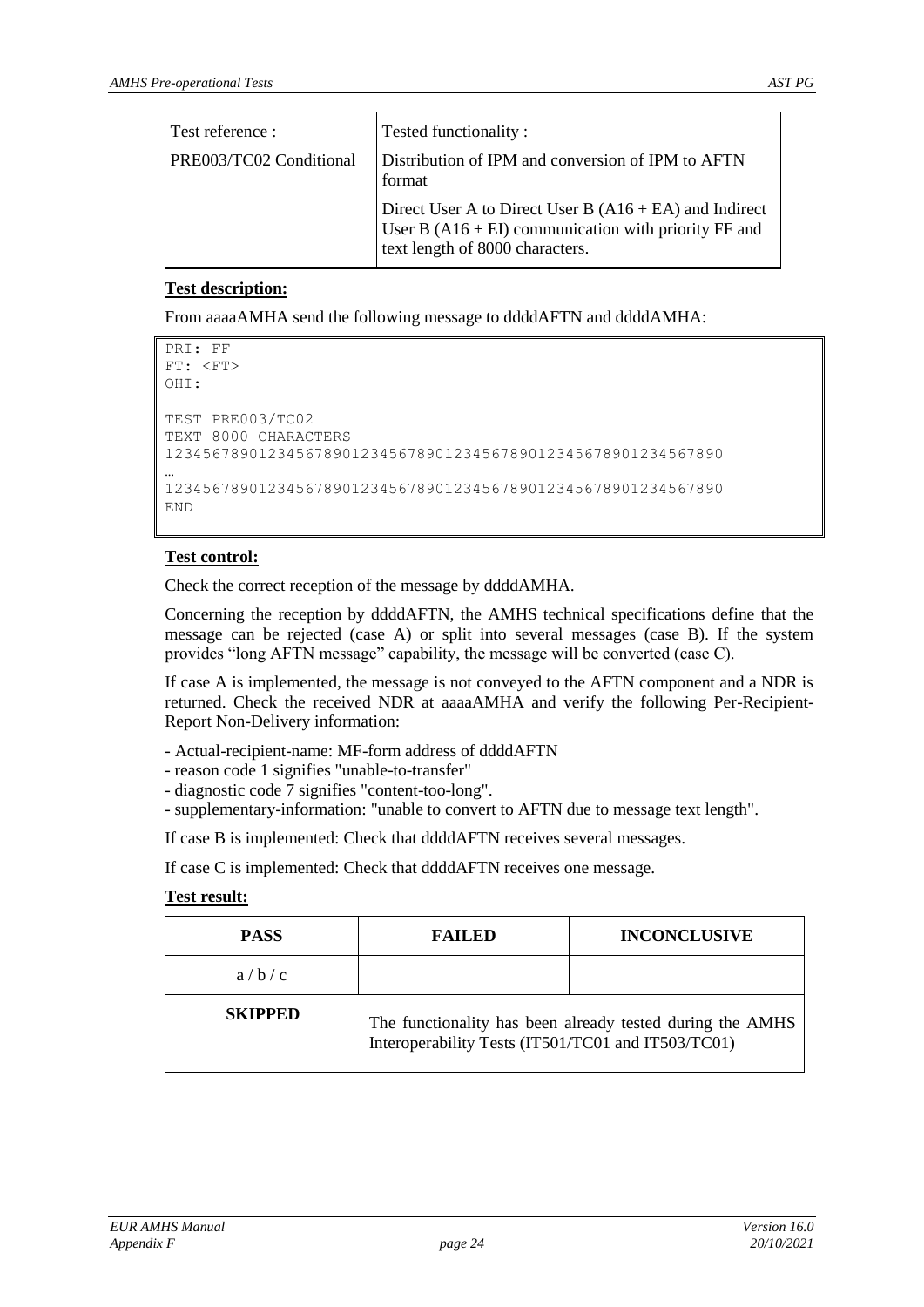| Test reference :        | Tested functionality:                                                                                         |
|-------------------------|---------------------------------------------------------------------------------------------------------------|
| PRE003/TC03 Conditional | Distribution of IPM and conversion of IPM to AFTN<br>format                                                   |
|                         | Direct User A to Direct User B $(A2 + EA)$ and Indirect<br>User B $(A2 + EI)$ communication with priority SS. |

From aaaaAMHA send the following message to ddddAFTN and ddddAMHA:

```
PRI: SS
FT: <FT>
OHI:
TEST PRE003/TC03
```
#### **Test control:**

Check the correct reception of the SS message by ddddAFTN and ddddAMHA. Check the corresponding reception of a RN or an IPM containing the SS ACK message by aaaaAMHA sent by ddddAMHA.

When the SS Ack message is sent by ddddAFTN, check the corresponding reception of a RN or an IPM containing the SS ACK message by aaaaAMHA.

| <b>PASS</b> | <b>FAILED</b> | <b>INCONCLUSIVE</b> |
|-------------|---------------|---------------------|
|             |               |                     |

| <b>SKIPPED</b> | The functionality has been already tested during the AMHS           |
|----------------|---------------------------------------------------------------------|
|                | Interoperability Tests (IT501/TC01, IT101/TC05<br>and<br>IT301/TC05 |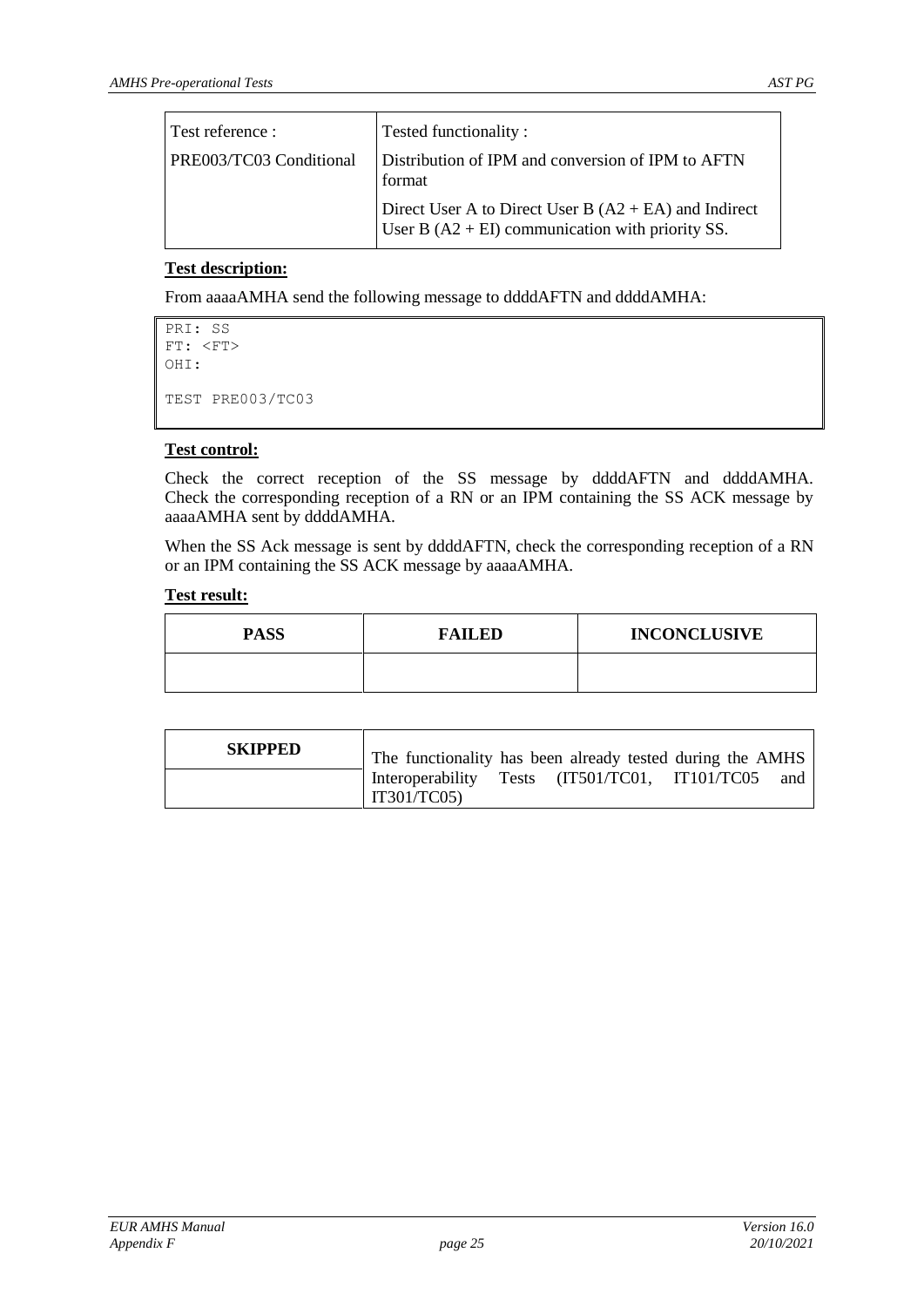| Test reference :        | Tested functionality:                                                                                         |
|-------------------------|---------------------------------------------------------------------------------------------------------------|
| PRE004/TC01 Conditional | Distribution of IPM and conversion of IPM to AFTN<br>format                                                   |
|                         | Direct User B to Direct User $A (A2 + EA)$ and Indirect<br>User A $(A2 + EI)$ communication with priority FF. |

From ddddAMHA send the following message to aaaaAFTN and aaaaAMHA:

```
PRI: FF
FT: <FT>
OHI: 
TEST PRE004/TC01
```
#### **Test control:**

Check the correct reception of the message by aaaaAFTN and aaaaAMHA.

| <b>PASS</b> | <b>FAILED</b> | <b>INCONCLUSIVE</b> |
|-------------|---------------|---------------------|
|             |               |                     |

| <b>SKIPPED</b> | The functionality has been already tested during the AMHS |
|----------------|-----------------------------------------------------------|
|                | Interoperability Tests (IT501/TC02)                       |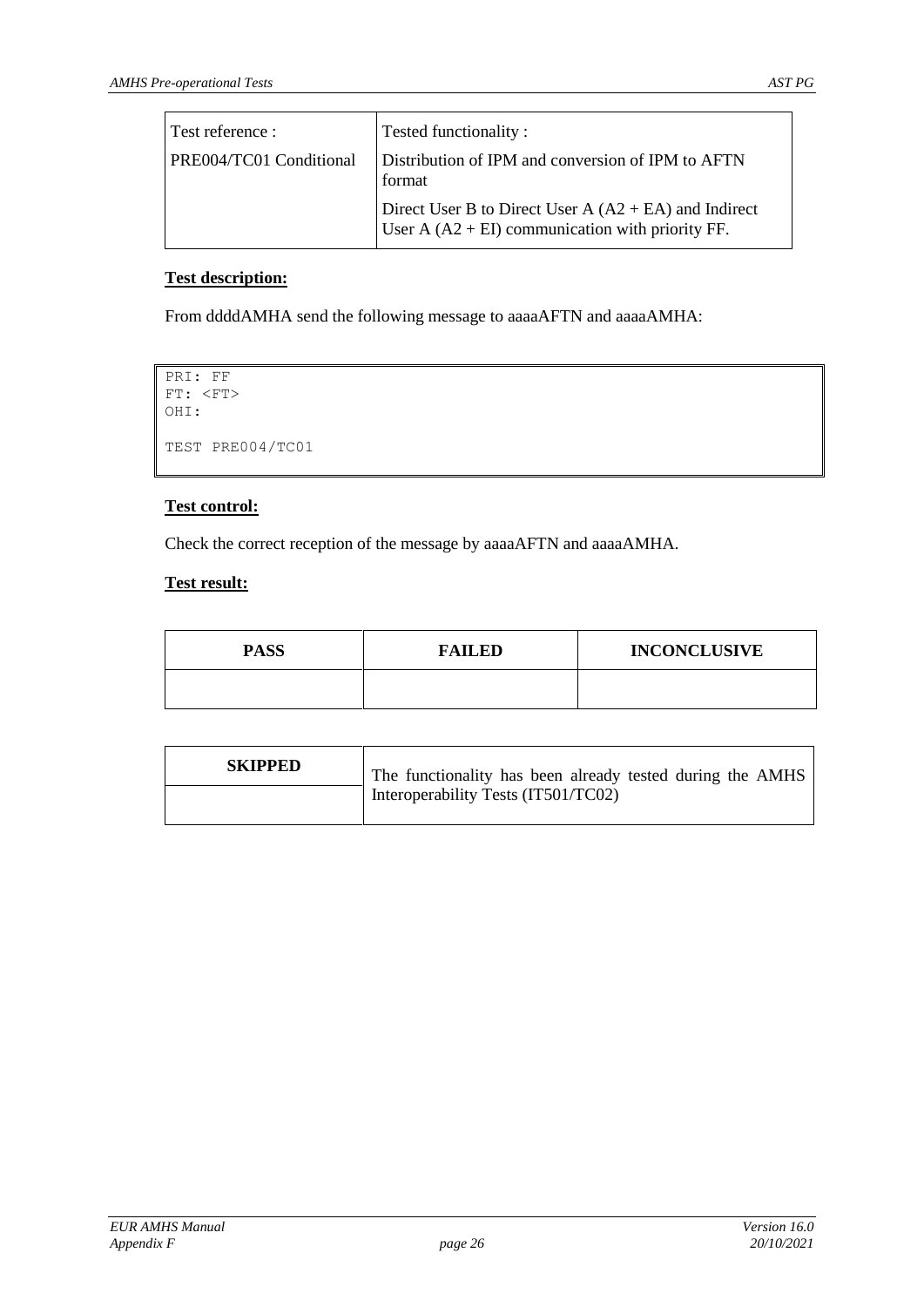| Test reference :        | Tested functionality:                                                                                                                                 |
|-------------------------|-------------------------------------------------------------------------------------------------------------------------------------------------------|
| PRE004/TC02 Conditional | Distribution of IPM and conversion of IPM to AFTN format                                                                                              |
|                         | Direct User B to Direct User $A (A16 + EA)$ and Indirect<br>User A $(A16 + EI)$ communication with priority FF and text<br>length of 8000 characters. |

From ddddAMHA send the following message to aaaaAFTN and aaaaAMHA:

```
PRI: FF
FT: <FT>
OHI:
TEST PRE004/TC02
TEXT 8000 CHARACTERS
123456789012345678901234567890123456789012345678901234567890
…
123456789012345678901234567890123456789012345678901234567890
END
```
#### **Test control:**

Check the correct reception of the message by aaaaAMHA.

Concerning the reception by aaaaAFTN, the AMHS technical specifications define that the message can be rejected (case A) or split into several messages (case B). If the system provides "long AFTN message" capability, the message will be converted (case C).

If case A is implemented, the message is not conveyed to the AFTN component and a NDR is returned. Check the received NDR at ddddAMHA and verify the following Per-Recipient-Report Non-Delivery information:

- Actual-recipient-name: MF-form address of aaaaAFTN
- reason code 1 signifies "unable-to-transfer"
- diagnostic code 7 signifies "content-too-long".
- supplementary-information: "unable to convert to AFTN due to message text length".

If case B is implemented: Check that aaaaAFTN receives several messages.

If case C is implemented: Check that aaaaAFTN receives one message.

| <b>PASS</b> | <b>FAILED</b> | <b>INCONCLUSIVE</b> |
|-------------|---------------|---------------------|
| a/b/c       |               |                     |

| <b>SKIPPED</b> | The functionality has been already tested during the AMHS |
|----------------|-----------------------------------------------------------|
|                | Interoperability Tests (IT501/TC02 and IT503/TC02)        |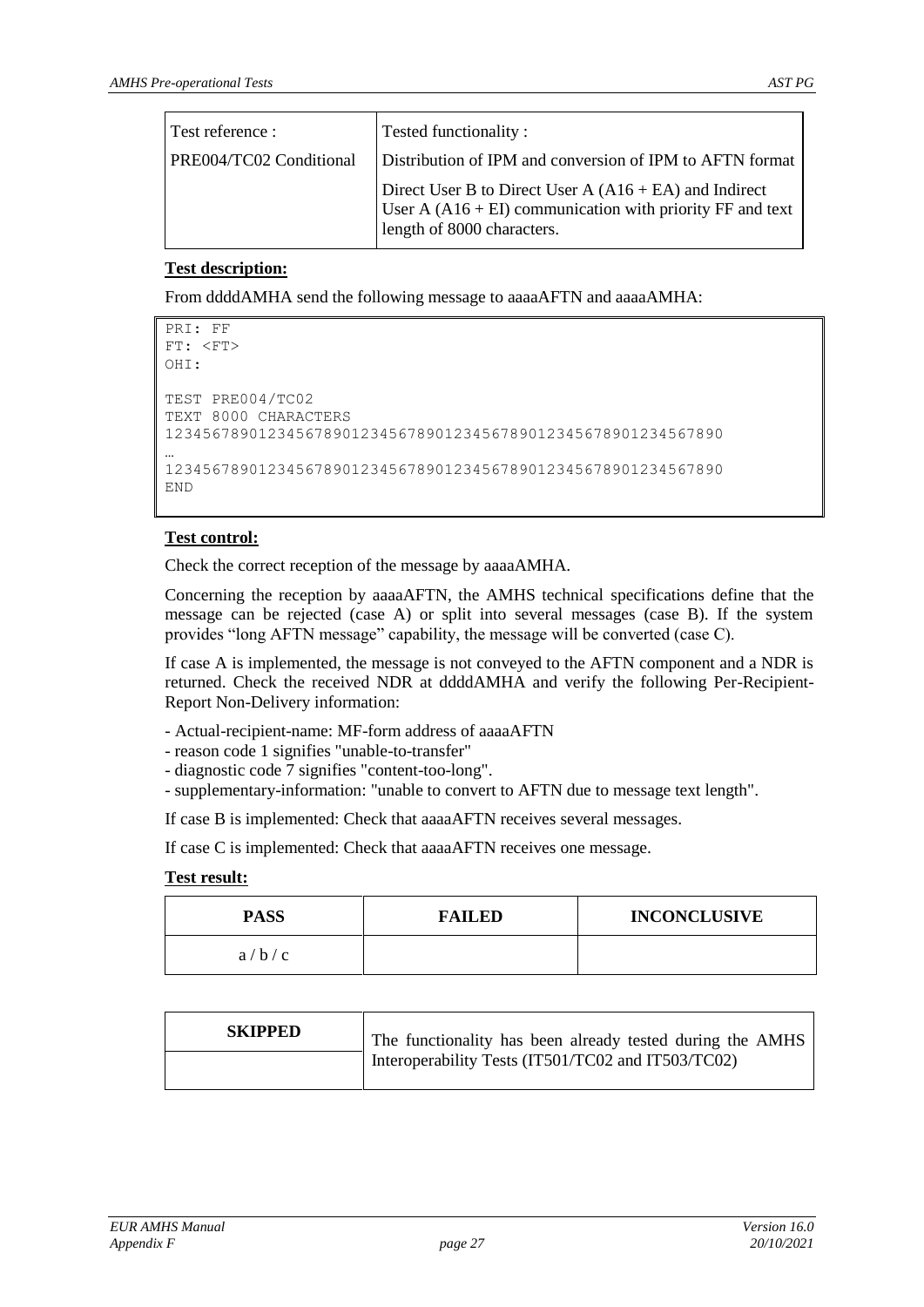| Test reference :        | Tested functionality:                                                                                         |
|-------------------------|---------------------------------------------------------------------------------------------------------------|
| PRE004/TC03 Conditional | Distribution of IPM and conversion of IPM to AFTN format                                                      |
|                         | Direct User B to Direct User $A (A2 + EA)$ and Indirect User<br>$A (A2 + EI)$ communication with priority SS. |

From ddddAMHA send the following message to aaaaAFTN and aaaaAMHA:

```
PRI: SS
FT: <FT>
OHI:
TEST PRE004/TC03
```
#### **Test control:**

Check the correct reception of the SS message by aaaaAFTN and aaaaAMHA. Check the corresponding reception of a RN or an IPM containing the SS ACK message by ddddAMHA sent by aaaaAMHA.

When the SS Ack message is sent by aaaaAFTN, check the corresponding reception of a RN or an IPM containing the SS ACK message by ddddAMHA.

| <b>PASS</b> | <b>FAILED</b> | <b>INCONCLUSIVE</b> |
|-------------|---------------|---------------------|
|             |               |                     |

| <b>SKIPPED</b> | The functionality has been already tested during the AMHS     |  |     |
|----------------|---------------------------------------------------------------|--|-----|
|                | Interoperability Tests (IT501/TC02, IT102/TC05<br>IT302/TC05) |  | and |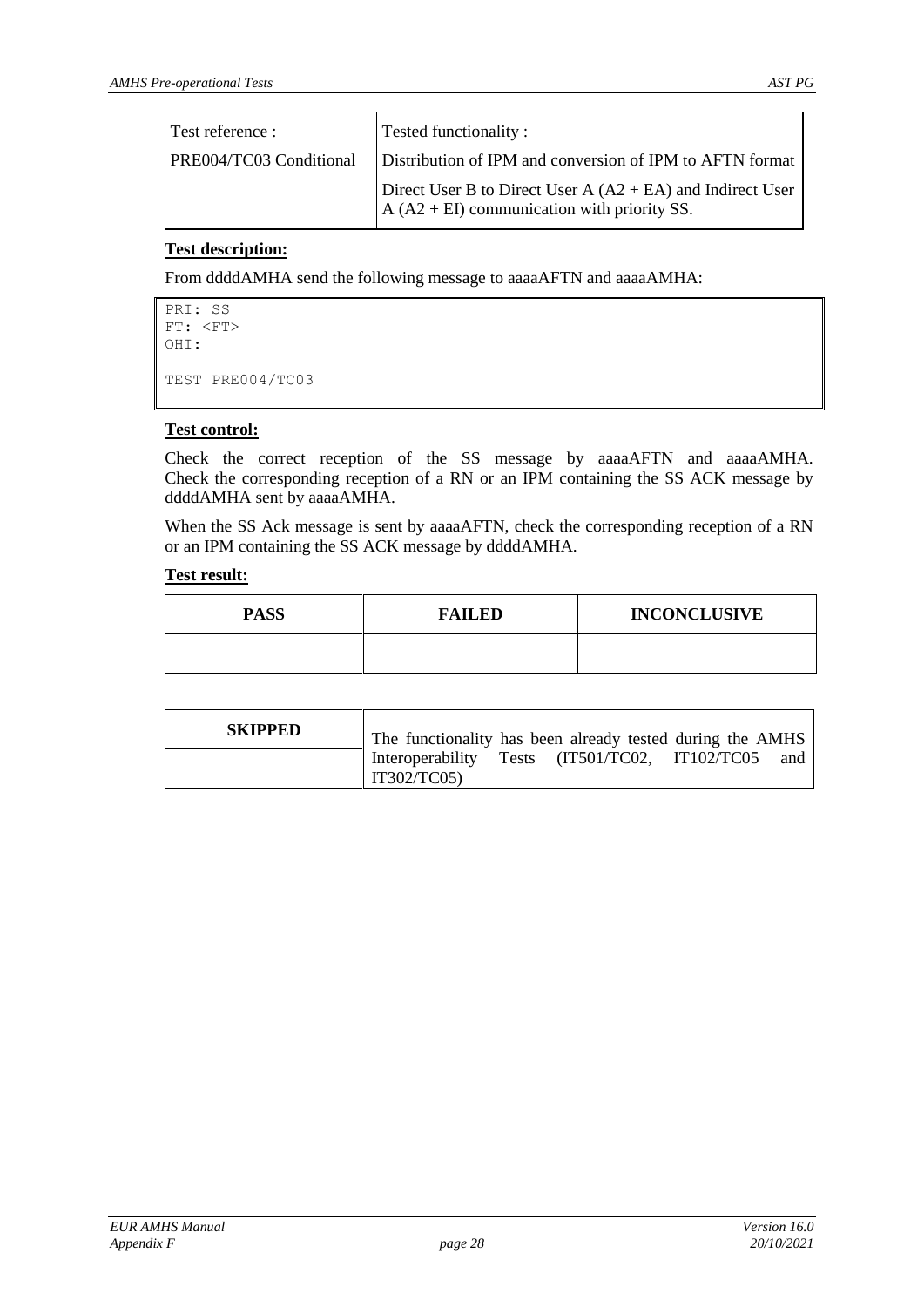| Test reference :               | Tested functionality:                                                                                           |
|--------------------------------|-----------------------------------------------------------------------------------------------------------------|
| <b>PRE005/TC01 Conditional</b> | Distribution of AFTN message and conversion of an AFTN<br>message to AMHS format                                |
|                                | Indirect User A to Direct User B $(A2 + EA)$ and Indirect<br>User B $(A2 + EI)$ communication with priority FF. |

From aaaaAFTN send the following message to ddddAMHA and ddddAFTN:

```
FF ddddAMHA ddddAFTN
FT aaaaAFTN
TEST PRE005/TC01
```
#### **Test control:**

Check the correct reception of the message by ddddAMHA and ddddAFTN.

| <b>PASS</b> | <b>FAILED</b> | <b>INCONCLUSIVE</b> |
|-------------|---------------|---------------------|
|             |               |                     |

| <b>SKIPPED</b> | The functionality has been already tested during the AMHS |
|----------------|-----------------------------------------------------------|
|                | Interoperability Tests (IT201/TC03, IT401/TC03)           |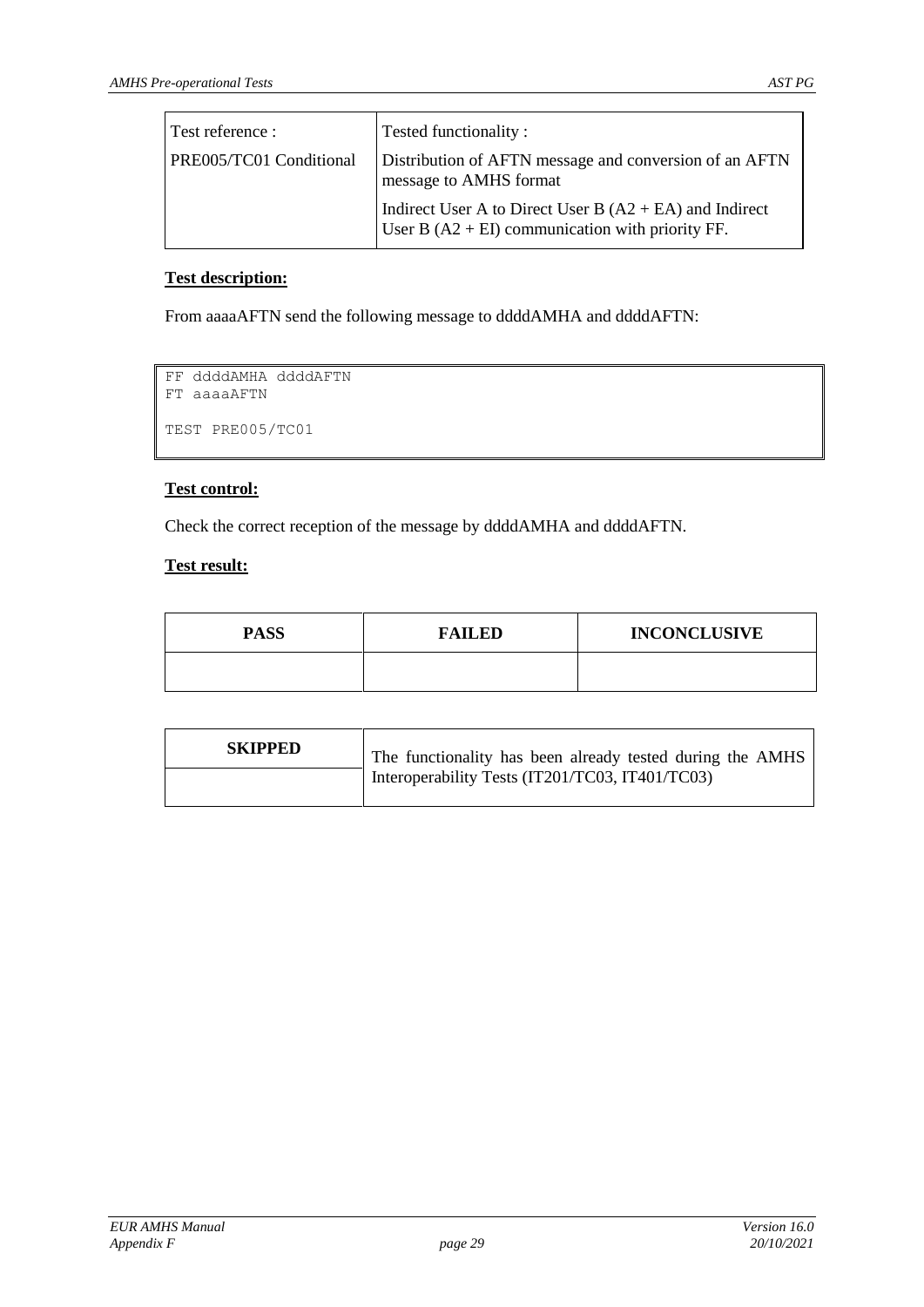| Test reference :        | Tested functionality:                                                                                                                                 |
|-------------------------|-------------------------------------------------------------------------------------------------------------------------------------------------------|
| PRE005/TC02 Conditional | Distribution of AFTN message and conversion an AFTN<br>message to AMHS format                                                                         |
|                         | Indirect User A to Direct User B $(A16 + EA)$ and Indirect<br>User B (A16 + EI) communication with priority FF and text<br>length of 8000 characters. |

From aaaaAFTN send the following message to ddddAMHA and ddddAFTN:

*Note.– If the SUT rejects or splits "long messages", then the number of characters may be reduced from 8000 to 1800 or the system configuration may be adapted in both SUTs to support "long AFTN message" capability.* 

```
FF ddddAMHA ddddAFTN
FT aaaaAFTN
TEST PRE005/TC02
TEXT 8000 CHARACTERS
123456789012345678901234567890123456789012345678901234567890
…
123456789012345678901234567890123456789012345678901234567890
END
```
#### **Test control:**

Check the correct reception of the message by ddddAMHA and by ddddAFTN.

| <b>PASS</b> | <b>FAILED</b> | <b>INCONCLUSIVE</b> |
|-------------|---------------|---------------------|
|             |               |                     |

| <b>SKIPPED</b><br>The functionality has been already tested during the AMHS<br>Interoperability Tests (IT201/TC03) |  |
|--------------------------------------------------------------------------------------------------------------------|--|
|--------------------------------------------------------------------------------------------------------------------|--|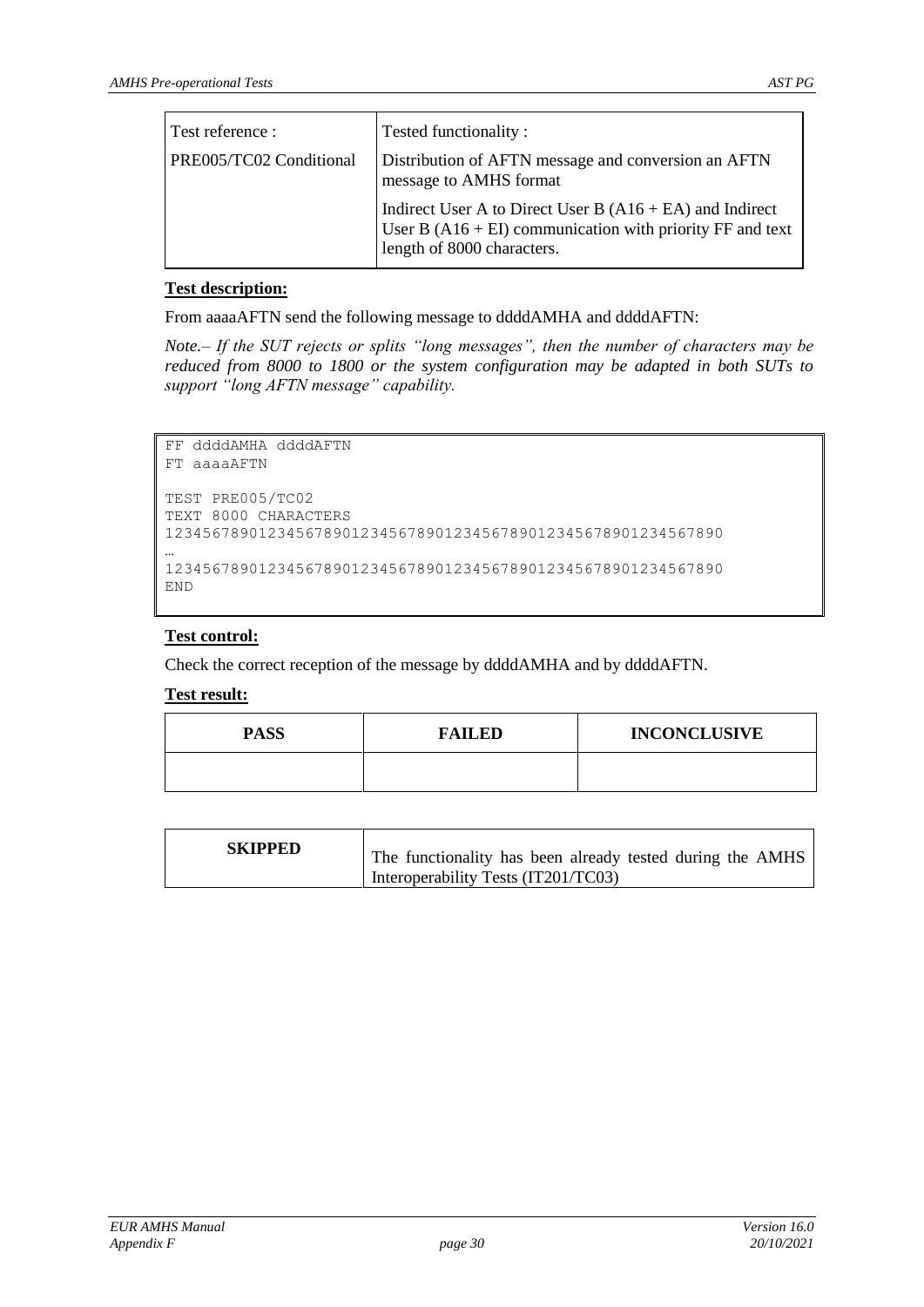| Test reference :        | Tested functionality:                                                                                           |
|-------------------------|-----------------------------------------------------------------------------------------------------------------|
| PRE005/TC03 Conditional | Distribution of AFTN message and conversion of an AFTN<br>message to AMHS format                                |
|                         | Indirect User A to Direct User B $(A2 + EA)$ and Indirect<br>User B $(A2 + EI)$ communication with priority SS. |

From aaaaAFTN send the following message to ddddAMHA and ddddAFTN:

```
SS ddddAMHA ddddAFTN
FT aaaaAFTN
TEST PRE005/TC03
```
#### **Test control:**

Check the correct reception of the message by ddddAMHA and ddddAFTN.

Check the correct reception by aaaaAFTN of the SS ACK message sent by ddddAMHA and ddddAFTN.

#### *Note:*

*When an SS Ack message is sent by ddddAFTN, the MTCU of SUT-B converts it into a RN or an IPM containing the SS ACK message, the RN or IPM is re-converted to an SS Ack message in the MTCU of SUT-A.* 

| <b>PASS</b> | <b>FAILED</b> | <b>INCONCLUSIVE</b> |
|-------------|---------------|---------------------|
|             |               |                     |

| <b>SKIPPED</b> | The functionality has been already tested during the AMHS |
|----------------|-----------------------------------------------------------|
|                | Interoperability Tests (IT201/TC05, IT401/TC05)           |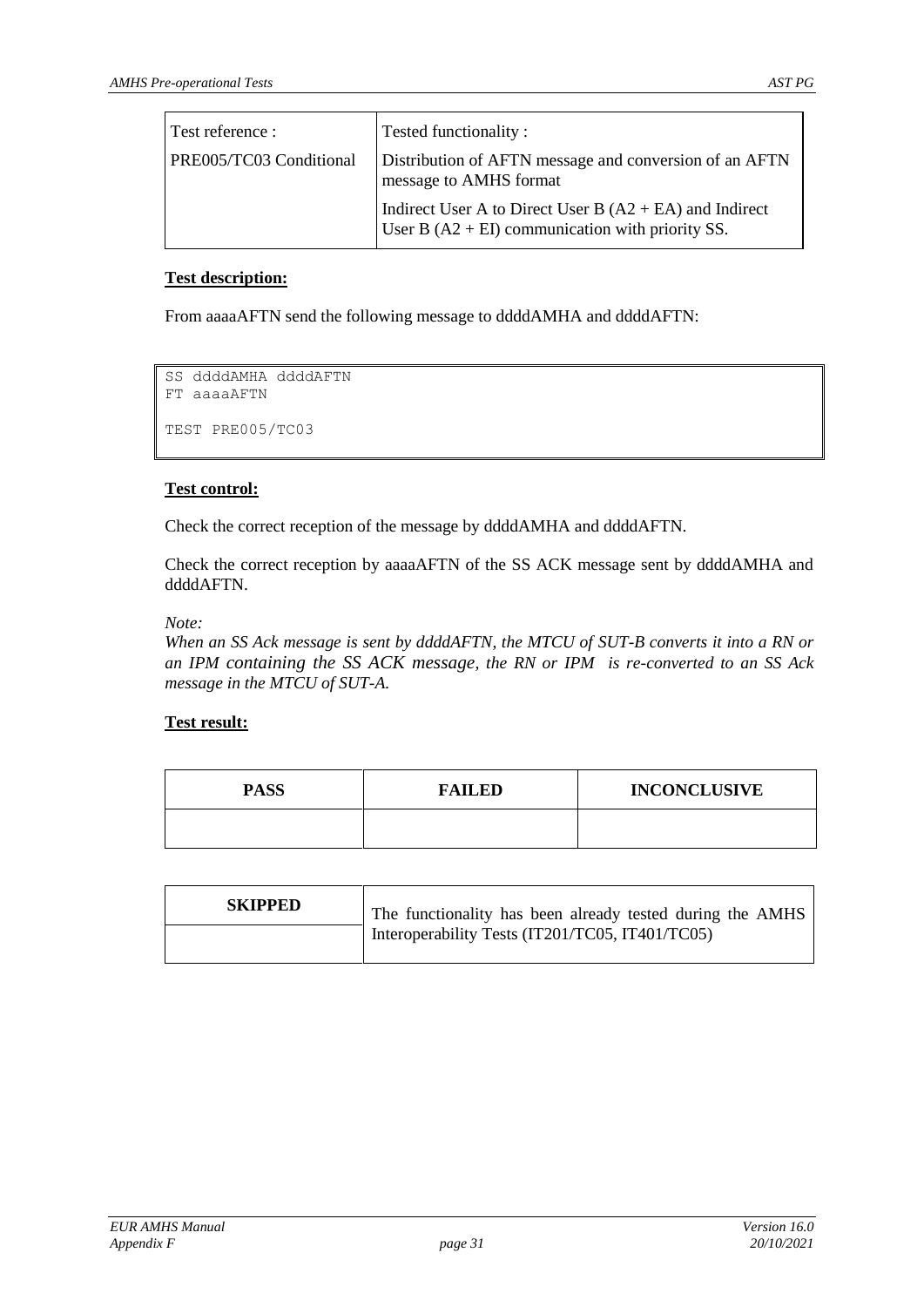| Test reference :        | Tested functionality:                                                                                           |
|-------------------------|-----------------------------------------------------------------------------------------------------------------|
| PRE006/TC01 Conditional | Distribution of AFTN message and conversion of an AFTN<br>message to AMHS format                                |
|                         | Indirect User B to Direct User $A (A2 + EA)$ and Indirect<br>User A $(A2 + EI)$ communication with priority FF. |

From ddddAFTN send the following message to aaaaAMHA and aaaaAFTN:

```
FF aaaaAMHA aaaaAFTN
FT ddddAFTN
TEST PRE006/TC01
```
#### **Test control:**

Check the correct reception of the message by aaaaAMHA and aaaaAFTN.

| <b>PASS</b> | <b>FAILED</b> | <b>INCONCLUSIVE</b> |
|-------------|---------------|---------------------|
|             |               |                     |

| <b>SKIPPED</b> | The functionality has been already tested during the AMHS |
|----------------|-----------------------------------------------------------|
|                | Interoperability Tests (IT202/TC03, IT402/TC03)           |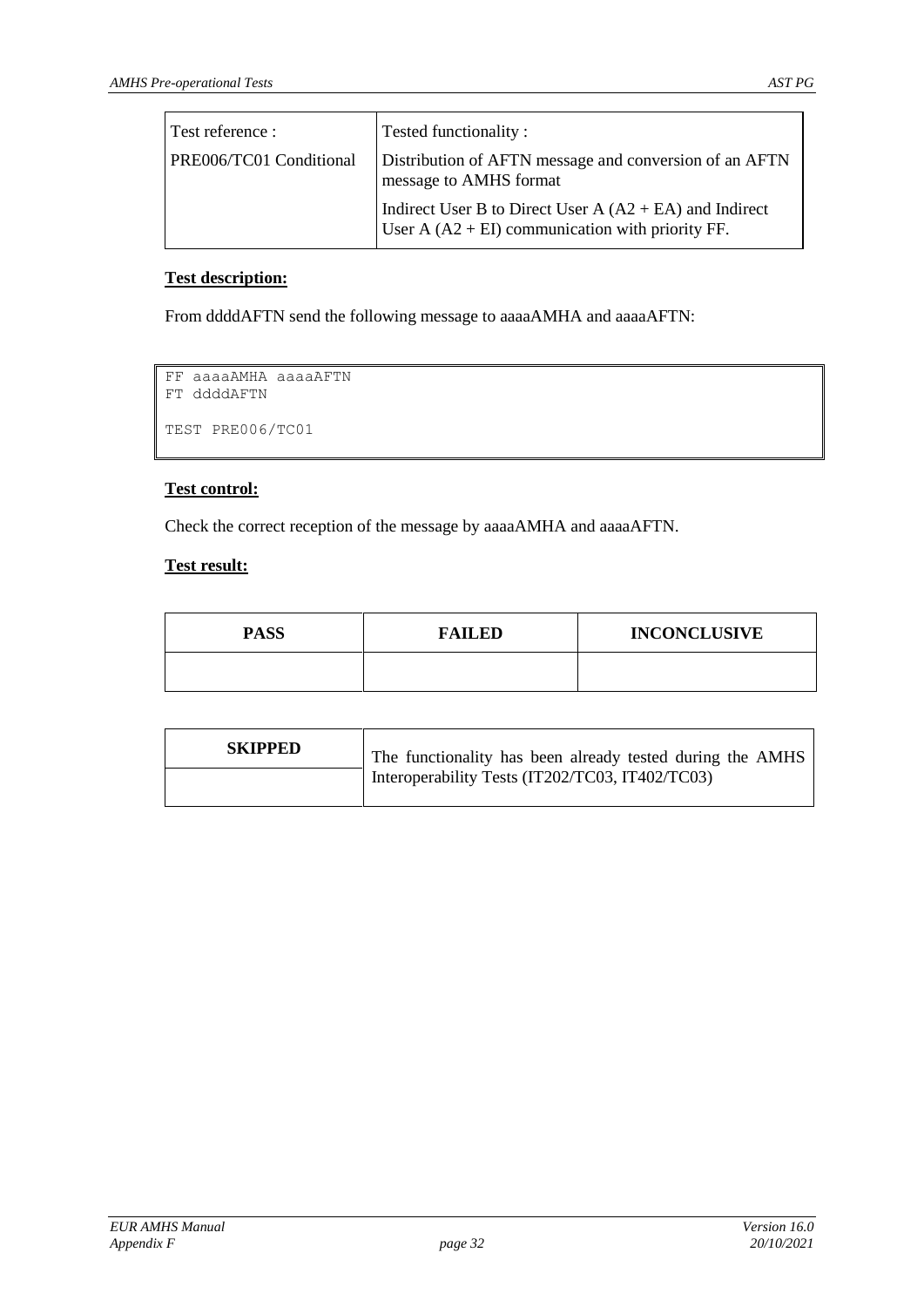| Test reference :        | Tested functionality:                                                                                                                                   |
|-------------------------|---------------------------------------------------------------------------------------------------------------------------------------------------------|
| PRE006/TC02 Conditional | Distribution of AFTN message and conversion of an AFTN<br>message to AMHS format                                                                        |
|                         | Indirect User B to Direct User A $(A16 + EA)$ and Indirect<br>User A $(A16 + EI)$ communication with priority FF and text<br>length of 8000 characters. |

From ddddAFTN send the following message to aaaaAMHA and aaaaAFTN:

*Note.– If the SUT rejects or splits "long messages", then the number of characters may be reduced from 8000 to 1800 or the system configuration may be adapted in both SUTs to support "long AFTN message" capability.* 

```
FF aaaaAMHA aaaaAFTN
FT ddddAFTN
TEST PRE006/TC02
TEXT 8000 CHARACTERS
123456789012345678901234567890123456789012345678901234567890
…
123456789012345678901234567890123456789012345678901234567890
END
```
#### **Test control:**

Check the correct reception of the message by aaaaAMHA and by aaaaAFTN.

| <b>PASS</b> | <b>FAILED</b> | <b>INCONCLUSIVE</b> |
|-------------|---------------|---------------------|
|             |               |                     |

| <b>SKIPPED</b> | The functionality has been already tested during the AMHS |
|----------------|-----------------------------------------------------------|
|                | Interoperability Tests (IT202/TC03, IT402/TC03)           |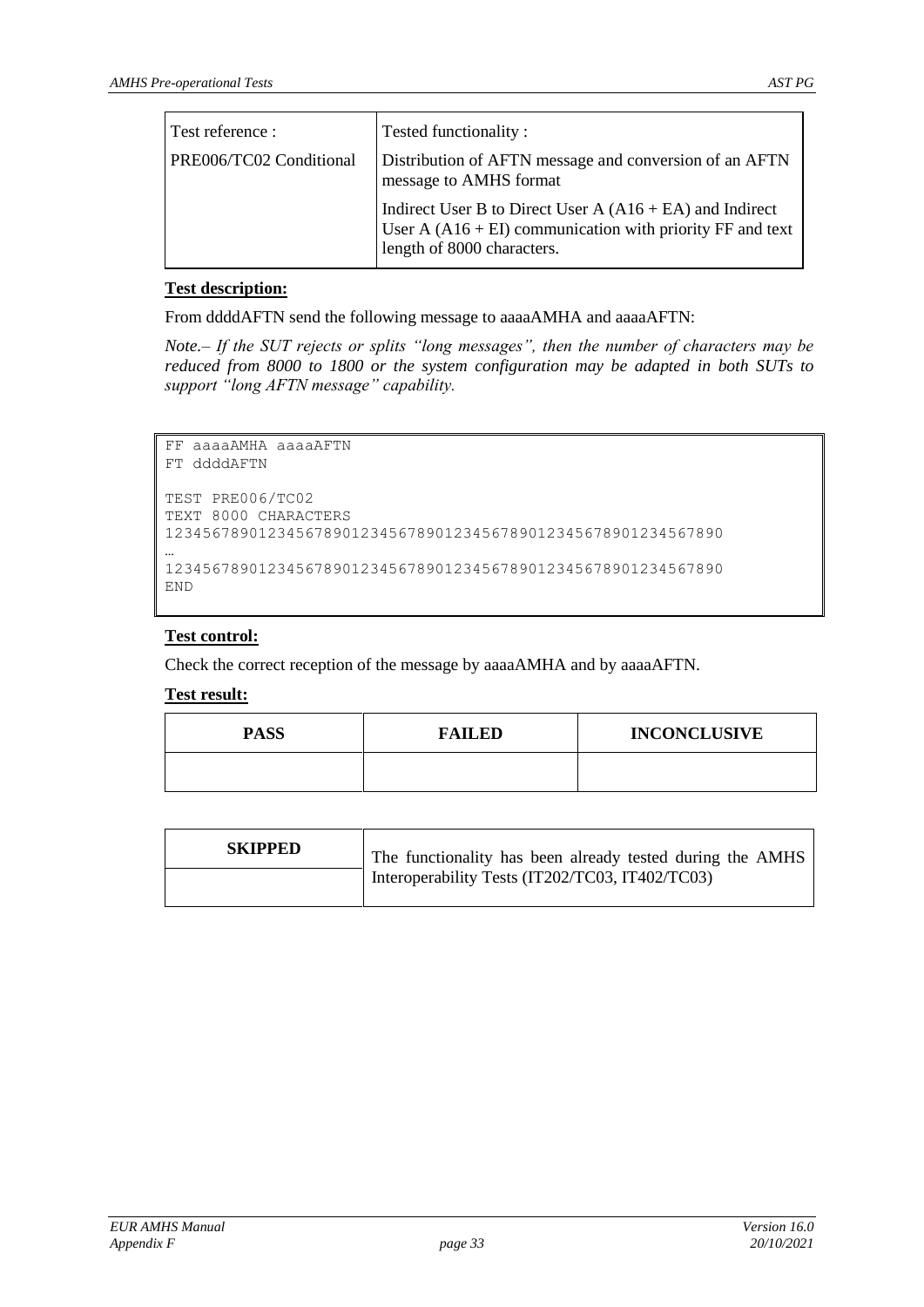| Test reference :               | Tested functionality:                                                                                           |
|--------------------------------|-----------------------------------------------------------------------------------------------------------------|
| <b>PRE006/TC03 Conditional</b> | Distribution of AFTN message and conversion of an AFTN<br>message to AMHS format                                |
|                                | Indirect User B to Direct User A $(A2 + EA)$ and Indirect<br>User A $(A2 + EI)$ communication with priority SS. |

From ddddAFTN send the following message to aaaaAMHA and aaaaAFTN:

```
SS aaaaAMHA aaaaAFTN
FT ddddAFTN
TEST PRE006/TC03
```
#### **Test control:**

Check the correct reception of the message by aaaaAMHA and aaaaAFTN.

Check the correct reception by ddddAFTN of the SS ACK message sent by aaaaAMHA and aaaaAFTN.

#### *Note:*

*When an SS Ack message is sent by aaaaAFTN, the MTCU of SUT-A converts it into a RN or an IPM containing the SS ACK message, the RN or IPM is re-converted to an SS Ack message in the MTCU of SUT-B.* 

| <b>PASS</b> | <b>FAILED</b> | <b>INCONCLUSIVE</b> |
|-------------|---------------|---------------------|
|             |               |                     |

| <b>SKIPPED</b> | The functionality has been already tested during the AMHS |
|----------------|-----------------------------------------------------------|
|                | Interoperability Tests (IT202/TC05, IT402/TC05)           |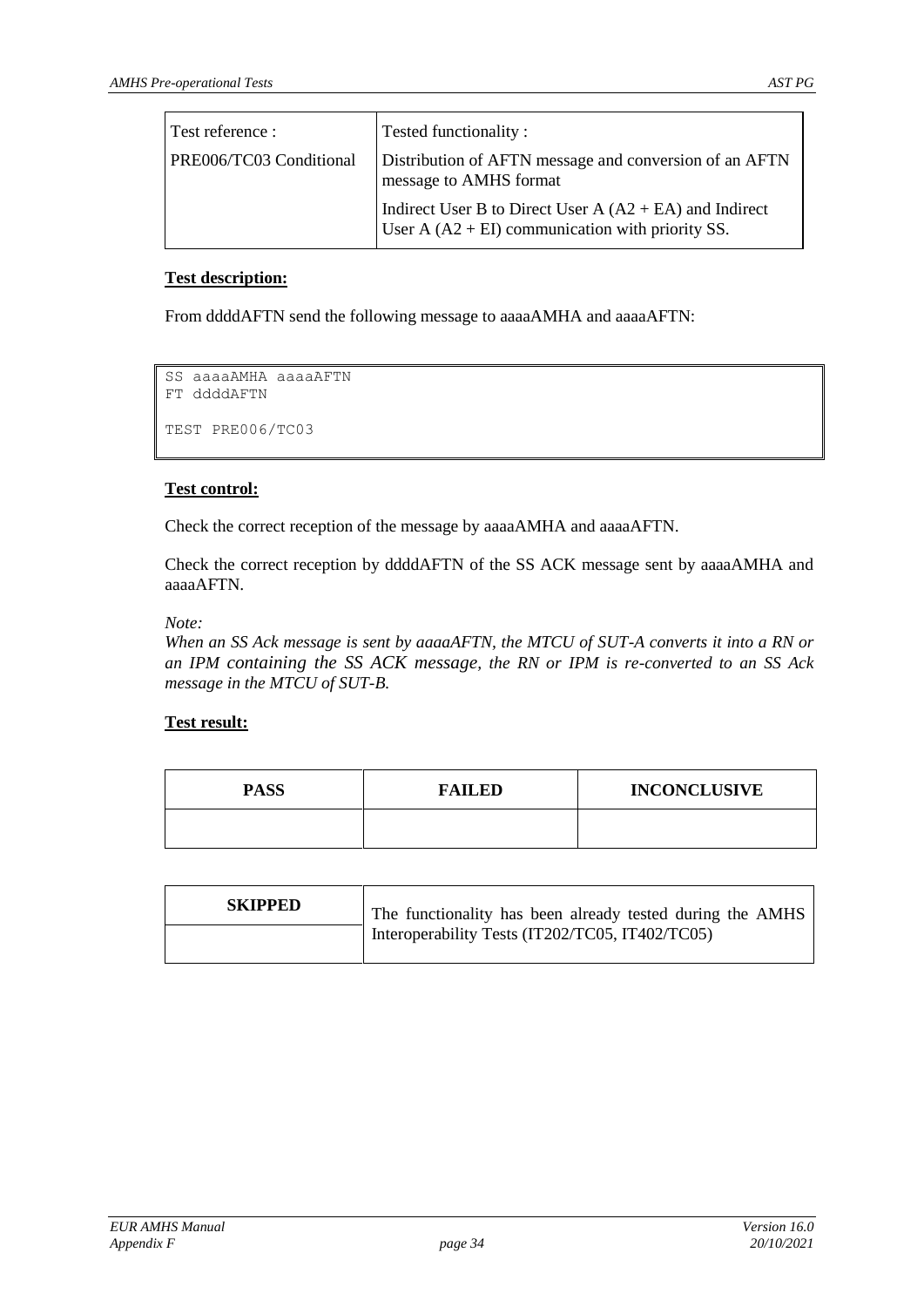| Test reference :          | Tested functionality:                                                                                                                                           |
|---------------------------|-----------------------------------------------------------------------------------------------------------------------------------------------------------------|
| <b>PRE007 Conditional</b> | <b>AMHS Extended Service - FTBP</b>                                                                                                                             |
|                           | Direct User A to Direct User B $(A2 + F2048 + EA)$<br>communication with normal priority and two body parts<br>(one FTBP up to 2M bytes and one text-body-part) |

From aaaaAMHA send the following message to ddddAMHA:



#### **Test control:**

Check the correct reception of the message and of the associated FTBP by ddddAMHA.

| <b>PASS</b> | <b>FAILED</b> | <b>INCONCLUSIVE</b> |
|-------------|---------------|---------------------|
|             |               |                     |

| <b>SKIPPED</b> | The functionality cannot be tested due to unsupported    |
|----------------|----------------------------------------------------------|
|                | operational functionality, AMHS Extended Service - FTBP. |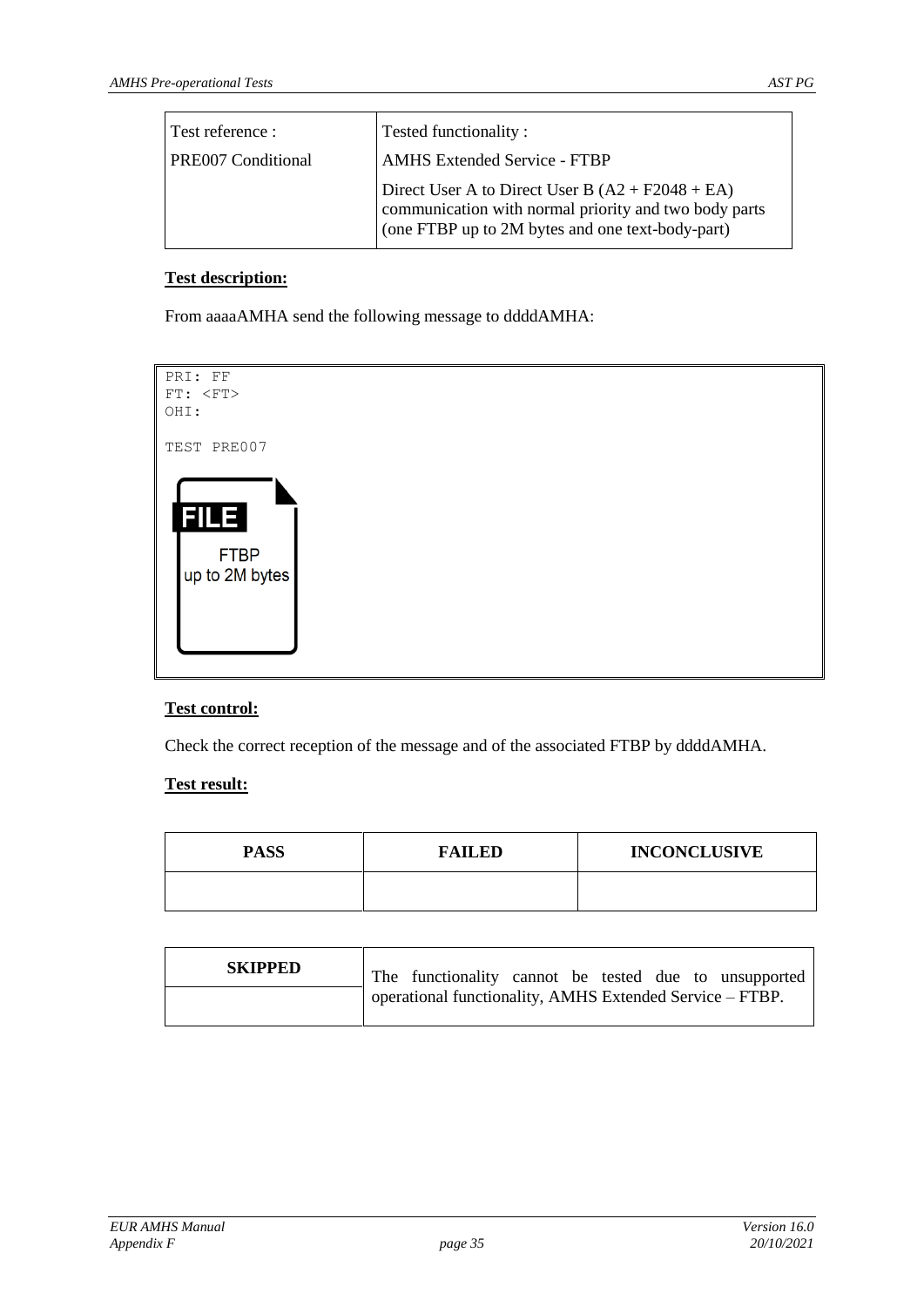| Test reference :          | Tested functionality:                                                                                                                                           |
|---------------------------|-----------------------------------------------------------------------------------------------------------------------------------------------------------------|
| <b>PRE008 Conditional</b> | <b>AMHS</b> Extended Service – FTBP                                                                                                                             |
|                           | Direct User B to Direct User A $(A2 + F2048 + EA)$<br>communication with normal priority and two body parts<br>(one FTBP up to 2M bytes and one text-body-part) |

From ddddAMHA send the following message to aaaaAMHA:



#### **Test control:**

Check the correct reception of the message and of the associated FTBP by aaaaAMHA.

| <b>PASS</b> | <b>FAILED</b> | <b>INCONCLUSIVE</b> |
|-------------|---------------|---------------------|
|             |               |                     |

| <b>SKIPPED</b> | The functionality cannot be tested due to unsupported    |
|----------------|----------------------------------------------------------|
|                | operational functionality, AMHS Extended Service - FTBP. |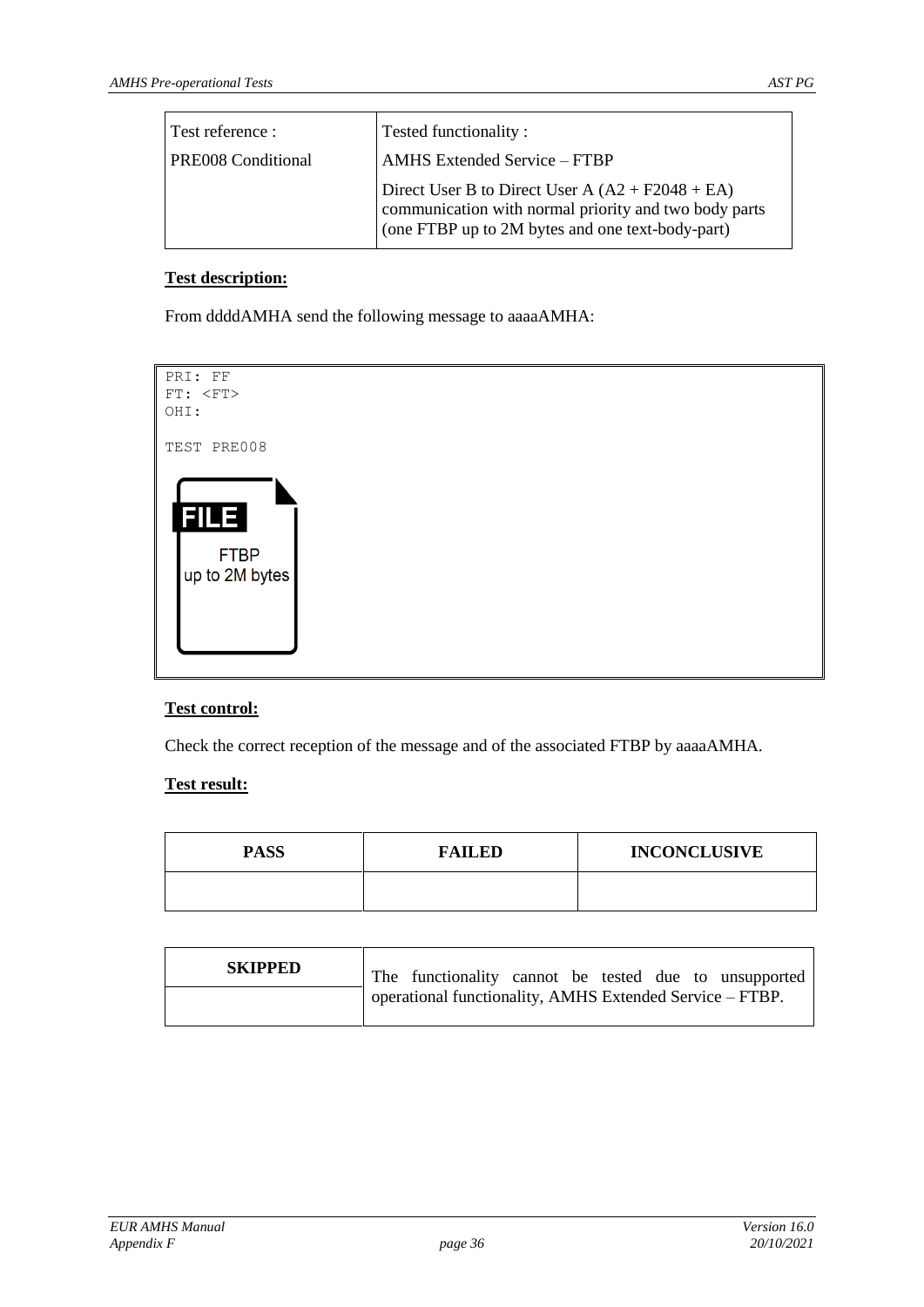| Test reference :          | Tested functionality:                                                                                |
|---------------------------|------------------------------------------------------------------------------------------------------|
| <b>PRE009 Conditional</b> | Alternate routing capability                                                                         |
|                           | Re-routing arrangements with a third COM Centre C as<br>relay between COM Centre A and COM Centre B. |

An ATS message (IPM) is queued in MTA-A (SUT-A). Due to outage of the primary X.400 routing path with MTA-B (SUT-B), the message is routed via alternate MTA-C (SUT-C).

- Verify that the X.400 routing table of SUT-A routes PRMD=eeee to SUT-B and PRMD=hhhh to SUT-C.
- Verify that the X.400 routing table of SUT-C routes PRMD=bbbb to SUT-A and PRMD=eeee to SUT-B.
- Cut the direct connection between SUT-A and SUT-B
- From aaaaAMHA send the following message to ddddAMHA:

```
PRI: FF
FT: <FT>
OHI: 
TEST PRE009
```
If alternate MTA routing functionality is implemented and configured in SUT-A, the message will be transferred automatically via the "alternate" connection. Otherwise, reroute the queued message manually (according to partner's operational procedures).

#### **Test control:**

Verify that the message has passed through SUT-C in between (if possible) and verify that the message is received by ddddAMHA.

| <b>PASS</b> | <b>FAILED</b> | <b>INCONCLUSIVE</b> |
|-------------|---------------|---------------------|
|             |               |                     |

| <b>SKIPPED</b> | The functionality has been already tested during the AMHS<br>Interoperability Tests (IT801/TC01).  |
|----------------|----------------------------------------------------------------------------------------------------|
|                | The functionality cannot be tested or the test case is not agreed<br>between the involved parties. |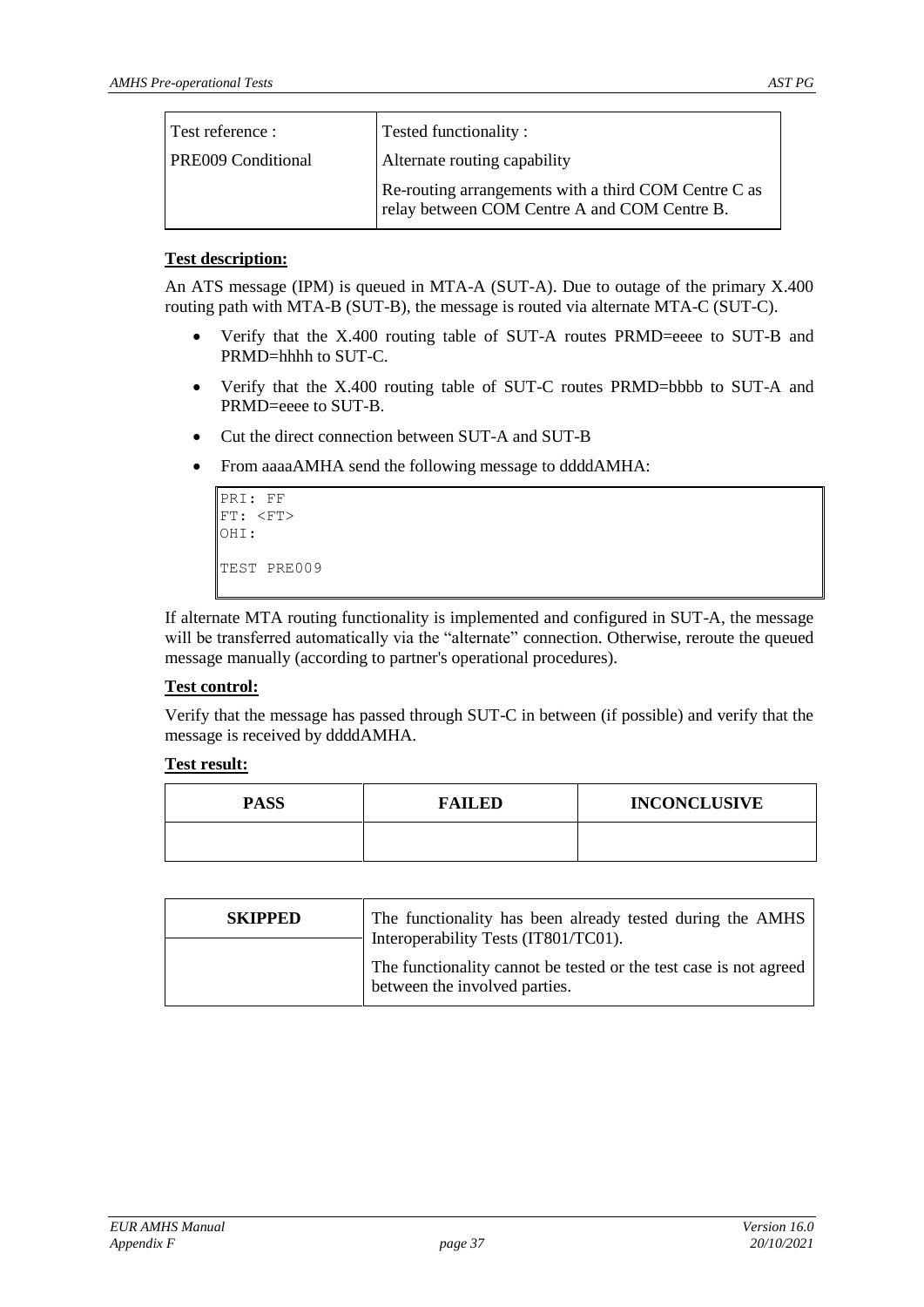| Test reference :          | Tested functionality:                                                                                |
|---------------------------|------------------------------------------------------------------------------------------------------|
| <b>PRE010 Conditional</b> | Alternate routing capability                                                                         |
|                           | Re-routing arrangements with a third COM Centre C as<br>relay between COM Centre B and COM Centre A. |

An ATS message (IPM) is queued in MTA-B (SUT-B). Due to outage of the primary X.400 routing path with MTA-A (SUT-A) the message is routed via alternate MTA-C (SUT-C).

- Verify that the X.400 routing table of SUT-B routes PRMD=bbbb to SUT-A and PRMD=hhhh to SUT-C.
- Verify that the X.400 routing table of SUT-C routes PRMD=bbbb to SUT-A and PRMD=eeee to SUT-B.
- Cut the direct connection between SUT-A and SUT-B
- From ddddAMHA send the following message to aaaaAMHA:

```
PRI: FF
FT: <FT>
OHI: 
TEST PRE010
```
If alternate MTA routing functionality is implemented and configured in SUT-B, the message will be transferred automatically via the "alternate" connection. Otherwise, reroute the queued message manually (according to partner's operational procedures).

#### **Test control:**

Verify that the message has passed through SUT-C in between (if possible) and verify that the message is received by aaaaAMHA.

| <b>PASS</b> | <b>FAILED</b> | <b>INCONCLUSIVE</b> |
|-------------|---------------|---------------------|
|             |               |                     |

| <b>SKIPPED</b> | The functionality has been already tested during the AMHS<br>Interoperability Tests (IT702/TC02).  |
|----------------|----------------------------------------------------------------------------------------------------|
|                | The functionality cannot be tested or the test case is not agreed<br>between the involved parties. |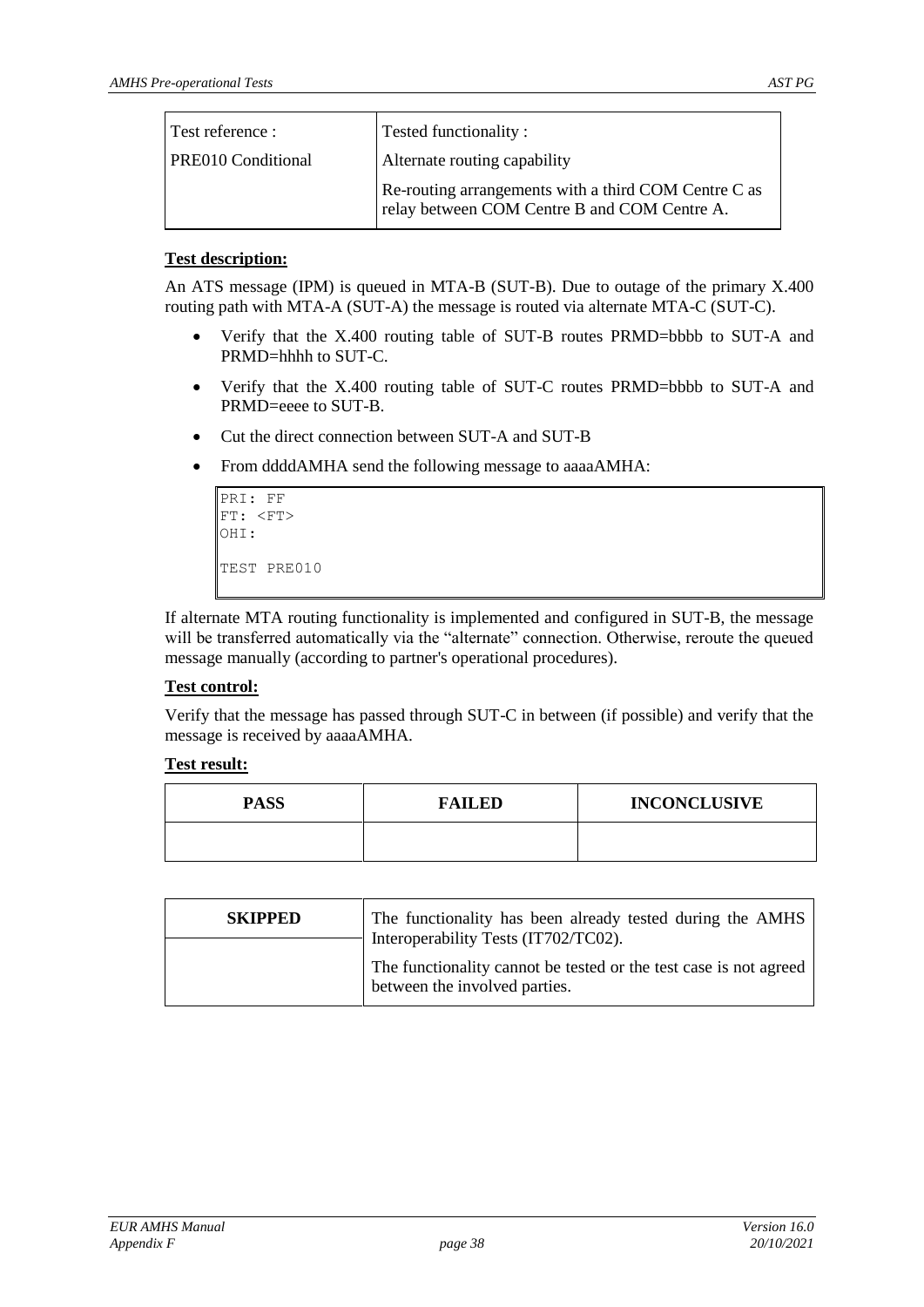#### **5.2.3 Go-No Go test cases for preliminary message integrity verification**

| Test reference :    | Tested functionality:                                                                                                                                 |
|---------------------|-------------------------------------------------------------------------------------------------------------------------------------------------------|
| PRE011/TC01 Go-NoGo | Message integrity.                                                                                                                                    |
|                     | Direct User A to Direct User B and Indirect User B with<br>the reference text "THE QUICK BROWN FOX JUMPS<br>OVER THE LAZY DOG" sent with FF priority. |

#### **Test description:**

From aaaaAMHA send the following message to ddddAFTN and ddddAMHA:

```
PRI: FF
FT: <FT>
OHI: 
TEST PRE011/TC01
THE QUICK BROWN FOX JUMPS OVER THE LAZY DOG
```
#### **Test control:**

Check the correct reception of the message as well as the reference text by ddddAFTN and ddddAMHA.

| <b>PASS</b> | <b>FAILED</b> | <b>INCONCLUSIVE</b> |
|-------------|---------------|---------------------|
|             |               |                     |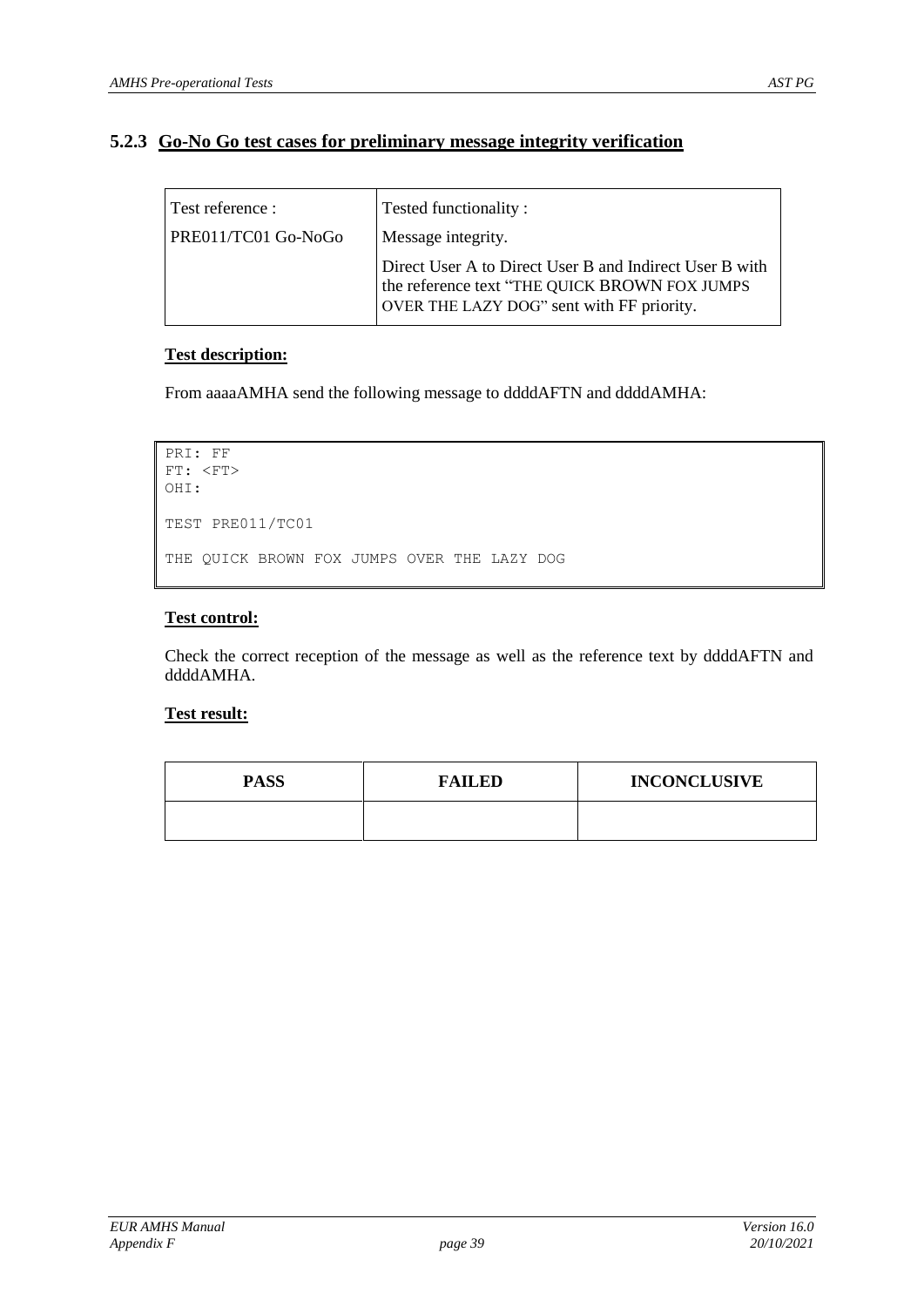| Test reference :    | Tested functionality:                                                                                                                                 |  |
|---------------------|-------------------------------------------------------------------------------------------------------------------------------------------------------|--|
| PRE011/TC02 Go-NoGo | Message integrity.                                                                                                                                    |  |
|                     | Direct User B to Direct User A and Indirect User A with<br>the reference text "THE QUICK BROWN FOX JUMPS<br>OVER THE LAZY DOG" sent with FF priority. |  |

From ddddAMHA send the following message to aaaaAFTN and aaaaAMHA:

```
PRI: FF
FT: <FT>
OHI: 
TEST PRE011/TC02
THE QUICK BROWN FOX JUMPS OVER THE LAZY DOG
```
#### **Test control:**

Check the correct reception of the message as well as the reference text by aaaaAFTN and aaaaAMHA.

| <b>PASS</b> | <b>FAILED</b> | <b>INCONCLUSIVE</b> |
|-------------|---------------|---------------------|
|             |               |                     |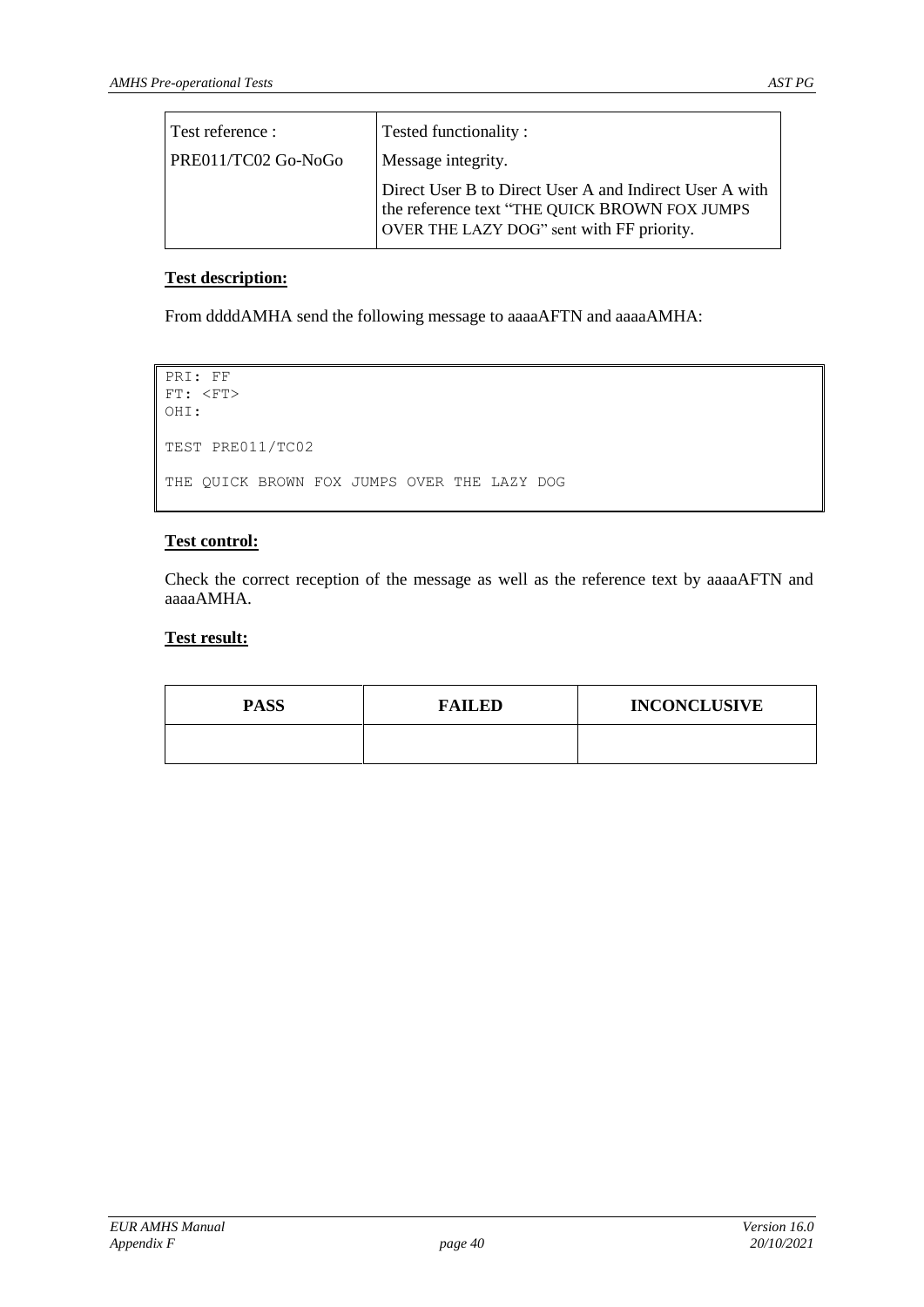## **5.2.4 Load Tests**

### *5.2.4.1* **Load Test using IPMs with a text body part only**

| Test reference : | Tested functionality:                                                                                                                                                                                                              |
|------------------|------------------------------------------------------------------------------------------------------------------------------------------------------------------------------------------------------------------------------------|
| PRE012/TCO1      | This test is performed to observe the behaviour of both<br>systems during a load situation and in particular the<br>capability of the operational network infrastructure to<br>allow immediate relay of a high amount of messages. |

#### **Introduction**

As per ICAO Annex 10 Vol. II para. 4.4.1.3.2.1, diversion routing has to be initiated within a ten minute period after detection of the circuit outage. This means that for this test case, the expected number of operational messages exchanged between SUT-A and SUT-B during 10 minutes can be used to define the size of the respective message queues.

It could be inferred from ICAO Annex 10 Vol. II par. 4.4.9.2, that a message has to be transmitted within five minutes, including the time lost in a queue. This means that for this test case, the queues shall be completely flushed in no longer than five minutes after the end of the circuit outage.

In order to complete the analysis, the number of the messages potentially queued during ten minutes is added to the number of messages pending during the five minutes allowed to restore the outage. Therefore, the following formula can be used to determine the message queue size for SUT-A and SUT-B.

| Number of<br>messages queued | $=$ | Calculate the sum of messages per minute<br>intended to be migrated to the new AMHS<br>connection |  | minutes |
|------------------------------|-----|---------------------------------------------------------------------------------------------------|--|---------|
|------------------------------|-----|---------------------------------------------------------------------------------------------------|--|---------|

The content and the size of messages to be exchanged shall be coordinated between the test partners.

#### **Test description:**

- 1. Both sides shall inform each other about the amount of messages to be expected.
- 2. At **Test partner 2** (or 1) interrupt the LAN connection to **Test partner 1** (or 2) by appropriate commands (should be agreed between the Test partners).
- 3. At **Test partner 1** and **Test partner 2** create message queues as agreed in 1.
- 4. After co-ordination, at **Test partner 2** (or 1) re-establish the LAN connection by appropriate commands.
- 5. Observe and notice the incoming and outgoing message flow. Record the time it takes from re-connecting the LAN until the message queues are empty.

#### **Test control:**

1. The number of messages received shall be equal to the number of messages expected.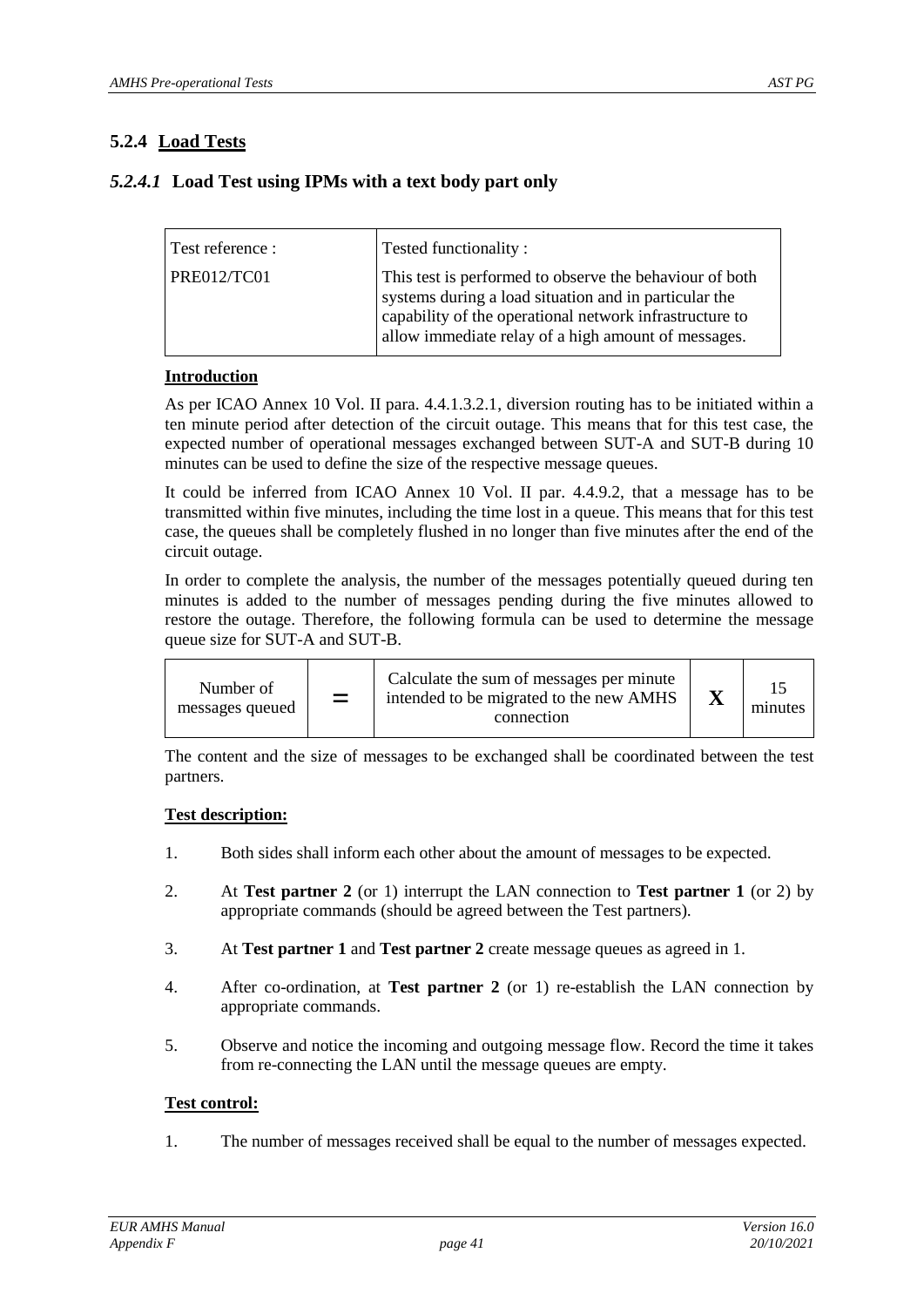- 2. Check the event logging of the system for abnormalities in the area of AMHS / X.400 / AFTN/AMHS Gateway.
- 3. Check the event logging / traffic traces for NDRs.
- 4. Check for Control Position events.
- 5. Check the X.400 / AMHS diagnostics, check the number of associations used (in particular for possible hanging/unused associations).
- 6. At both sides note the amount of time needed to flush the queues.

The following table can be used to make notes of the Test Control result.

|    | <b>Test Control</b>                                                                                                                    | <b>Result</b> |
|----|----------------------------------------------------------------------------------------------------------------------------------------|---------------|
| 1. | The number of messages received shall be equal to the number<br>of messages expected.                                                  |               |
| 2. | Check the event logging of the system for abnormalities in the<br>area of AMHS / X.400 / AFTN/AMHS Gateway.                            |               |
| 3. | Check the event logging / traffic traces for NDRs.                                                                                     |               |
| 4. | Check for events at the Control Position.                                                                                              |               |
| 5. | Check the $X.400 / AMHS$ diagnostics check the number of used<br>associations (in particular possible hanging/unused<br>associations). |               |
| 6. | At both sides note the amount of time needed to flush the<br>queues.                                                                   |               |

*The test is failed if messages are lost, duplicated, corrupted or if the queues are flushed in more than five minutes.* 

*The observations have to be exchanged between the involved parties in the form of a test log and discussed in a test review.*

| <b>PASS</b> | <b>FAILED</b> | <b>INCONCLUSIVE</b> |
|-------------|---------------|---------------------|
|             |               |                     |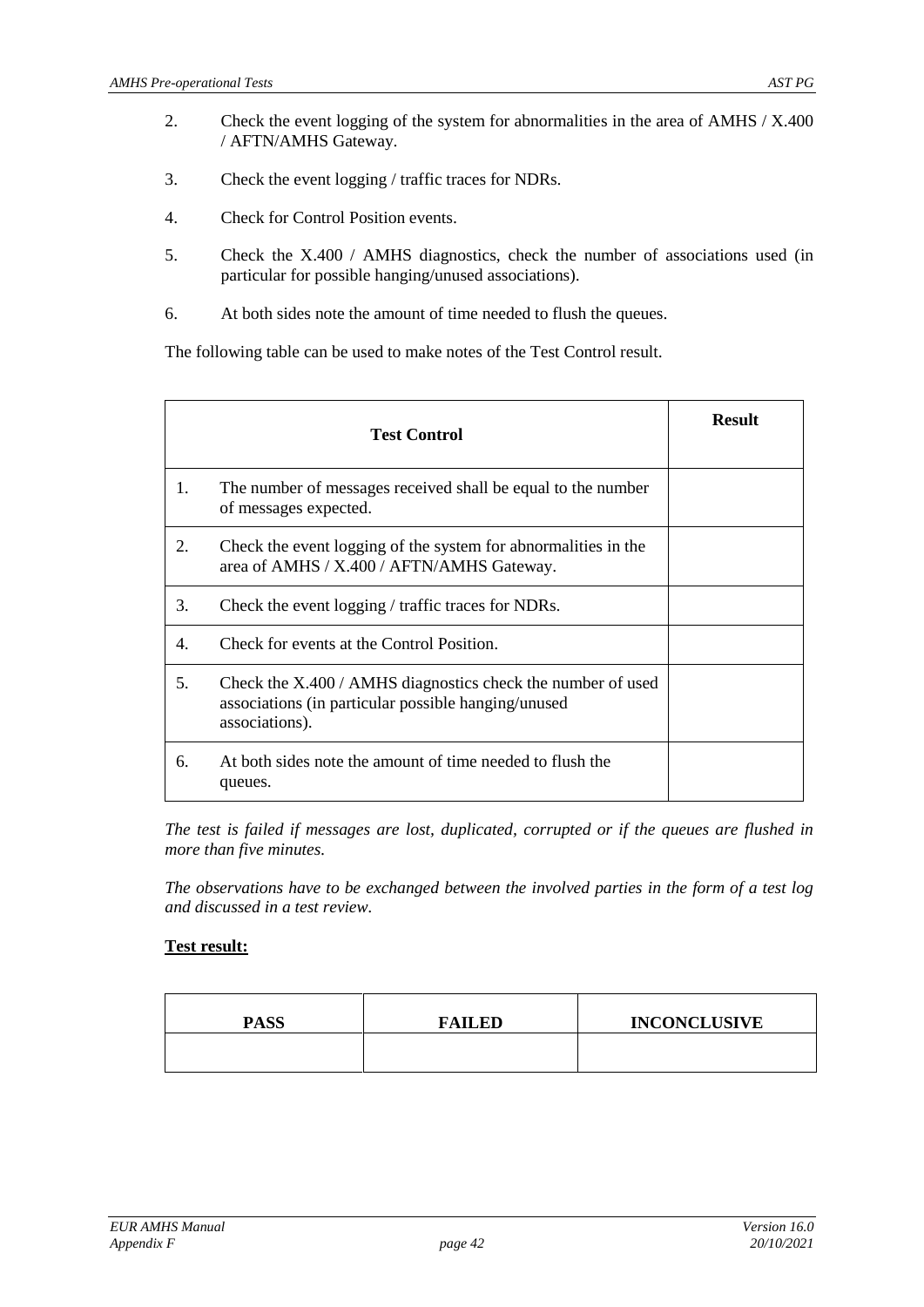#### *5.2.4.2* **Load Test using a) IPMs with a single text body part (optional) and b) IPMs with a FTBP and optionally a text body part –** *Conditional*

| Test reference:         | Tested functionality:                                                                                                                                                                                                                                                                                     |
|-------------------------|-----------------------------------------------------------------------------------------------------------------------------------------------------------------------------------------------------------------------------------------------------------------------------------------------------------|
| PRE012/TC02 Conditional | The tests described below are performed to observe the<br>behaviour of both systems during a load situation where IPMs<br>containing a FTBP are involved, as well as the capability and<br>performance of the operational network infrastructure to allow<br>the fast relay of a high amount of messages. |

#### **Introduction**

As per ICAO Annex 10 Vol. II para. 4.4.1.3.2.1, diversion routing has to be initiated within a ten minute period after detection of the circuit outage. This means that for this test case, the expected number of operational messages exchanged between SUT-A and SUT-B during 10 minutes can be used to define the size of the respective message queues.

It could be inferred from ICAO Annex 10 Vol. II par. 4.4.9.2, that a message has to be transmitted within five minutes, including the time lost in a queue. This means that for this test case, the queues shall be completely flushed in no longer than five minutes after the end of the circuit outage.

In order to complete the analysis, the number of the messages potentially queued during ten minutes is added to the number of messages pending during the five minutes allowed to restore the outage. Therefore, the following formula can be used to determine the message queue size, message types and priorities for SUT-A and SUT-B.

The numbers, sizes, contents and body part types of the messages to be exchanged shall be coordinated between the test partners.

| Number of<br>IPMs with a<br>single text<br>body part<br>queued<br>(optional)     | $=$ | Number of IPMs<br>with a single text<br>body part per minute<br>intended to be<br>migrated to the new<br><b>AMHS</b> connection                   | X | 15<br>min | text body part size<br>(bytes) |                                                 | Message priority<br>(Normal/Non-<br>urgent)    |
|----------------------------------------------------------------------------------|-----|---------------------------------------------------------------------------------------------------------------------------------------------------|---|-----------|--------------------------------|-------------------------------------------------|------------------------------------------------|
| Number of<br>IPMs with a<br>FTBP and<br>optionally a<br>text body part<br>queued | $=$ | Number of IPMs<br>with a FTBP and<br>optionally a text<br>body part per minute<br>intended to be<br>migrated to the new<br><b>AMHS</b> connection | X | 15<br>min | FTBP size<br>(kBytes)          | text body<br>part size<br>(bytes)<br>(optional) | Message<br>priority<br>(Normal/Non-<br>urgent) |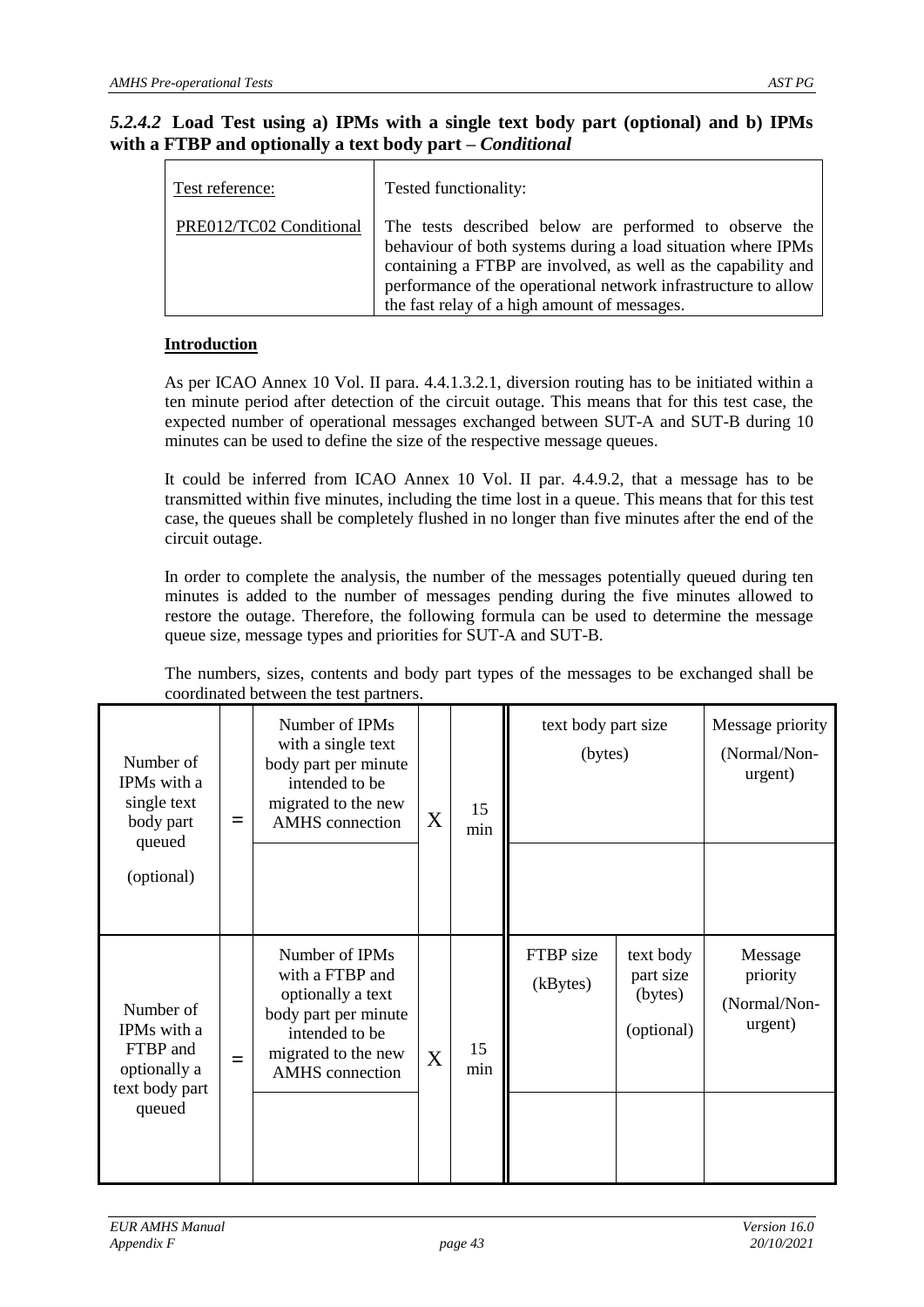- 1. Both sides shall agree on the numbers, sizes, contents and body part types of the messages to be expected.
- 2. Both sides shall consider diverting all operational traffic via alternate routes.
- 3. At Test partner 2 (or 1) interrupt the LAN connection to Test partner 1 (or 2) or the P1 connection to Test partner 1 (or 2), by appropriate commands (should be agreed between the Test partners).
- 4. At Test partner 1 and Test partner 2 create message queues, as agreed in step 1.
- 5. After coordination, at Test partner 2 (or 1) re-establish the LAN connection or the P1 connection, by appropriate commands.
- 6. Observe and notice the incoming and outgoing message flows. Record the time it takes from re-establishing the LAN or P1 connection until the message queues are empty.

#### **Test Control:**

- 1. The number of messages (per body part type) received shall be equal to the number of messages expected.
- 2. Check the event logging of the system for abnormalities in the area of AMHS / X.400 / AFTN/AMHS Gateway.
- 3. Check the event logging / traffic traces for NDRs.
- 4. Check for events at the Control Position.
- 5. Check the X.400 / AMHS diagnostics.
- 6. Check the number of associations used (in particular for possible hanging/unused associations).
- 7. At both sides note the amount of time needed to flush the queues.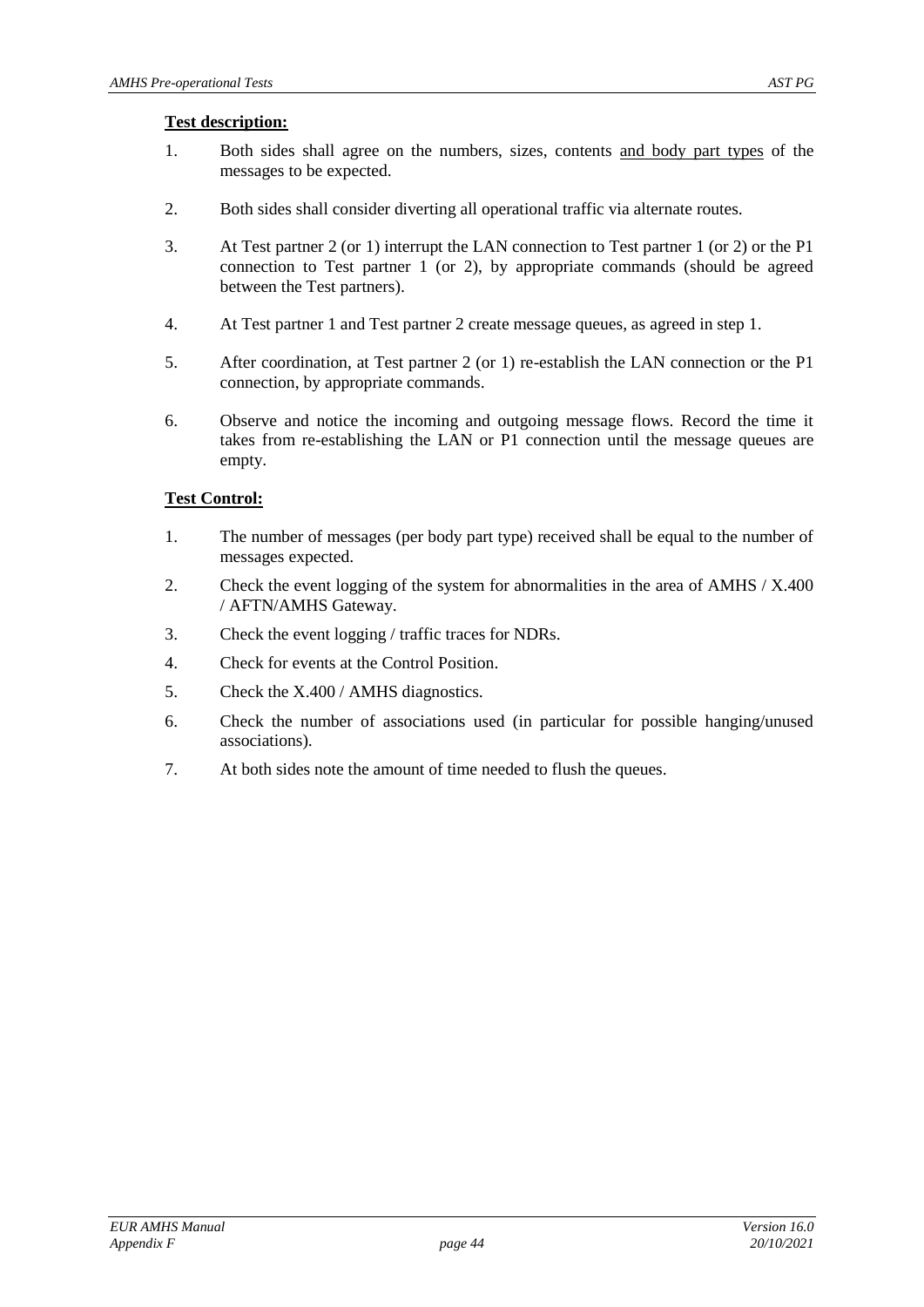The following table can be used to make notes of the Test Control result.

|    | <b>Test Control</b>                                                                                              | <b>Result</b>                                         |                                                           |  |
|----|------------------------------------------------------------------------------------------------------------------|-------------------------------------------------------|-----------------------------------------------------------|--|
| 1. | The number of messages (per body part type)<br>received shall be equal to the number of messages<br>expected.    | <b>IPMs Sent</b><br>(total and per<br>body part type) | <b>IPMs</b> Received<br>(total and per<br>body part type) |  |
| 2. | Check the event logging of the system for<br>abnormalities in the area of AMHS $/ X.400 /$<br>AFTN/AMHS Gateway. |                                                       |                                                           |  |
| 3. | Check the event logging / traffic traces for NDRs.                                                               |                                                       |                                                           |  |
| 4. | Check for events at the Control Position.                                                                        |                                                       |                                                           |  |
| 5. | Check the $X.400 / AMHS$ diagnostics                                                                             |                                                       |                                                           |  |
| 6. | Check the<br>number of used associations<br>(in<br>particular possible hanging/unused associations).             |                                                       |                                                           |  |
| 7. | At both sides note the amount of time needed to<br>flush the queues.                                             |                                                       |                                                           |  |

*The test is failed if messages are lost, duplicated, corrupted or if the queues are flushed in more than five minutes.*

*The observations have to be exchanged between the involved parties in the form of a test log and discussed in a test review.*

| <b>PASS</b> | <b>FAILED</b> | <b>INCONCLUSIVE</b> |
|-------------|---------------|---------------------|
|             |               |                     |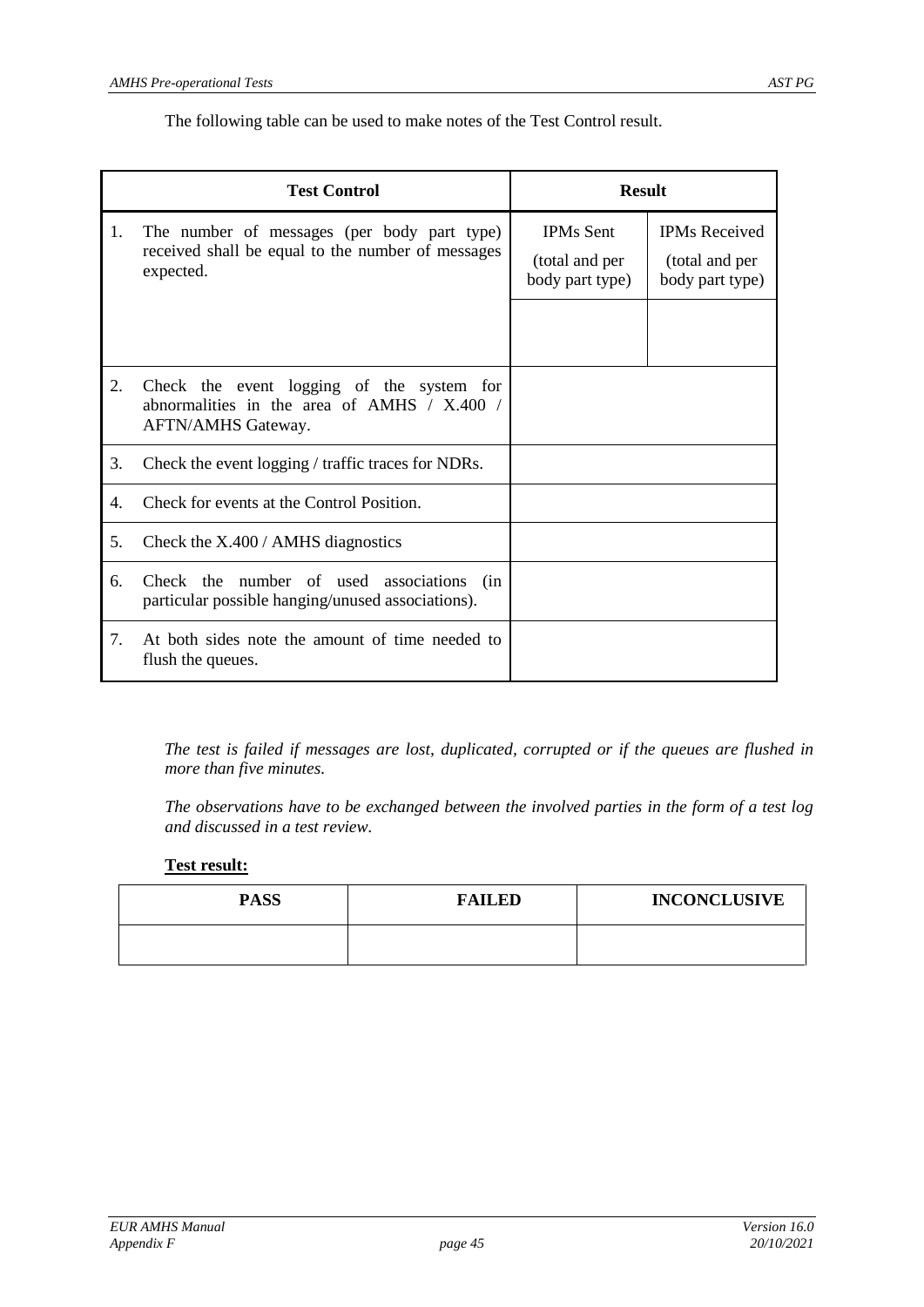#### **5.2.5 Go-No Go test cases with operational traffic**

| Test reference : | <b>Tested functionality:</b>                                      |
|------------------|-------------------------------------------------------------------|
| PRE013a Go-NoGo  | Message integrity.                                                |
|                  | Exchange of operational bilateral traffic without<br>duplication. |

#### *5.2.5.1* **Exchange of operational bilateral traffic**

#### **Test control:**

- 1. Re-route the bilateral operational traffic to the respective MTAs (SUTs).
- 2. Monitor the new X.400 connection until the first operational message is transmitted and check the system behaviour. Contact the test partner to confirm the correct reception of the operational message. This action shall be performed for the first operational messages of each partner.
- 3. Permanently monitor the new X.400 connection. The test partners shall contact each other from time-to-time to check the transmission / reception of messages. The time intervals are commonly agreed during the tests and can vary according to the amount of messages exchanged.
- 4. The test duration shall be set upon common agreement and relative to the amount of bilateral traffic.

During the test, each partner permanently monitors the following items:

- System event logs, abnormalities in the area of AMHS / X.400 / AFTN/AMHS Gateway.
- Event logging / traffic traces for NDRs.
- Control Position events.

At each contact, partners shall confirm the reciprocity of their mutual traffic.

*The test is immediately stopped when a message is lost, duplicated, corrupted or if a critical event occurs.*

*The observations have to be exchanged between involved parties, in order to be discussed.*

| <b>PASS</b> | <b>FAILED</b> | <b>INCONCLUSIVE</b> |
|-------------|---------------|---------------------|
|             |               |                     |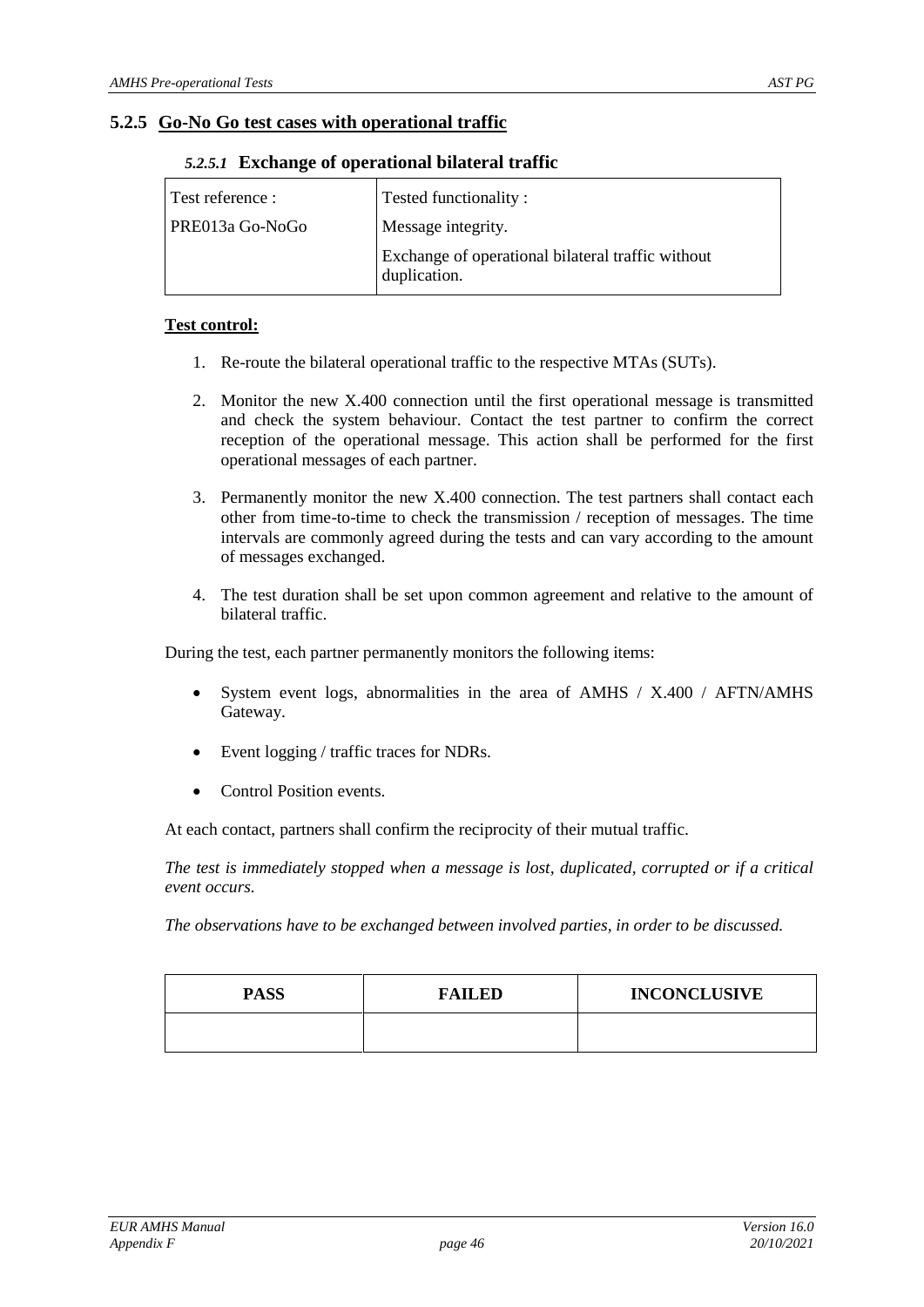#### *5.2.5.2* **Exchange of duplicated traffic**

| Test reference : | Tested functionality:                                                                                                                                                                                                                                     |
|------------------|-----------------------------------------------------------------------------------------------------------------------------------------------------------------------------------------------------------------------------------------------------------|
|                  | Message integrity.                                                                                                                                                                                                                                        |
| PRE013b Go-No Go | For selected AFTN destination addresses all traffic will<br>be duplicated to corresponding AMHS recipient<br>addresses at the remote system. At the remote system the<br>AFTN messages received will be compared with the<br>copies transmitted via AMHS. |

*Note:* In case PRE013a is not performed, execution of PRE013b is strongly recommended.

#### **Addresses for Traffic Duplication**

Due to the fact that the Pre-operational tests will be performed in an operational environment the addresses selected for duplication cannot be pre-determined in this document. The test partners are free to define and select appropriately.

#### **Test description:**

On the system of **Test partner 1** enable the duplication of Operational traffic for the agreed AFTN addressee indicators.

On the system of **Test partner 2** enable the duplication of Operational traffic for the agreed AFTN addressee indicators.

The test duration should be set by mutual agreement.

#### **Test control:**

Note: Not all details of test control can be defined since two different systems are involved. Therefore the control is done in a general form. The main purpose of this test is to prove the integrity of the message exchange. At the same time, it is possible to detect problems which have not been spotted during previous tests.

- 1. Compare the number of messages received at the AFTN addresses with the number of messages received as copies at the corresponding AMHS addresses (check if all duplicated messages are received)..
- 2. Compare the contents of the messages received for one randomly selected hour of traffic per day. The method of comparison is a local matter. Some options are:
	- a) the messages can be displayed on two screens and compared one by one,
	- b) the traffic log can be exported and compared (partly) electronically/in an automated way.
- 3. Check the event logging of the system for abnormalities in the area of AMHS/X.400/AFTN/AMHS Gateway.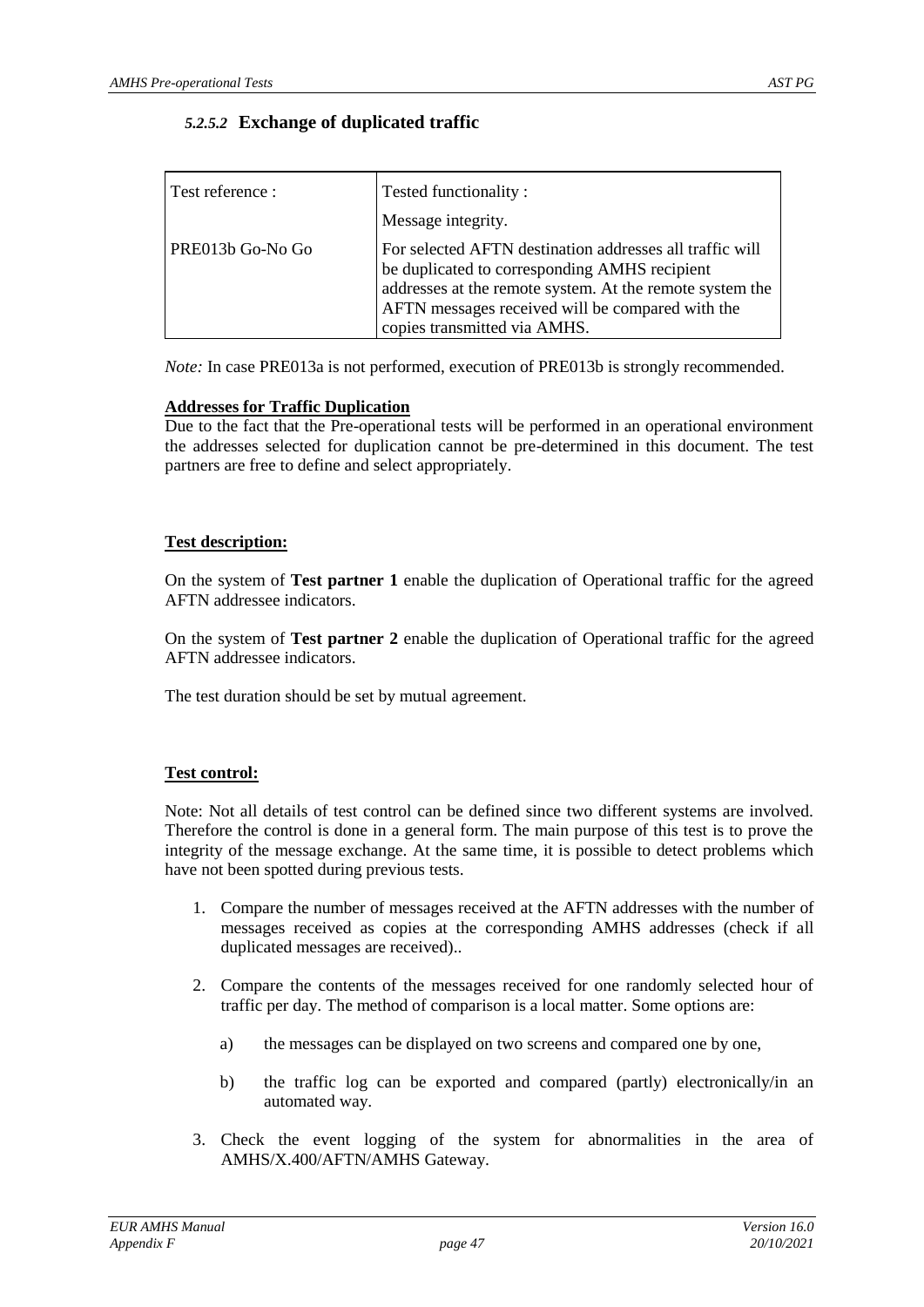- 4. Check the event logging / traffic traces for NDRs.
- 5. Check for Control Position events.
- 6. Check the X.400/AMHS Diagnostics, check the number of associations used (in particular possible hanging/unused associations).

The following table can be used to make notes of the Test Control result.

|    | <b>Test Control</b>                                                                                                            | <b>Result</b> |
|----|--------------------------------------------------------------------------------------------------------------------------------|---------------|
| 1. | Compare the number of messages<br>received as AFTN copy with the number<br>of messages received as AMHS copy                   |               |
| 2. | Compare the contents of the messages.                                                                                          |               |
| 3. | The messages can be displayed on two<br>screens and compared one by one.                                                       |               |
| 4. | The traffic log can be exported and<br>compared (partly) electronically/in an<br>automated way.                                |               |
| 5. | Check the event logging of the system<br>for abnormalities in the area of AMHS /<br>X.400 / AFTN/AMHS Gateway.                 |               |
| 6. | Check whether NDRs have been received<br>or transmitted.                                                                       |               |
| 7. | Check for events at the Control Position.                                                                                      |               |
| 8. | X.400 / AMHS diagnostics, check the<br>number of associations used (in<br>particular possible hanging/unused<br>associations). |               |
|    |                                                                                                                                |               |

*The test is failed if messages are lost, duplicated or corrupted. The other observations have to be forwarded to each other in the form of a test log and discussed in a test review.*

| <b>PASS</b> | <b>FAILED</b> | <b>INCONCLUSIVE</b> |
|-------------|---------------|---------------------|
|             |               |                     |